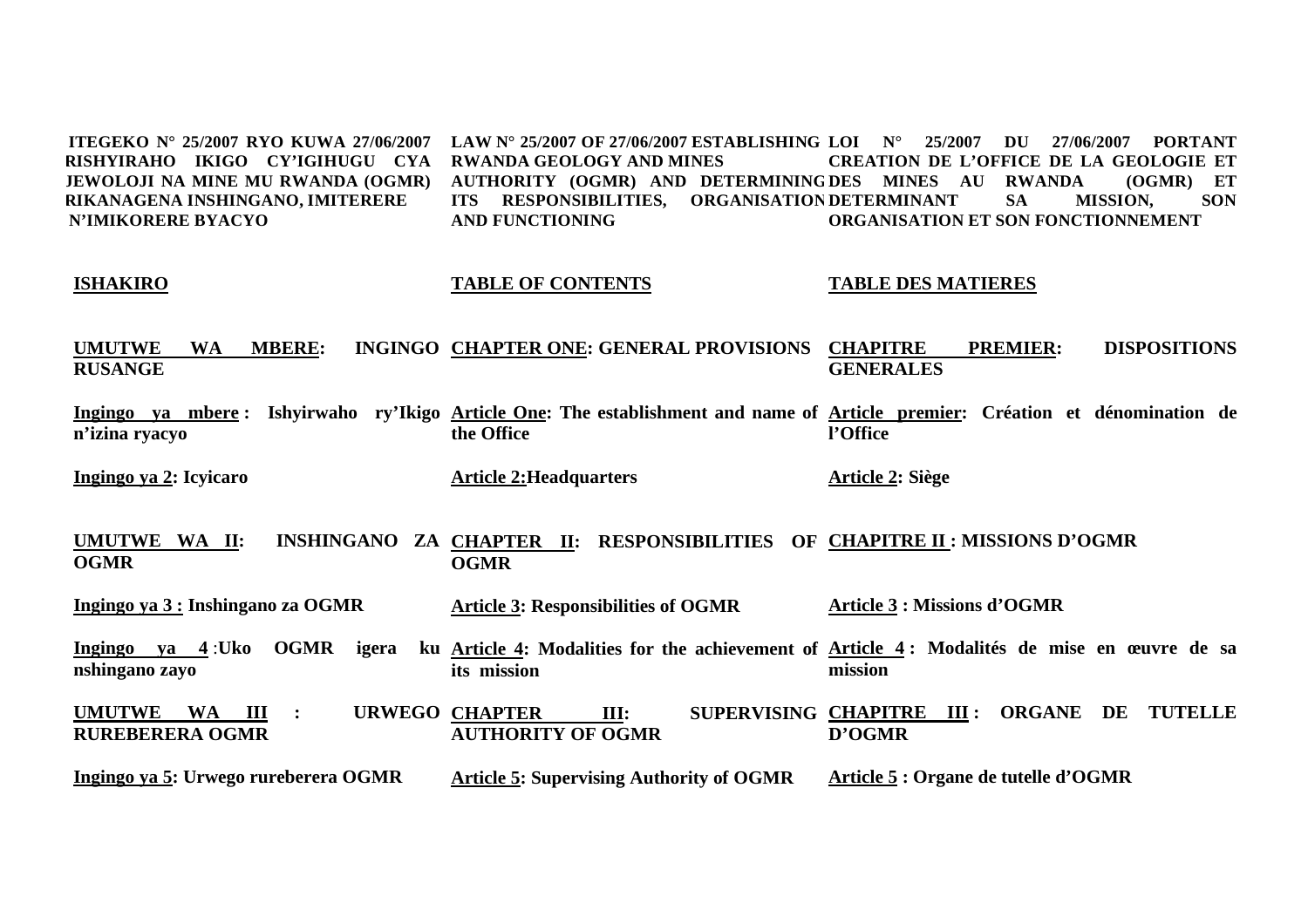| Ingingo ya 6: Ibiteganywa mu masezerano                                                  | performance                                                                                                                  | Article 6: Contents of the contract of Article 6: Contenu du contrat de performance                                                                                               |
|------------------------------------------------------------------------------------------|------------------------------------------------------------------------------------------------------------------------------|-----------------------------------------------------------------------------------------------------------------------------------------------------------------------------------|
| <b>UMUTWE</b><br><b>WA</b><br>IV<br>N'IMIKORERE BYA OGMR.                                | IMITERERE CHAPTER IV: ORGANISATION<br><b>FUNCTIONING OF OGMR</b>                                                             | AND CHAPITRE<br>$\mathbf{IV}$ :<br><b>ORGANISATION</b><br>ET<br><b>FONCTIONNEMENT D'OGMR</b>                                                                                      |
| Ingingo ya 7: Inzego z'Ubuyobozi                                                         | <b>Article 7: Admnistrative organs</b>                                                                                       | <b>Article 7: Organes administratifs</b>                                                                                                                                          |
| Icyiciro cya mbere: Inama y'Ubuyobozi                                                    | <b>Section One: The Board of Directors</b>                                                                                   | Section première : Du Conseil d'Administration                                                                                                                                    |
| n'ububasha by'Inama y'Ubuyobozi                                                          | and power of the Board of Directors                                                                                          | Ingingo ya 8: Ishyirwaho, inshingano Article 8: The establishment, responsibilities Article 8: Mise en place, attributions et pouvoir du<br><b>Conseil d'Administration</b>       |
| <b>Ingingo</b><br>9:<br><b>Inshingano</b><br>ya<br>y'Ubuyobozi                           | z'Inama Article 9: Responsibilities of the Board of Article<br><b>Directors</b>                                              | <b>Attributions</b><br>du<br><b>Conseil</b><br>9:<br>d'Administration                                                                                                             |
| Ingingo va 10:<br>Imitumirire<br>by'Inama y'Ubuyobozi                                    | n'iterana Article 10: Convening and holding<br>meetings of the Board of Directors                                            | of Article 10 : Convocation et tenue de la réunion du<br><b>Conseil d'Administration</b>                                                                                          |
| y'Ubuyobozi umuntu wayungura inama                                                       | in the Board of Directors meeting                                                                                            | Ingingo ya 11: Itumira mu nama z'Inama Article 11: Invitation of a resourceful person Article 11: Invitation d'une personne ressource<br>aux réunions du Conseil d'Administration |
| Ingingo ya 12:<br>Inyandiko<br>y'ibyemezo<br>n'inyandikomvugo<br>by'inama<br>y'Ubuyobozi | y'Inama Article 12 The resolutions and the minutes of Article 12: Résolutions et procès-verbaux du<br>the Board of Directors | <b>Conseil d'Administration</b>                                                                                                                                                   |
| Ingingo va 13 : Ibigenerwa abitabiriye inama Article 13: Sitting allowances              |                                                                                                                              | Article 13 : Jetons de présence                                                                                                                                                   |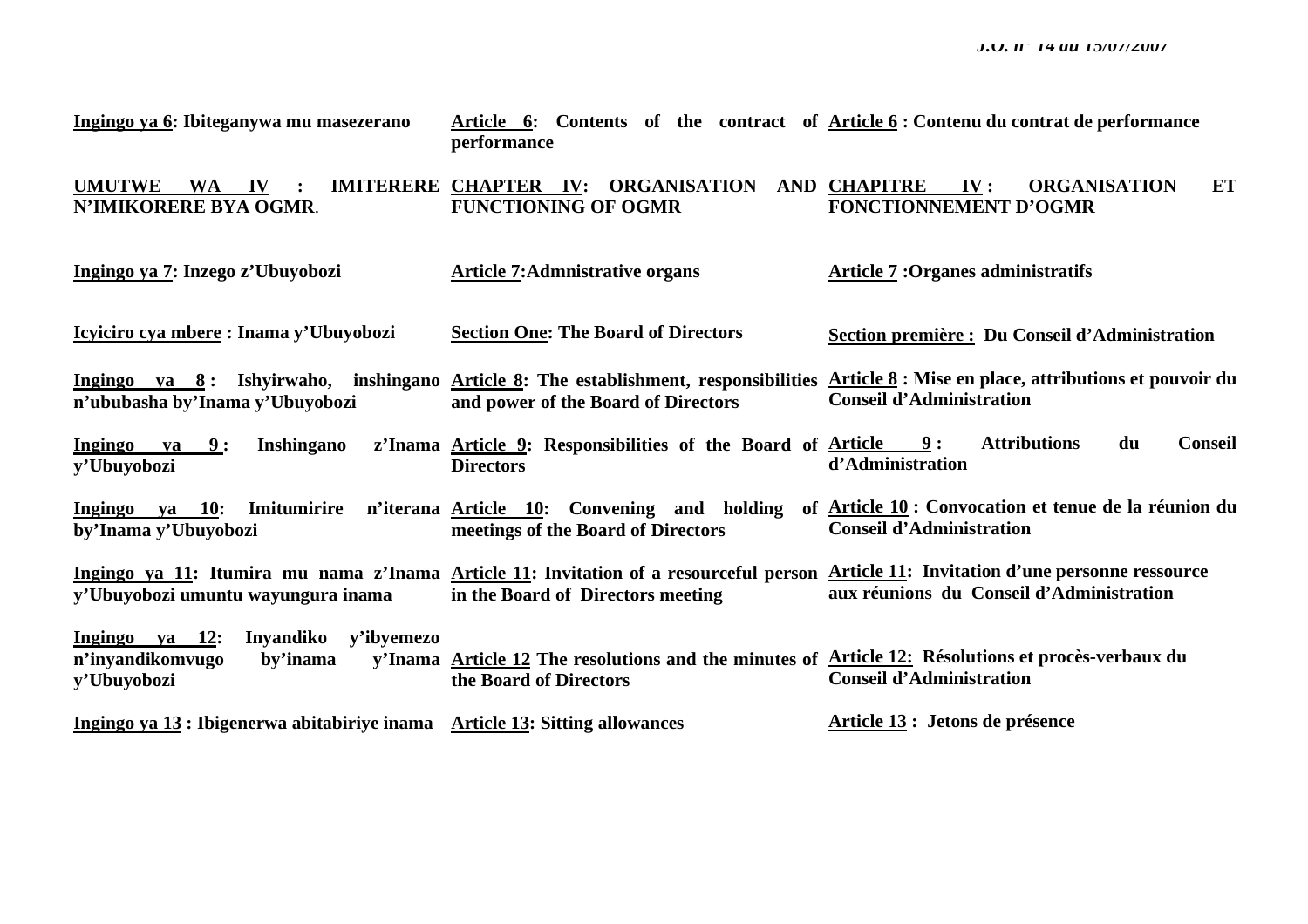| Ingingo ya 14: Igongana ry'inyungu                                                                           | <b>Article 14: Conflict of interest</b>                                                          | Article 14 : Conflit d'intérêt                                                                                                                   |
|--------------------------------------------------------------------------------------------------------------|--------------------------------------------------------------------------------------------------|--------------------------------------------------------------------------------------------------------------------------------------------------|
| Ingingo ya 15: Impamvu zituma uri mu Article 15:<br>Nama y'Ubuyobozi ayivamo                                 | Reasons for leaving<br>membership of the Board of Directors                                      | the Article 15 : Motifs de cessation de la<br>qualité de membre du Conseil<br>d'Administration                                                   |
| bya OGMR                                                                                                     | structures of OGMR                                                                               | Icviciro cva 2: Ubuyobozi n'inzego z'imirimo Section 2: Management and organisational Section 2: De la Direction et du cadre organique<br>d'OGMR |
| <b>OGMR</b>                                                                                                  | <b>OGMR</b>                                                                                      | Ingingo ya 16: Inshingano z'Umuyobozi wa Article 16: Responsibilities of the Director of Article 16: Attributions du Directeur d'OGMR            |
| <u>Ingingo va 17:</u> Amasezerano yerekeye <u>Article 17</u> : Contract of performance<br>gahunda y'ibikorwa |                                                                                                  | Article 17 : Contrat de performance                                                                                                              |
| Ingingo ya 18:<br>y'Ubuyobozi                                                                                | Umwanditsi w'Inama Article 18: The Rapporteur of the Board of Article $18$ :<br><b>Directors</b> | <b>Conseil</b><br>Rapporteur<br>du<br>d'Administration                                                                                           |
| Ingingo ya 19: Ibigenerwa<br>n'Abakozi                                                                       | personnel                                                                                        | Umuyobozi Article 19: Benefits of the Director and the Article 19: Appointements accordés au Directeur<br>et au personnel                        |
| z'inzego z'imirimo bya OGMR                                                                                  | services of OGMR                                                                                 | Ingingo ya 20: Imiterere n'inshingano Article 20: Organization and departmental Article 20: Organisation et cadre organique<br>d'OGMR            |
| UMUTWE WA V: UMUTUNGO N'IMARI.                                                                               | <b>CHAPTER</b> V:<br><b>PATRIMONY</b><br><b>FINANCE</b>                                          | AND CHAPITRE V: PATRIMOINE ET FINANCES                                                                                                           |
| Ingingo ya 21: Aho umutungo ukomoka                                                                          | <b>Article 21: Sources of the patrimony</b>                                                      | Article 21 : Source du patrimoine                                                                                                                |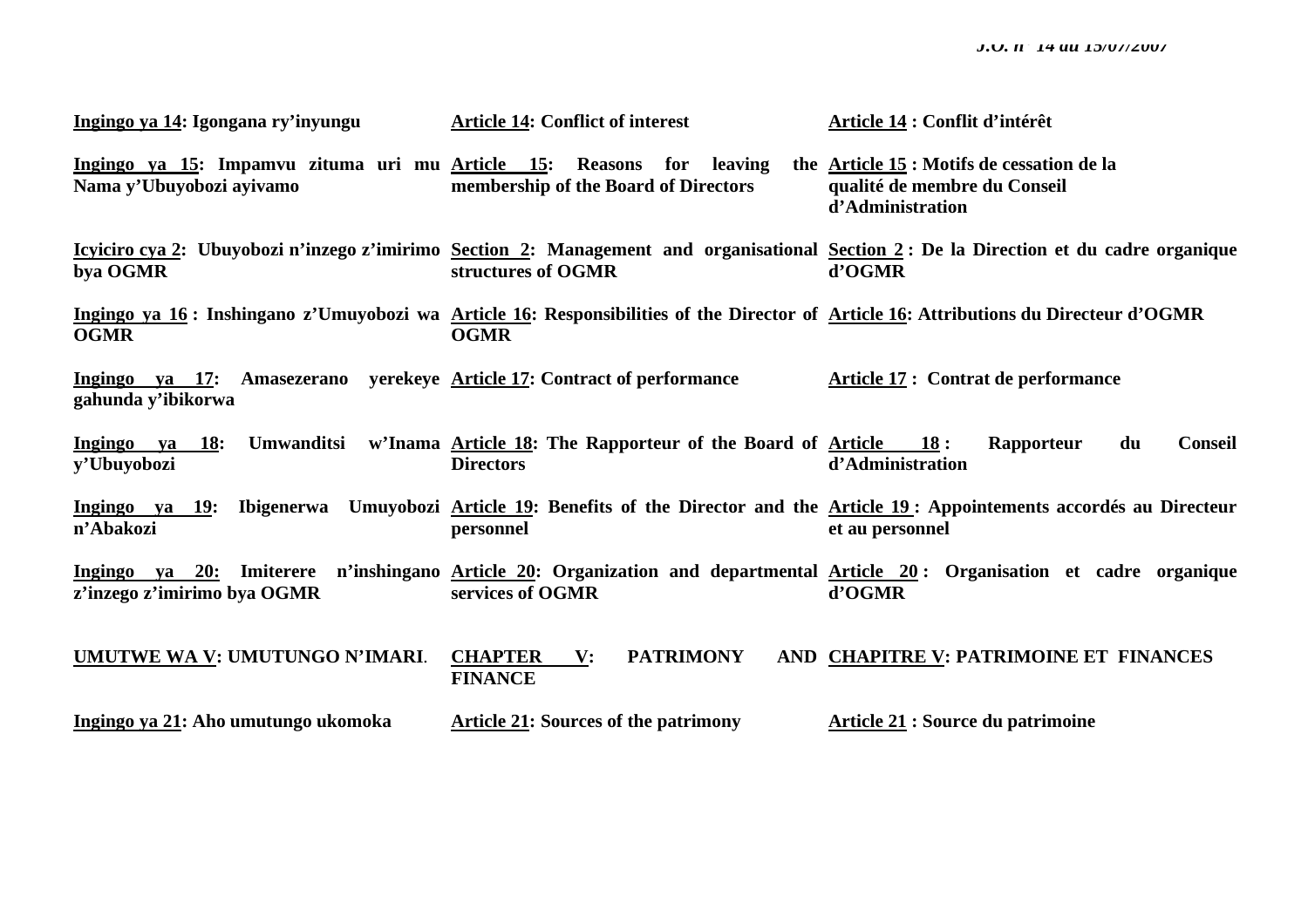| n'imigenzurire by'umutungo                                                            | property                                               | Ingingo ya 22: Imicungire, imikoreshereze Article 22: Management, use and audit of Article 22: Gestion, utilisation et audit du<br>patrimoine |
|---------------------------------------------------------------------------------------|--------------------------------------------------------|-----------------------------------------------------------------------------------------------------------------------------------------------|
| Ingingo va 23: Ingengo y'imari                                                        | <b>Article 23: Budget</b>                              | <b>Article 23 : Du budget</b>                                                                                                                 |
| UMUTWE WA VI: INGINGO ZISOZA                                                          | <b>CHAPTER VI: FINAL PROVISIONS</b>                    | <b>CHAPITRE VI : DISPOSITIONS FINALES</b>                                                                                                     |
| Ingingo ya 24: Umutungo wa REDEMI                                                     | <b>Article 24: Property of REDEMI</b>                  | Article 24 : Patrimoine de la REDEMI                                                                                                          |
| $ya$ 25:<br>Ingingo<br>z'amategeko zinyuranyije n'iri tegeko                          | Ivanywaho ry'ingingo Article 25: Abrogating provisions | <b>Article 25 : Disposition abrogatoire</b>                                                                                                   |
| Ingingo va 26: Igihe itegeko ritangirira Article 26: Coming into force<br>gukurikizwa |                                                        | Article 26 : Entrée en vigueur                                                                                                                |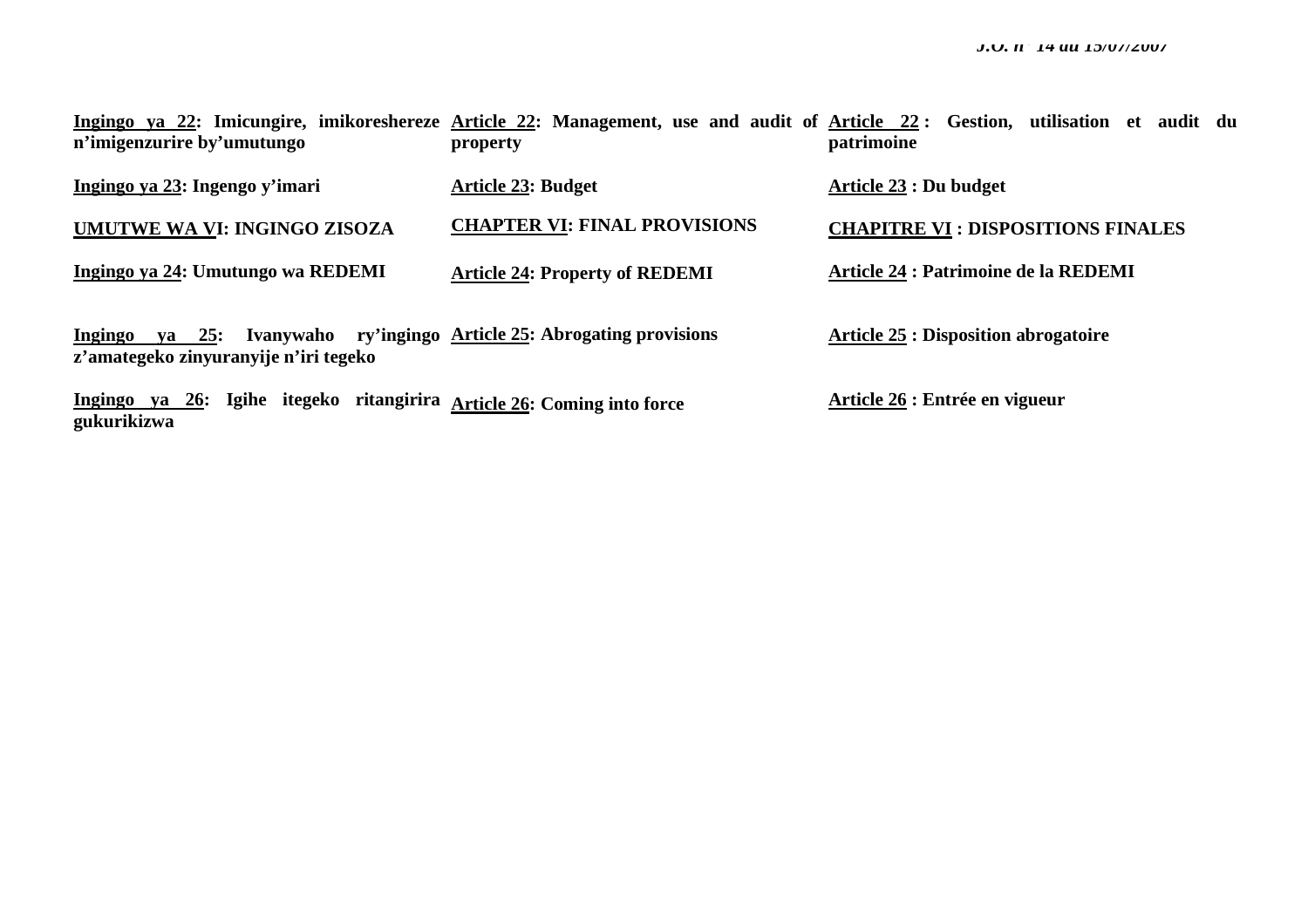**ITEGEKO N° 25/2007 RYO KUWA 27/06/2007 RISHYIRAHO IKIGO CY'IGIHUGU CYA JEWOLOJI NA MINE MU RWANDA (OGMR) RIKANAGENA INSHINGANO, IMITERERE N'IMIKORERE BYACYO** 

**(OGMR) AND DETERMINING ITS RESPONSIBILITIES, ORGANISATION AND FUNCTIONING** 

**LAW N° 25/2007 OF 27/06/2007 ESTABLISHING LOI N° 25/2007 DU 27/06/2007 PORTANT RWANDA GEOLOGY AND MINES AUTHORITY CREATION DE L'OFFICE DE LA GEOLOGIE ET DES MINES AU RWANDA (OGMR) ET DETERMINANT SA MISSION, SON ORGANISATION ET SON FONCTIONNEMENT** 

**Twebwe, KAGAME Paul**, Perezida wa Repubulika ;

**We, KAGAME Paul,**  President of the Republic; **Nous, KAGAME Paul,**  Président de la République ;

**INTEKO ISHINGA AMATEGEKO YEMEJE, NONE NATWE DUHAMIJE, DUTANGAJE ITEGEKO RITEYE RITYA, KANDI DUTEGETSE KO RYANDIKWA MU IGAZETI YA LETA YA REPUBULIKA Y'U RWANDA. THE PARLIAMENT HAS ADOPTED AND LE PARLEMENT A ADOPTE ET NOUS WE SANCTION, PROMULGATE THE SANCTIONNONS, PROMULGUONS LA LOI FOLLOWING LAW AND ORDER IT BE DONT LA TENEUR SUIT, ET ORDONNONS PUBLISHED IN THE OFFICIAL GAZETTE QU'ELLE SOIT PUBLIEE AU JOURNAL OF THE REPUBLIC OF RWANDA. OFFICIEL DE LA REPUBLIQUE DU RWANDA.** 

**INTEKO ISHINGA AMATEGEKO :** 

**THE PARLIAMENT:** 

**LE PARLEMENT:** 

Umutwe w'Abadepite, mu nama yawo yo ku wa 6 Kamena 2007; The Chamber of Deputies, in its session of June 6, La Chambre des Députés en sa séance du 6 juin 2007; 2007;

Umutwe wa Sena, mu nama yawo yo ku wa 23 The Senate, in its session of January 23, 2007; Mutarama 2007; Le Sénat, en sa séance du 23 janvier 2007;

Ishingiye ku Itegeko Nshinga rya Repubulika y'u Rwanda ryo ku wa 04 Kamena 2003 nk'uko ryavuguruwe kugeza ubu, cyane cyane mu ngingo zaryo iya 62, iya 66, iya 67, iya 88, iya 89, iya 90, iya 92, iya 93, iya 94, iya 95, iya 108, iya 118, iya 183 n'iya 201 ;

of 4 June 2003 as amended to date especially in du 4 juin 2003, telle que révisée à ce jour, Articles 62, 66, 67, 88, 89, 90, 92, 93, 94, 95, 108, spécialement en ses articles 62, 66, 67, 88, 89, 90, 118, 183 and 201;

Given the Constitution of the Republic of Rwanda Vu la Constitution de la République du Rwanda 92, 93, 94, 95, 108, 118, 183 et 201 ;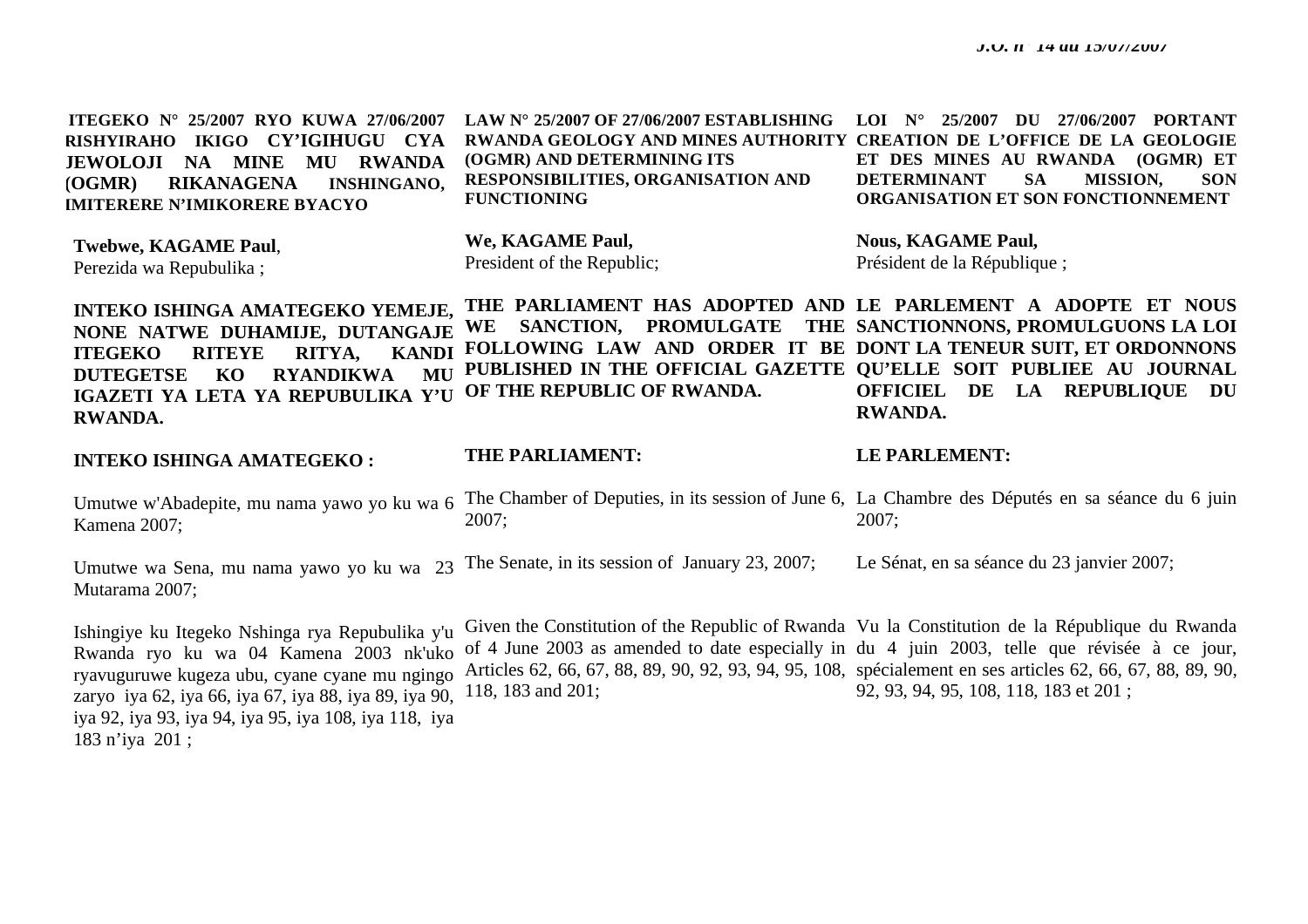Ishingiye ku Itegeko Ngenga n° 14/2004 ryo kuwa Given Organic Law n° 14/2004 of 26/05/2004 Vu la loi organique n° 14/2004 du 26/05/2004 26/05/2004 rishyiraho amategeko rusange establishing general provisions governing public portant dispositions générales applicables aux yerekeye ibigo bya Leta nk'uko ryahinduwe kandi institutions as modified and complemented to date établissements publics telle que modifiée et ryujujwe kugeza ubu, cyane cyane mu ngingo especially in Article 17; yaryo ya 17, complétée à ce jour, spécialement en son article 17 ;

Ishingiye ku Itegeko ryo kuwa 27/04/1971 Given Law of 27/04/971 establishing the law Vu la loi du 27/04/1971 portant code minier telle rishyiraho amategeko ya mine, nk'uko ryahinduwe relating to mines as modified and complemented que modifiée et complétée à ce jour; kandi ryujujwe kugeza ubu, to date;

Ishingiye ku Itegeko-Teka n° 34/76 ryo kuwa Given Decree Law n° 34/76 of 13/10/1976 Vu le décret-loi n° 34/76 du 13/10/1976 relatif à 13/10/1976 ryerekeye Kariyeri; relating to quarry exploitation; l'exploitation de carrières;

#### **YEMEJE:**

**ADOPTS:** 

**ADOPTE:** 

#### **UMUTWE WA MBERE: INGINGO CHAPTER ONE: GENERAL PROVISIONS RUSANGE CHAPITRE PREMIER: DISPOSITIONS GENERALES**

#### **Ingingo ya mbere : Ishyirwaho ry'Ikigo n'izina Article One: The establishment and name of Article premier: Création et dénomination de ryacyo the Office l'Office**

Iri tegeko rishyiraho Ikigo cy'Igihugu cya This Law establishes the National Geology and La présente loi porte création de l'Office de la Jewoloji na Mine mu Rwanda, cyitwa "Office de Mines Authority referred to as "Office de la Géologie et des Mines au Rwanda, OGMR en la Géologie et des Mines au Rwanda", OGMR mu Géologie et des Mines au Rwanda", abbreviated as sigle, et détermine la mission, l'organisation et le magambo ahinnye y`igifaransa kandi rikagena OGMR in French, and determines its fonctionnement dudit Office. inshingano, imiterere n'imikorere byacyo. responsibilities, organisation and functioning.

OGMR ifite ubuzimagatozi n'ubwigenge mu OGMR has a legal status, administrative and OGMR est doté de la personnalité juridique et de miyoborere yayo no mu micungire y'umutungo financial autonomy and shall be governed in l'autonomiefinancière et administrative et est géré <sup>n</sup>'abakozi bayo kandi icungwa hakurikijwe accordance with Laws governing organs of Public conformément aux lois relatives à la fonction amategeko agenga inzego z'imirimo ya Leta. Service. publique.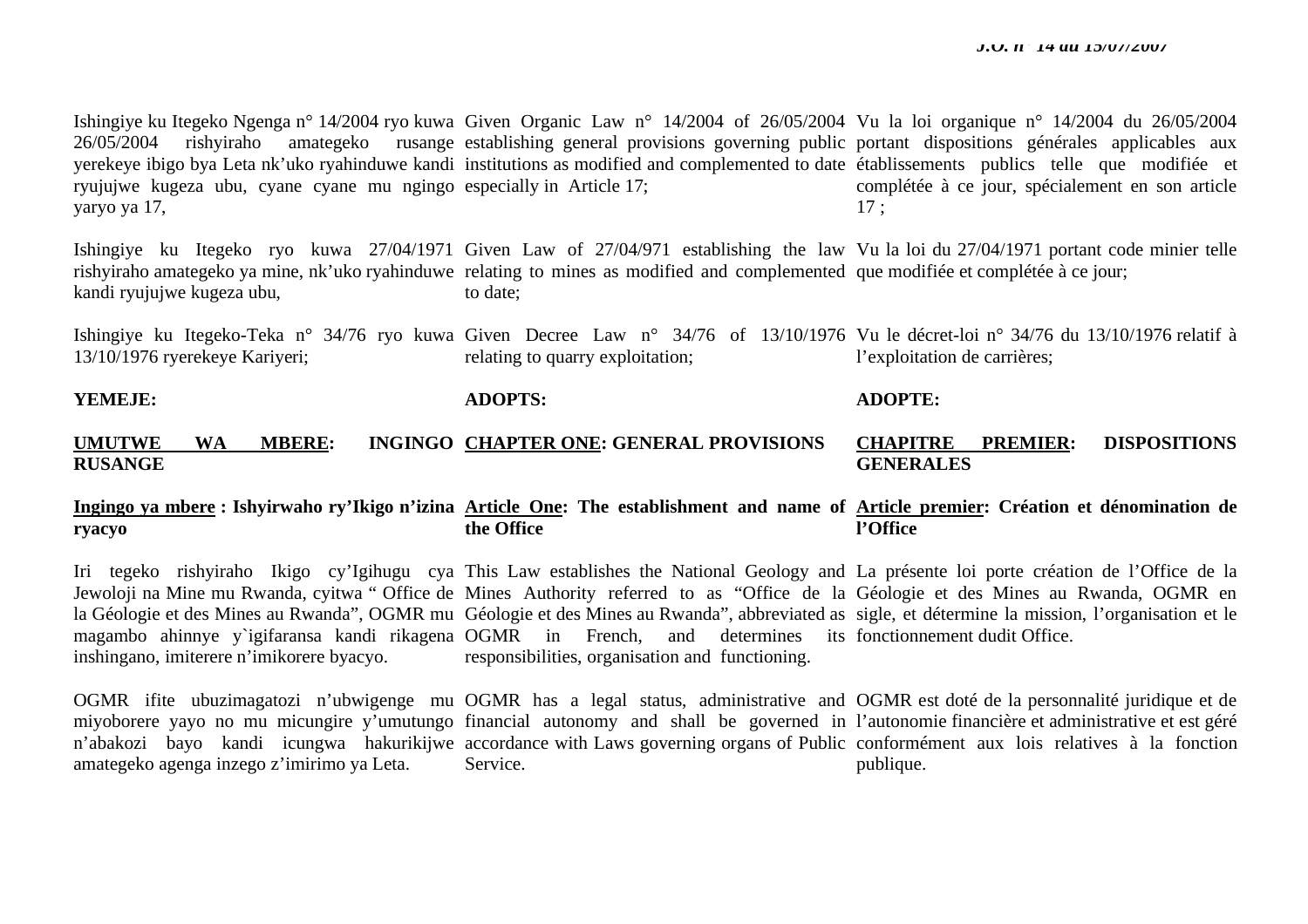# **Ingingo ya 2: Icyicaro**

Icyicaro cya OGMR kiri mu Mujyi wa Kigali, The headquarters of OGMR is in the Kigali City, Le siège d'OGMR est établi dans la Ville de igihe bibaye ngombwa.

OGMR ishobora kugira amashami ahandi hose mu Gihugu bibaye ngombwa, kugira ngo igere ku nshingano zayo, byemejwe n'Iteka rya Minisitiri <sup>w</sup>'Intebe.

# **UMUTWE WA II: INSHINGANO ZA OGMR**

# **Ingingo ya 3 : Inshingano za OGMR**

Inshingano z'ingenzi za OGMR ni:

- 1° gukora ubushakashatsi mu bya jewoloji na mine bushingiye ku byo igihugu gikeneye kandi by'ingenzi;
- 2° guteza imbere ibikorwa by'ikoranabuhanga bigamije amajyambere ya jewoloji na mine;
- 3° guha agaciro umusaruro w'ibicukurwa muri mine na kariyeri;
- 4° gufasha gushyiraho ibipimo ngenderwaho mu bucukuzi bw'amabuye;

# **Article 2:Headquarters**

Umurwa Mukuru wa Repubulika y'u Rwanda. the Capital of the Republic of Rwanda. It may be Kigali, Capitale de la République du Rwanda. Il Gishobora kwimurirwa ahandi hose mu Rwanda transferred elsewhere in Rwanda if considered peut, en cas de nécessité, être transféré en tout necessary.

> OGMR may have branches elsewhere in the country if considered necessary, after approval by an Order of the Prime Minister in order to fulfil its responsibilities.

# **CHAPTER II: RESPONSIBILITIES OGMR**

# **Article 3: Responsibilities of OGMR**

The main responsibilities of OGMR are:

- basing on major national priorities;
- $2^{\circ}$  to promote appropriate technology aimed  $2^{\circ}$  assurer la promotion des activités at development of geology and mining;
- quarries;
- $4^{\circ}$  to facilitate the establishment of standards  $4^{\circ}$ in mining;

### **Article 2: Siège**

autre lieu du territoire de la République du Rwanda.

OGMR peut, en cas de nécessité, établir des branches en tout autre lieu du territoire national sur Arrêté du Premier Ministre pour mieux <sup>s</sup>'acquitter de sa mission.

# **CHAPITRE II : MISSIONS D'OGMR**

# **Article 3 : Missions d'OGMR**

Les principales missions d'OGMR sont les suivantes :

- 1° to conduct survey in geology and mining 1° mener des recherches dans le domaine de la géologie et des mines sur base de principaux besoins du pays ;
	- technologiques en vue du développement de la géologie et des mines;
- $3^{\circ}$  to establish value of mining products and  $3^{\circ}$  assurer la valorisation des produits miniers et de carrière;
	- aider à l'établissement des normes d'exploitation minière;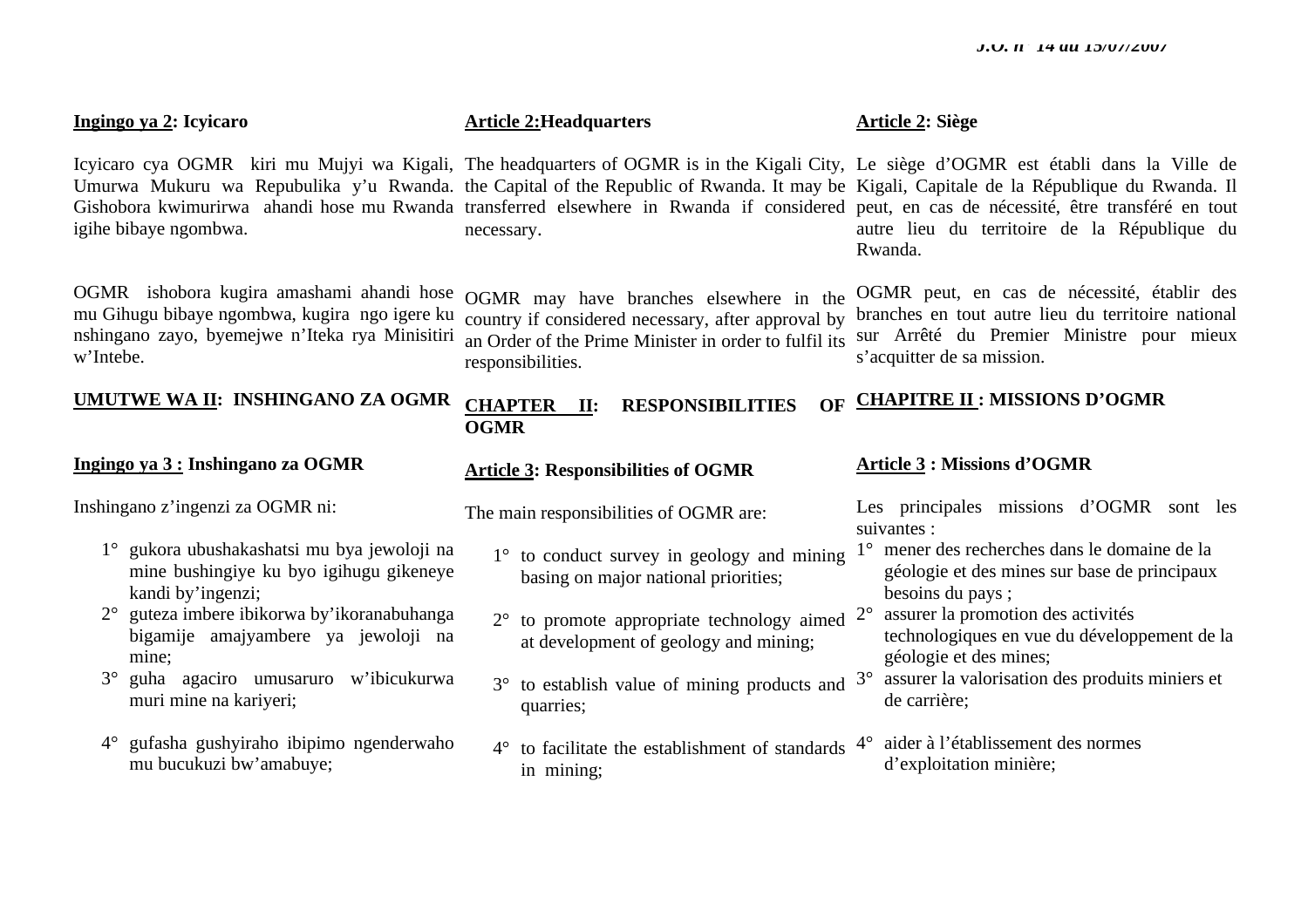- 5° guhugura abakozi mu bya mine na kariyeri;
- 6° gukurikiranira hafi no kugenzura inzego za Leta cyangwa izigenga z'ubucukuzi, iz'ubucuruzi n'iz'iyongeragaciro y'ibicukurwa;
- 7° gutangaza no kwamamaza ibyagezweho mu bushakashatsi bwa jewoloji na mine;
- 8° kugira uruhare mu gutegura politiki, amategeko n'ingamba muri jewoloji na mine;
- 9° gufasha Leta kumenya agaciro k'imbago za mine na kariyeri;
- 10°gushyikirana no gukorana n'ibindi bigo byo mu rwego rw'Akarere no mu rwego Mpuzamahanga bihuje inshingano na OGMR.
- $5^\circ$  to train employees in matters relating to  $5^\circ$ mines and quarry;
- $6^{\circ}$  to supervise and monitor private and public  $6^{\circ}$ mining, trade and value added in mining;
- $7^\circ$  to publicise research findings in geology  $7^\circ$ and mining;
- 8° to participate in formulation of policies, 8° Laws and strategies in geology and mining;
- $9^{\circ}$  to assist the government in valuing mining  $9^{\circ}$ and quarry concessions;
- $10^{\circ}$  collaborating with other regional international institutions carrying out similar responsibilities.

5° assurer la formation du personnel en matière de mines et de carrière;

6° assurer le suivi et l'inspection des secteurs tant publics que privés d'exploitation minière, de commerce et de transformation de produits miniers;

- 7° assurer la publication et la diffusion des résultats de recherche géologique et minière ;
- 8° contribuer à l'élaboration de la politique, des lois et des stratégies dans le domaine de la géologie et des mines ;
- aider l'Etat dans la valorisation des concessions minières et de carrière ;
- 10° établir des relations et collaborer avec d'autres offices tant régionaux qu'internationaux ayant des attributions similaires à celles d'OGMR.

#### Ingingo ya 4 :Uko OGMR igera ku nshingano Article 4: Modalities for the achievement of its Article 4 : Modalités de mise en œuvre de sa **zayo mission mission**

yifashisha za Kaminuza, za Laboratwari <sup>n</sup>'ibigo byo mu Rwanda n'ibyo mu mahanga.

Kugira ngo OGMR igere ku nshingano yahawe, In order for OGMR to fulfil its mission, it shall Pour s'acquitter de sa mission, OGMR recourt <sup>z</sup>'ubushakashatsi n'izindi nzego z'imirimo laboratories as well as administrative support d'autres services d'appui en cette recherche. zunganira ubwo bushakashatsi. OGMR ishyiraho services to the research. OGMR shall establish OGMR établit des mécanismes appropriés de uburyo buhamye bwo gufatanya mu bushakashatsi concrete mechanisms for scientific cooperation collaboration en matière de recherche avec seek assistance from universities, research aux universités, aux laboratoires de recherche et à with universities and other national and d'autres offices tant régionaux qu'internationaux. international institutions.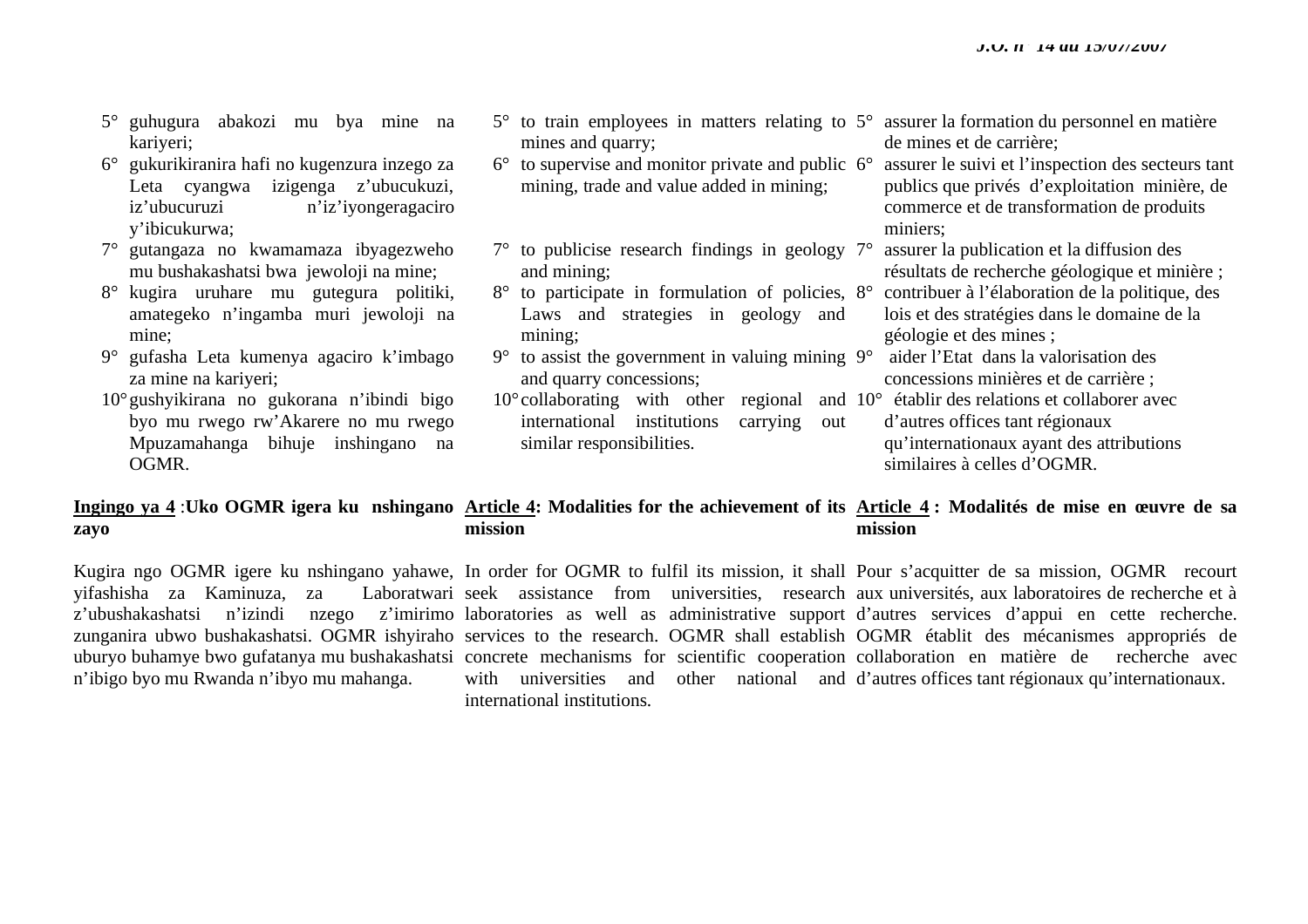#### **UMUTWE WA III : RUREBERERA OGMR CHAPTER III: SUPERVISING AUTHORITY CHAPITRE III : ORGANE DE TUTELLE OF OGMR D'OGMR**

#### **Ingingo ya 5: Urwego rureberera OGMR Article 5: Supervising Authority of OGMR Article 5 : Organe de tutelle d'OGMR**

OGMR irebererwa na Minisiteri ifite jewoloji na OGMR is supervised by the Ministry in charge of OGMR est placé sous la tutelle du Ministère ayant mine mu nshingano zayo. geology and mines. la géologie et les mines dans ses attributions.

Hagati y'iyo Minisiteri n'Inama y'Ubuyobozi There shall be concluded between the Ministry Il est signé, entre ce Ministère et le Conseil hakorwa amasezerano verekeye y'ibikorwa agaragaza ububasha, uburenganzira performance indicating powers, rights and déterminant les pouvoirs, les droits et les n'inshingano za buri ruhande mu kugera ku responsibilities of each party in fulfilling the obligations de chaque partie en vue de la nshingano za OGMR. and the Board of Directors a contract of d'Administration, un contrat de performance responsibilities of OGMR. réalisation de la mission d'OGMR.

Ayo masezerano amara igihe gihwanye na manda Such a contract shall be valid for a period of the Ce contrat est valide pour une durée égale au y'abagize Inama y'Ubuyobozi umukono na Perezida w'Inama y'Ubuyobozi na Directors and be signed both by the Chairperson et est conjointement signé par le Président du Minisitiri ureberera OGMR*.*  term of office of the members of the Board of mandat des membres du Conseil d'Administration of the Board of Directors and the Minister Conseil d'Administration et le Ministre de tutelle supervising OGMR. d'OGMR.

#### **Ingingo ya 6: Ibiteganwa mu masezerano**  Article 6: Contents of the contract of <u>Article 6</u>: Contenu du contrat de performance **performance**

Mu byo amasezerano avugwa mu ngingo ya 5 y'iri Among the contents of the contract of Le contrat de performance visé à l'article 5 de la tegeko agomba guteganya mu buryo bwumvikana performance mentioned in Article 5 of this Law présente loi doit préciser notamment les points harimo: that should be provided in a clear way are: suivants :

- 1° inshingano z'Inama y'Ubuyobozi, 1° the responsibilities of the Board of Directors, iz'Ubuyobozi n'iz'inzego zose z'ingenzi za OGMR; of the management as well as of the main organs of the OGMR; 1° les engagements du Conseil d'Administration, ceux de la Direction et de tous les organes principaux d'OGMR;
- 2° ibigomba kugerwaho na OGMR ; 2° expected results of OGMR;
- 2° les réalisations attendues d'OGMR;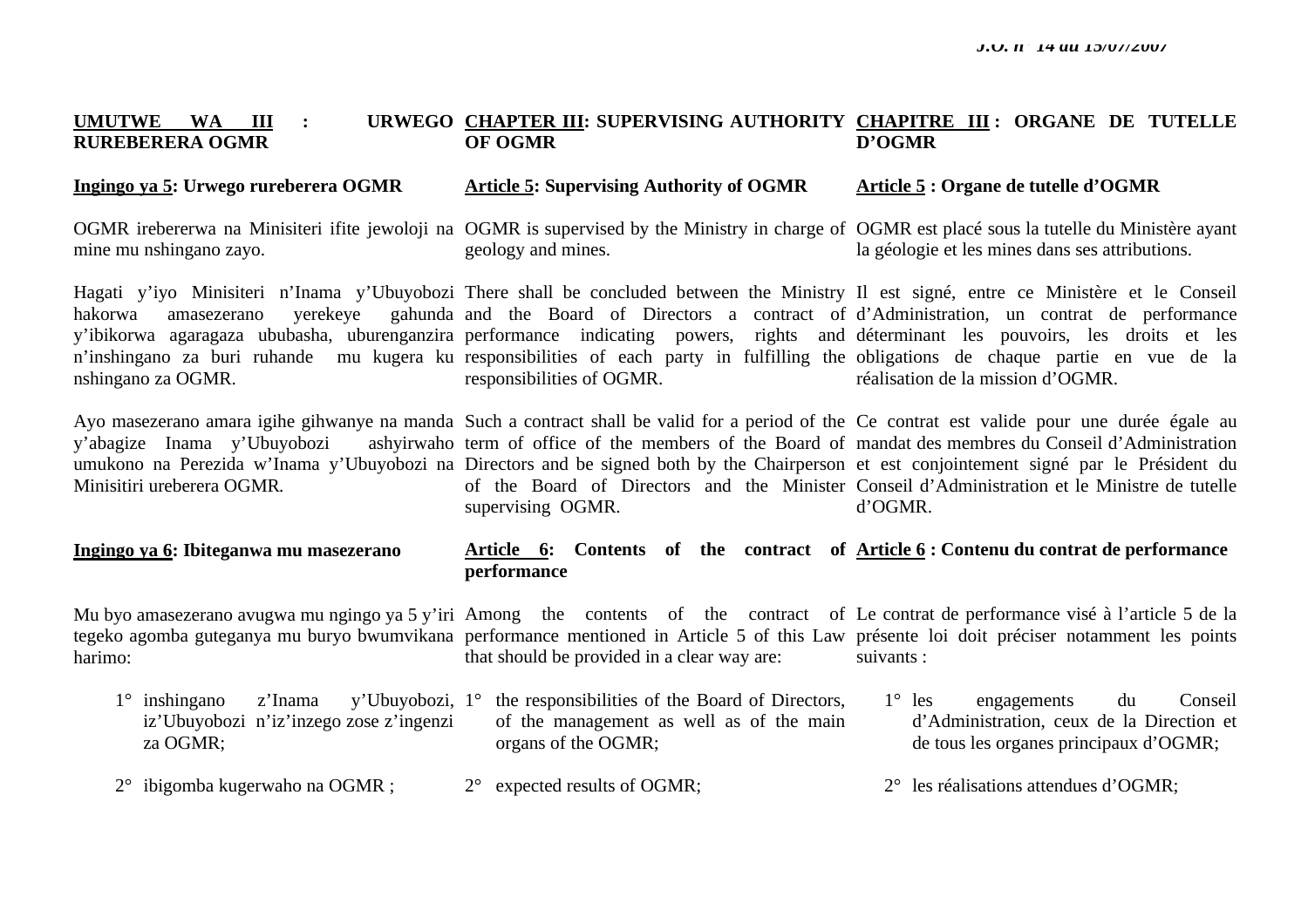| $2^{\circ}$ Ubuyobozi.<br>Icyiciro cya mbere: Inama y'Ubuyobozi                                            | $2^{\circ}$ the Management.<br><b>Section One: The Board of Directors</b>                    | $2^{\circ}$ la Direction.<br>Du<br><b>Conseil</b><br>première :<br><b>Section</b>     |
|------------------------------------------------------------------------------------------------------------|----------------------------------------------------------------------------------------------|---------------------------------------------------------------------------------------|
| $1^{\circ}$ Inama y'Ubuyobozi;                                                                             | 1° the Board of Directors;                                                                   | 1° le Conseil d'Administration;                                                       |
| OGMR igizwe n'inzego ebyiri (2) zikurikira :                                                               | OGMR comprises of the following two (2) organs: OGMR est doté de deux (2) organes suivants : |                                                                                       |
| Ingingo ya 7: Inzego z'Ubuyobozi                                                                           | <b>Article 7:Admnistrative organs</b>                                                        | <b>Article 7: Organes administratifs</b>                                              |
| <b>IMITERERE CHAPTER</b><br><b>UMUTWE</b><br><b>WA</b><br>$\mathbf{I} \mathbf{V}$<br>N'IMIKORERE BYA OGMR. | <b>ORGANISATION</b><br>$\mathbf{IV:}$<br><b>FUNCTIONING OF OGMR</b>                          | <b>ORGANISATION</b><br>AND CHAPITRE<br>$\mathbf{IV}$ :<br>ET<br>FONCTIONNEMENT D'OGMR |
| imikorere yayo n'uburyo buhoraho bwo<br>kubigenzura.                                                       | the<br>audit<br>functioning<br>and<br>permanent<br>procedures.                               | modalités de fonctionnement et d'audit<br>permanent.                                  |

#### **Ingingo ya 8: Ishyirwaho, <sup>n</sup>'ububasha by'Inama y'Ubuyobozi Article 8: The establishment, responsibilities Article 8 : Mise en place, attributions et and power of the Board of Directors pouvoir du Conseil d'Administration**

ruyiyobora kandi rushinzwe gufata ibyemezo. Ifite ububasha busesuye n'inshingano byo gucunga ku nshingano zayo.

Iteka rya Minisitiri w'Intebe rishyiraho abagize Inama y'Ubuyobozi barindwi (7) barimo Perezida na Visi–Perezida. Nibura mirongo itatu ku ijana (30%) by'abagize Inama y'Ubuyobozi bagomba kuba ari abagore.

Inama y'Ubuyobozi ya OGMR ni rwo rwego The Board of Directors of OGMR is the organ Le Conseil d'Administration d'OGMR est umutungo wa OGMR kugira ngo ishobore kugera responsibilities to manage its property in order to gestion du patrimoine d'OGMR en vue de la which directs it and which is responsible for l'organe de direction et de décision. Il est investi taking decisions. It shall have full powers and des pouvoirs étendus et de la mission d'assurer la fulfil its responsibilities.

women.

réalisation de sa mission.

The Order of the Prime Minister shall appoint Un Arrêté du Premier Ministre porte nomination seven (7) members of the Board of Directors de sept (7) membres du Conseil d'Administration including the Chairperson and the Vice parmi lesquels figurent son Président et son Vice-Chairperson. At least thirty percent (30%) of the Président. Trente pour cent (30%) au moins des members of the Board of Directors shall be membres du Conseil d'Administration sont du sexe féminin.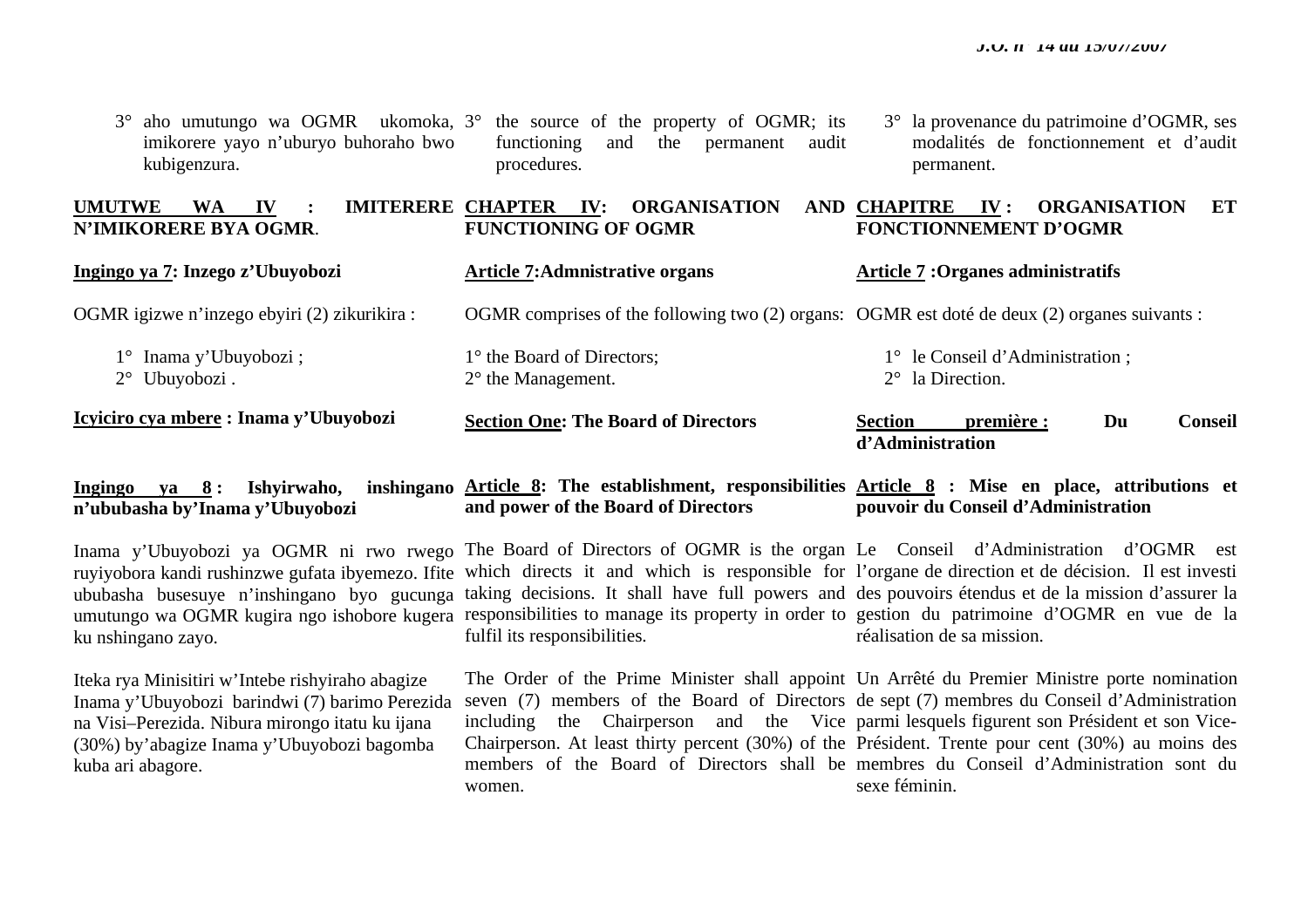Abagize Inama y'Ubuyobozi bafite manda Members of the Board of Directors are appointed Les membres du Conseil d'Administration sont y'imyaka itatu (3) ishobora kongerwa inshuro for a period of three (3) years which may be nommés pour un mandat de trois (3) ans imwe gusa. renewable only once. renouvelable une seule fois.

#### **Ingingo ya 9 : Inshingano z'Inama y'Ubuyobozi Article 9: Responsibilities of the Board of Article 9 : Attributions du Conseil Directors d'Administration**

Inshingano z'Inama y'Ubuyobozi ni izi zikurikira: The responsibilities of the Board of Directors are Les attributions du Conseil d'Administration sont as follows: les suivantes :

- 1° gutanga icyerekezo cy'ibikorwa na gahunda y'imikorere bya OGMR;
- 2° kwemeza umushinga w'amategeko ngengamikorere ya OGMR ashyirwaho <sup>n</sup>'Iteka rya Minisitiri ureberera OGMR;
- 3° kwemeza imbanzirizamushinga y'ingengo y'imari ya buri mwaka, mbere yo kuyishyikiriza inzego zibishizwe ;
- 4° gusuzuma imikorere ya OGMR hakurikijwe gahunda n'ingengo y'imari ;
- 5° kwemeza raporo y'ibikorwa na raporo y'imikoreshereze y'umutungo z'umwaka urangiye;
- 6° gukurikirana imikorere y'Ubuyobozi bwa OGMR n'abakozi bayo.
- 1° to provide the strategic vision and the plan of action of the OGMR;
- 2° to approve the draft rules of procedures of OGMR which shall be approved by an Order of the Minister supervising OGMR;
- 3° to approve the annual draft budget proposal before it is transmitted to the relevant authorities;
- 4° to examine the performance of OGMR in accordance with the plan of action and the budget;
- 5° to approve the activity report and the financial reports for the previous year;
- 6° to monitor the performance of the management of OGMR and its personnel;
- 1° déterminer la vision stratégique et le plan d'action d'OGMR;
- 2° adopter le projet de règlement d'ordre intérieur d'OGMR qui sera approuvé par Arrêté du Ministre de tutelle d'OGMR;
- 3° approuver l'avant-projet de budget annuel avant de le transmettre aux organes compétents ;
- 4° évaluer les performances d'OGM sur base du plan d'action et du budget ;
- 5° approuver le rapport d'activités et le rapport d'utilisation du patrimoine pour l'exercice précédent ;
- 6° faire le suivi de la performance de la Direction d'OGMR et de son personnel.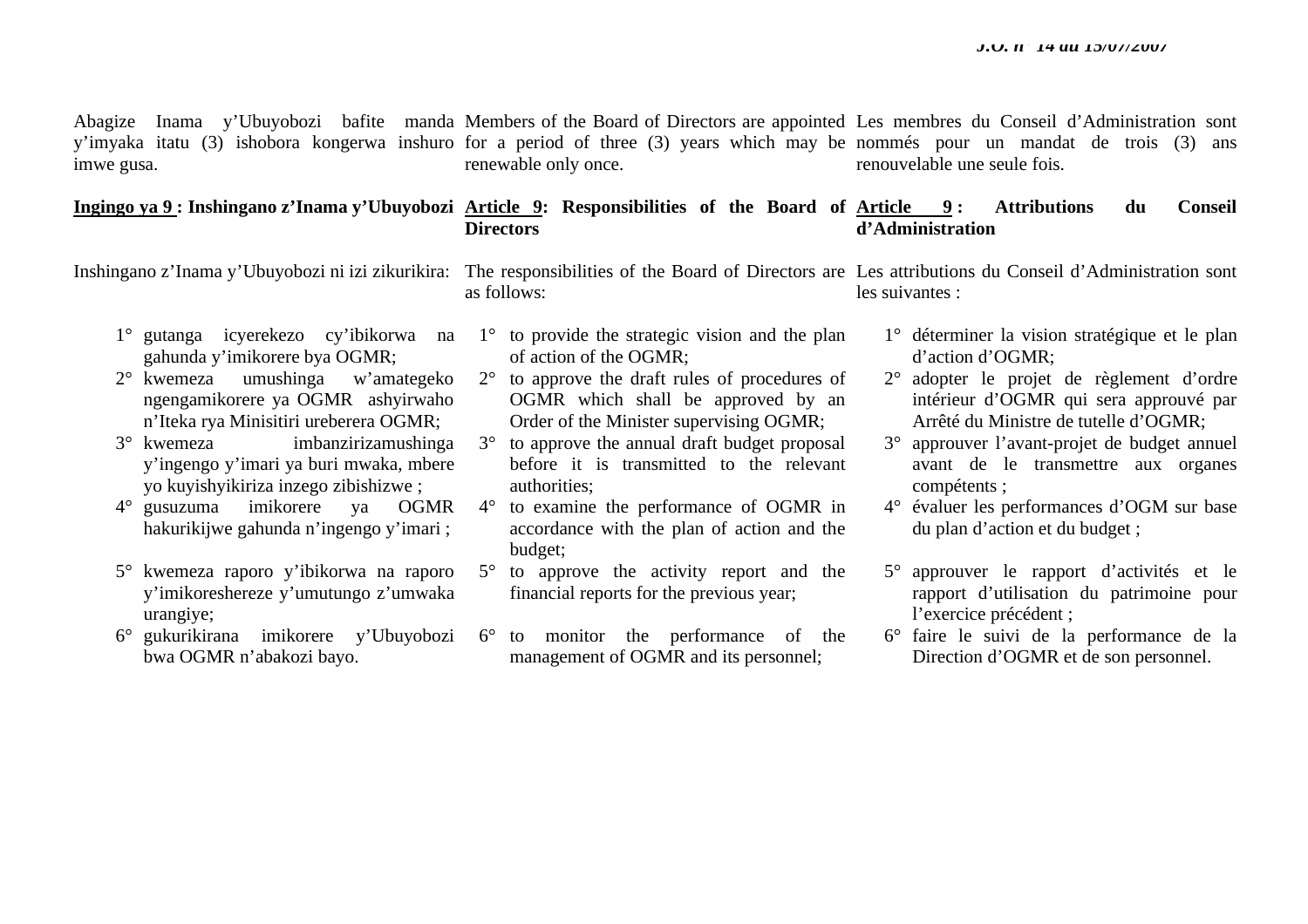#### **Ingingo ya 10: Imitumirire n'iterana by'Inama Article 10: Convening and holding of meetings Article 10 : Convocation et tenue de la réunion y'Ubuyobozi of the Board of Directors du Conseil d'Administration**

Inama y'Ubuyobozi ya OGMR iterana rimwe mu The meeting of the Board of Directors of OGMR Le Conseil d'Administration d'OGMR se réunit gihembwe n'igihe cyose bibaye ngombwa is held once every three months and at any time it une fois par trimestre et chaque fois que de besoin, itumijwe na Perezida wayo cyangwa Visi-Perezida is considered necessary upon invitation by its sur convocation de son Président ou de son Viceigihe Perezida adahari, babyibwirije cyangwa Chairperson or Vice Chairperson, in case of Président en l'absence du Président, de leur bisabwe mu nyandiko nibura na kimwe cya gatatu absence of its Chairperson, at own initiative, or propre initiative, ou sur demande écrite d'au (1/3) cy'abayigize. upon proposal in writing by a third (1/3) of its moins un tiers (1/3) de ses membres. members.

Ubutumire bukorwa mu nyandiko ishyikirizwa The invitation shall be submitted in writing to the L'invitation à la réunion est faite par écrit et abagize Inama y'Ubuyobozi hasigaye nibura Board of Directors at least fifteen (15) days before transmise aux membres du Conseil iminsi cumi n'itanu (15) ngo inama iterane. the meeting is held. However, the extraordinary d'Administration au moins quinze (15) jours avant Icyakora, inama idasanzwe itumizwa mu nyandiko meeting shall be convened in writing at least five la tenue de la réunion. Toutefois, la réunion hasigaye nibura iminsi itanu (5) kugira ngo (5) days before the meeting is held. iterane. extraordinaire est convoquée par écrit au moins cinq (5) jours avant la tenue de la réunion.

Mu byigwa n'Inama y'Ubuyobozi mu gihembwe Items to be examined by the Board of Directors in Al'ordre du jour du premier trimestre de l'année cya mbere cy'umwaka harimo kwemeza raporo the first term of the year shall include approval of figurent motamment les points relatifs à y'ibikorwa n'imikoreshereze y'umutungo mu the activity report and the financial report of the l'approbation des rapports d'activités et de gestion mwaka urangiye; mu gihembwe cya gatatu previous year. In the third term, there shall be du patrimoine pour l'exercice précédent. L'agenda hakabamo gahunda yo gusuzuma umushinga included the examination of draft the annual de la réunion du troisième trimestre comprend <sup>w</sup>'ingengo y'imari na gahunda y'ibikorwa Budget proposal and the plan of action of the notamment l'examen de l'avant-projet du budget by'umwaka ukurikira. following year.

et du programme d'activités pour l'exercice suivant.

Buri gihembwe kandi igomba gusuzuma raporo Also, the Board of Directors shall quarterly Chaque trimestre, le Conseil d'Administration doit y'imari n'iy'ibikorwa byerekeranye n'igihembwe examine the financial and activity reports relating également examiner le rapport financier et le kirangiye igashyikirizwa Minisitiri ureberera to the previous quarter and the report shall be rapport d'activités pour le trimestre écoulé et les OGMR. transmitted to the Minister supervising OGMR.

soumettre au Ministre de tutelle d'OGMR.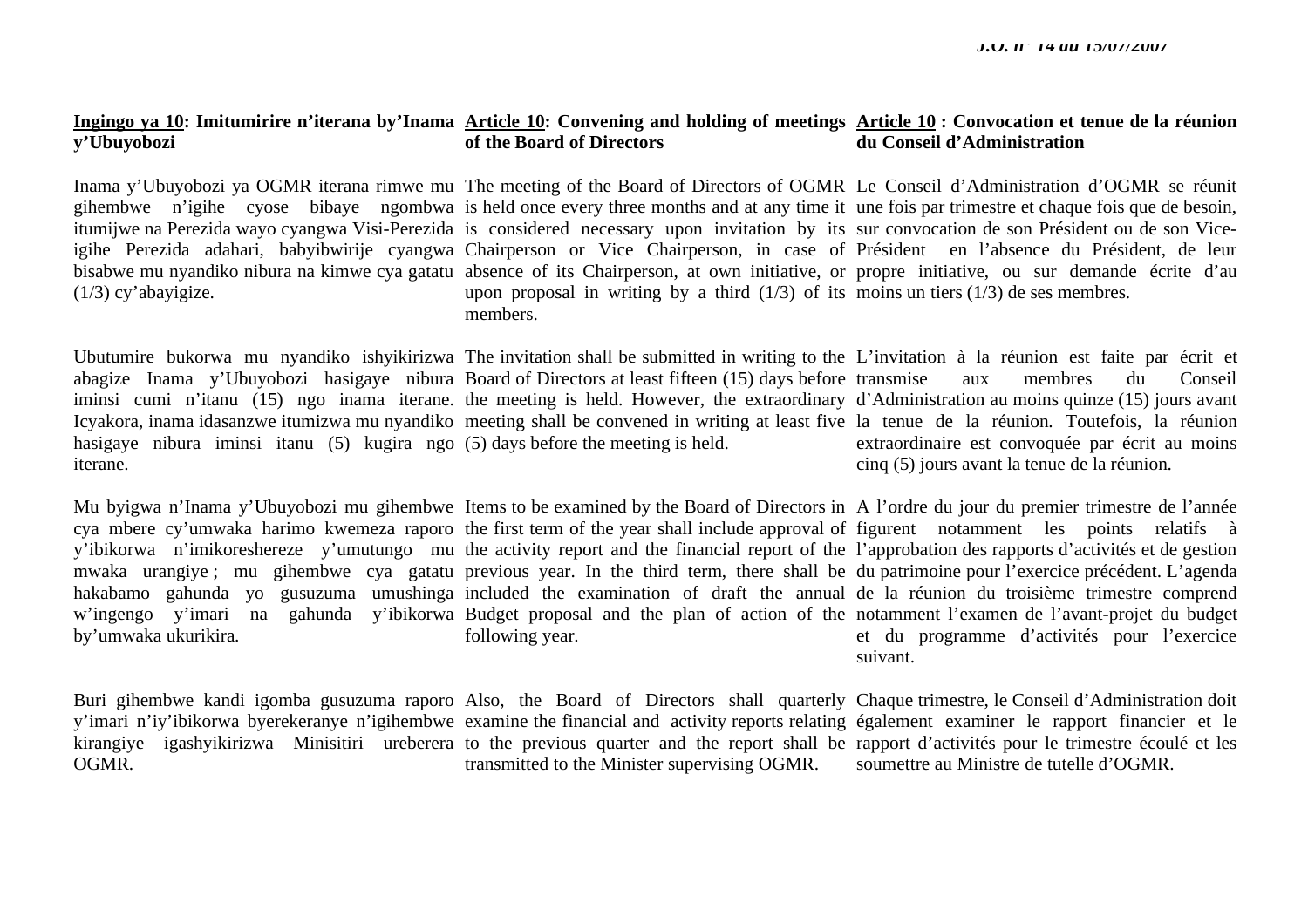Uburyo inama iterana n'uko ibyemezo bifatwa The procedures through which the meeting is held Les modalités de tenue de réunion et de prise de biteganywa n'amategeko ngengamikorere ya and the mode of taking decisions shall be décision-du-Conseil-d'Administration-sont-prévues OGMR. determined by the internal rules and regulations of par le Règlement d'Ordre Intérieur d'OGMR. OGMR.

#### **Ingingo ya 11: Itumira mu nama z'Inama Article 11: Invitation of a resourceful person in Article 11: Invitation d'une personne ressource y'Ubuyobozi umuntu wayungura inama the Board of Directors meeting aux réunions du Conseil d'Administration**

Inama y'Ubuyobozi ishobora gutumira mu nama The Board of Directors may invite in its meeting Le Conseil d'Administration peut, au cours de ses yayo umuntu wese ibona ashobora kuyungura any person-from whom it may seek-advice on a réunions, consulter toute personne qu'il juge inama ku ngingo runaka ifite ku murongo certain issue on the agenda. The invitee is not compétente pour l'examen d'un point inscrit à <sup>w</sup>'ibyigwa. Uwatumiwe ntiyemerewe gutora no allowed to vote and to follow the debates of other l'ordre du jour. La personne invitée n'a pas de gukurikira iyigwa ry'izindi ngingo ziri ku issues on the agenda. murongo w'ibyigwa. voix délibérative et participe uniquement aux débats concernant le point sur lequel elle est consultée.

#### **Ingingo ya 12: Inyandiko n'inyandikomvugo** by'inama **y'Ubuyobozi Article 12 The resolutions and the minutes of Article 12: Résolutions et procès-verbaux du the Board of Directors Conseil d'Administration**

burundu.

Inyandiko y'ibyemezo by'inama y'Inama The resolutions of the meeting of the Board of Les résolutions du Conseil d'administration sont y'Ubuyobozi ishyirwaho umukono n'abayigize Directors shall be signed by its members immédiatement signées par les membres présents inama ikirangira, kopi yayo ikohererezwa immediately at its completion, and its copy shall après la séance et transmises en copie au Ministre Minisitiri ureberera OGMR mu gihe kitarenze be sent to the Minister supervising OGMR in a de tutelle d'OGMR dans un délai ne dépassant iminsi itanu (5) kugira ngo agire icyo abivugaho period not exceeding five (5) days in order to give pas cinq (5) jours pour avis et considérations mu gihe kitarenze iminsi cumi n'itanu (15) kuva his or her views in a period not exceeding fifteen endéans quinze (15) jours à dater de leur ayishyikirijwe. Iyo icyo gihe kirenze ntacyo (15) days from its reception. If this period expires réception. Passé ce délai sans réaction du Ministre, arabivugaho, ibyemezo by'inama biba byemejwe when he or she has not given his or her views, the les résolutions du Conseil sont réputées resolutions of the meeting shall be presumed définitives.definitively approved.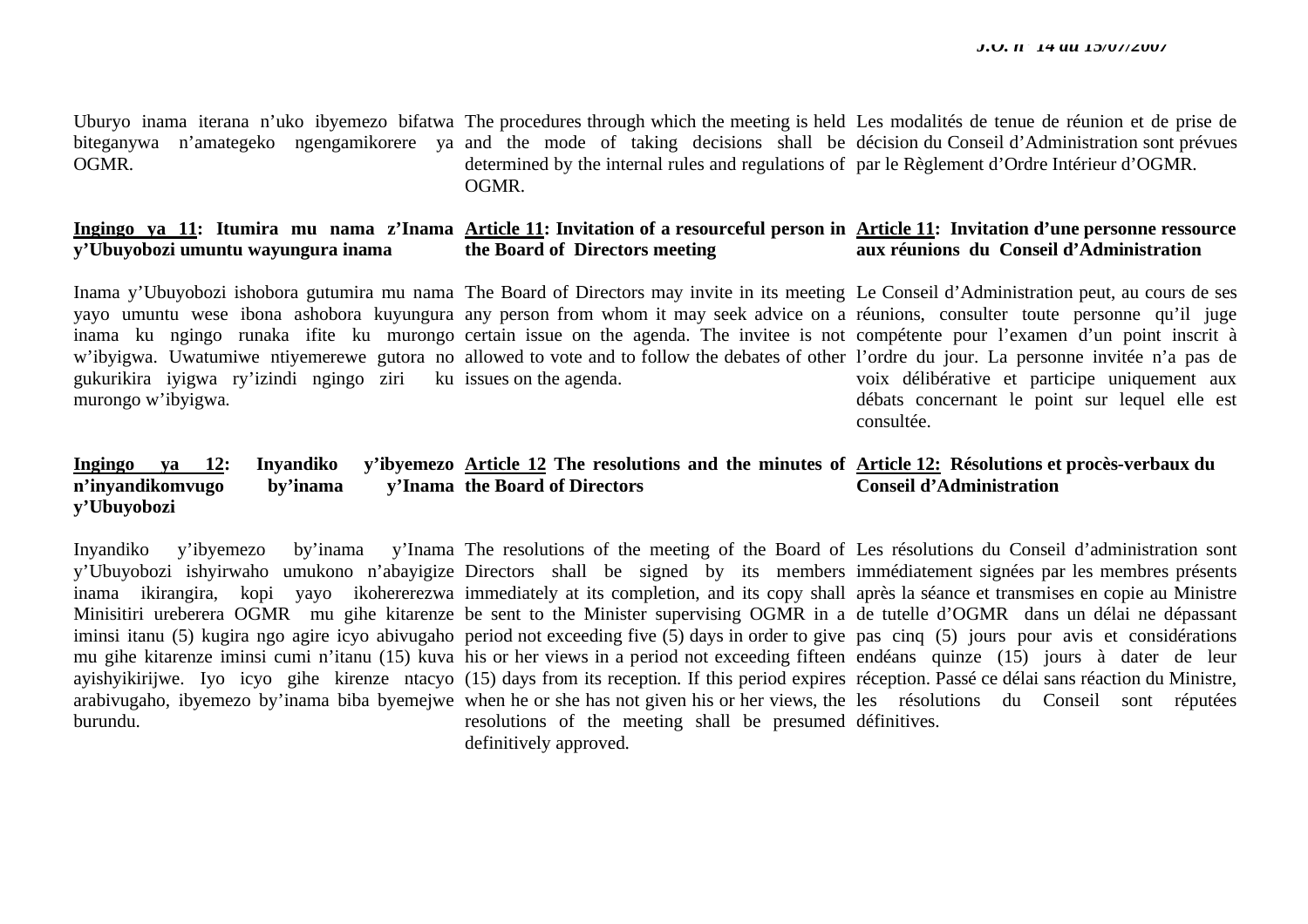Inyandikomvugo y'inama ishyirwaho umukono na The minutes of the meeting shall be signed by the Le procès-verbal de la réunion du Conseil Minisitiri ureberera OGMR mu gihe kitarenze minutes shall be sent to the Minister supervising suivante pour approbation. Une copie du procèsyemerejweho.

**Ingingo ya 13 : Ibigenerwa abitabiriye inama** 

agenwa n'Iteka rya Perezida.

**Ingingo ya 14: Igongana ry'inyungu** 

from the day of its approval.

Perezida n'Umwanditsi bayo, ikemezwa mu nama Chairperson and its rapporteur, and it shall be d'Administration est signé conjointement par son ikurikira. Kopi y'inyandikomvugo yohererezwa approved in the following session. The copy of the Président et son rapporteur et soumis à la séance iminsi cumi n'itanu (15) guhera umunsi OGMR in a period not exceeding fifteen (15) days verbal est envoyée au Ministre de tutelle d'OGMR dans un délai ne dépassant pas quinze (15) jours à compter du jour de son approbation.

### **Article 13 : Jetons de présence**

Abagize Inama y'Ubuyobozi bitabiriye inama Members of the Board of Directors present in the Les membres du Conseil d'Administration ayant <sup>z</sup>'Inama y'Ubuyobozi bagenerwa amafaranga meetings of the Board of Directors shall be participé aux réunions du Conseil entitled to a sitting allowance determined by a d'Administration bénéficient de jetons de présence dont le montant est déterminé par Arrêté Présidentiel.

#### **Article 14: Conflict of interest**

**Article 13: Sitting allowances** 

Abagize Inama y'Ubuyobozi haba ku giti cyabo The members of the Board of Directors and Il est interdit aux membres du Conseil cyangwa ibigo bafitemo imigabane ntibemerewe companies in which they are shareholders are not d'Administration et aux sociétés dont ils sont gukora umurimo ugenerwa igihembo na OGMR allowed to perform any remunerated activity in associés d'exercer des fonctions rémunérées au cyangwa gupiganira amasoko atangwa na OGMR. OGMR or to compete for tenders of OGMR.

Presidential Order.

#### **Article 14 : Conflit d'intérêt**

sein d'OGMR ou de soumissionner pour les marchés d'OGMR.

|                     | Ingingo ya 15: Impamvu zituma uri mu Nama Article 15: Reasons for leaving the membership Article 15: Motifs de cessation de la |                  |           |        |    |         |  |
|---------------------|--------------------------------------------------------------------------------------------------------------------------------|------------------|-----------|--------|----|---------|--|
| y'Ubuyobozi ayivamo | of the Board of Directors                                                                                                      | qualité          | <b>de</b> | membre | du | Conseil |  |
|                     |                                                                                                                                | d'Administration |           |        |    |         |  |

|                                          |                                                |  | Ugize Inama y'Ubuyobozi ava muri uwo mwanya A member of the Board of Directors shall leave Un membre du Conseil d'Administration perd la |
|------------------------------------------|------------------------------------------------|--|------------------------------------------------------------------------------------------------------------------------------------------|
| 1VO:                                     | such an office if:                             |  | qualité de membre dans les cas suivants :                                                                                                |
| $1^{\circ}$ manda ye irangiye;           | $1^{\circ}$ his or her term of office expires; |  | $1^{\circ}$ expiration du mandat ;                                                                                                       |
| $2^{\circ}$ yeguye akoresheje inyandiko; | $2^{\circ}$ he or she resigns through writing; |  | $2^{\circ}$ démission par notification écrite ;                                                                                          |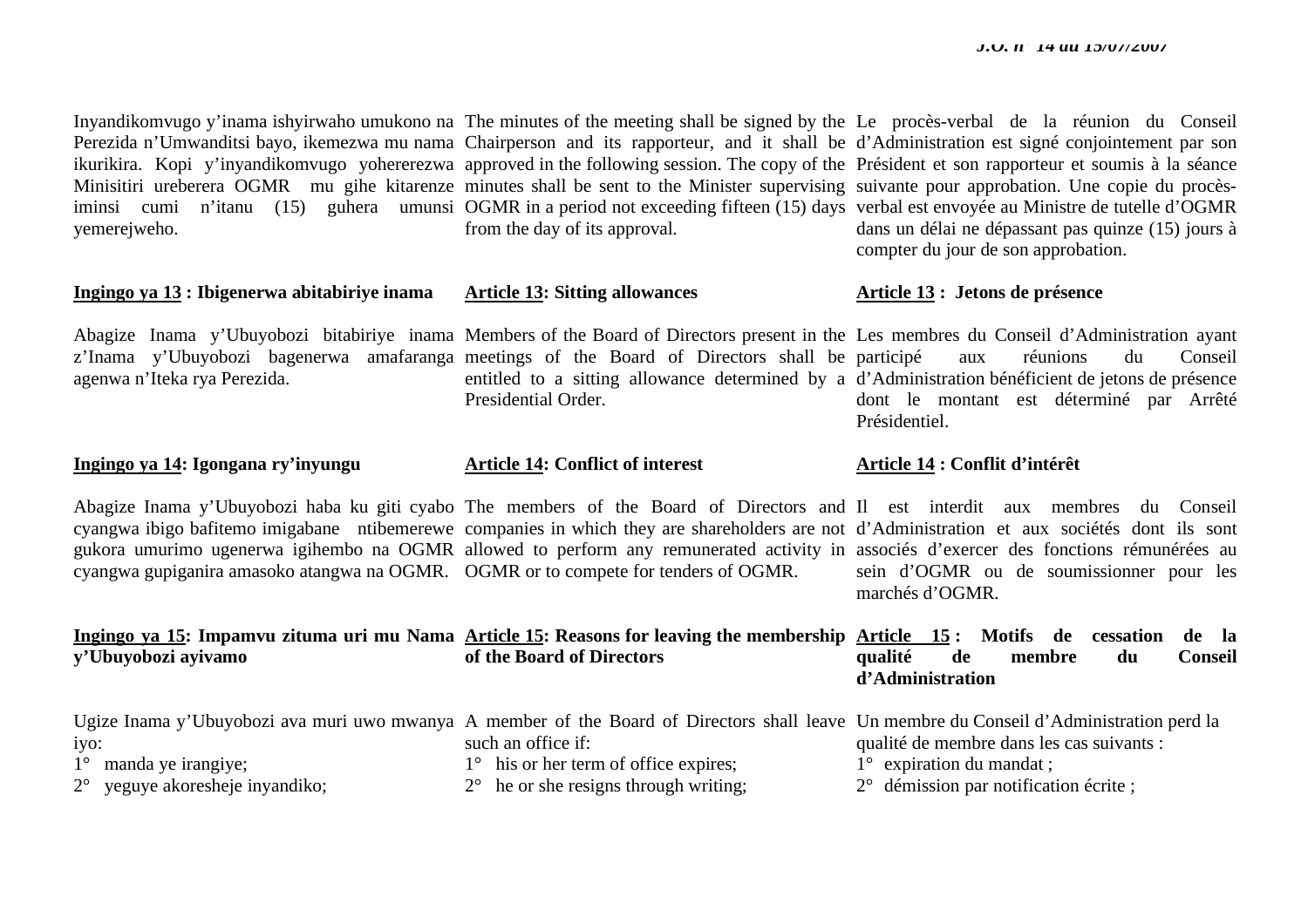| $3^\circ$   | atagishoboye gukora imirimo ye kubera 3°<br>ubumuga bw'umubiri cyangwa uburwayi bwo<br>mu mutwe, byemejwe na muganga wemewe<br>na Leta;                      |             | her duties due to physical or mental disability<br>certified by an authorized medical doctor;                                                               | he or she is no longer able to perform his or 3° incapacité physique ou mentale constatée par<br>un médecin agréé;     |
|-------------|--------------------------------------------------------------------------------------------------------------------------------------------------------------|-------------|-------------------------------------------------------------------------------------------------------------------------------------------------------------|------------------------------------------------------------------------------------------------------------------------|
| $4^{\circ}$ | akatiwe burundu igihano cy'igifungo kingana 4°<br>cyangwa kirengeje amezi atandatu (6) nta<br>subikagihano;                                                  |             | he or she is definitively sentenced to a term of $4^{\circ}$<br>imprisonment equal to or exceeding six (6)<br>months without suspension;                    | définitive<br>condamnation<br>peine<br>à<br>une<br>d'emprisonnement supérieure ou égale à (6)<br>mois sans<br>sursis ; |
| $5^{\circ}$ | asibye inama inshuro eshatu zikurikirana mu $5^{\circ}$ he or she is absent in meetings for three (3) $5^{\circ}$<br>mwaka umwe nta mpamvu zifite ishingiro; |             | consecutive times in a year with no justified<br>reasons:                                                                                                   | trois (3) absences consécutives dans une année<br>aux réunions sans raisons valables;                                  |
| $6^{\circ}$ | bigaragaye ko atacyujuje ibyashingiweho 6°<br>ashyirwa mu Nama y'Ubuyobozi;                                                                                  |             | it is clear that he or she no longer fulfils the $6^{\circ}$<br>requirements considered at the time of his or<br>her appointment on the Board of Directors; | constat qu'il ne remplit plus les conditions<br>requises pour lesquelles il avait été nommé ;                          |
| $7^{\circ}$ | agaragaje imyitwarire itajyanye n'inshingano 7° he or she demonstrates behaviour not be 7° comportement incompatible<br>ze;                                  |             | fitting his or her responsibilities;                                                                                                                        | avec<br>ses<br>fonctions;                                                                                              |
| $8^\circ$   | abangamira inyungu za OGMR;                                                                                                                                  |             | 8° he or she jeopardises the interests of the 8° agissement contre les intérêts d'OGMR;<br>OGMR;                                                            |                                                                                                                        |
|             | 9° yireze akemera icyaha cya jenoside;                                                                                                                       | $9^{\circ}$ | crime of genocide;                                                                                                                                          | he or she confesses and pleads guilty to the 9° aveu et plaidoyer de culpabilité pour crime de<br>génocide;            |
|             | $10^{\circ}$ iyo<br>ingengabitekerezo<br>agaragaraho<br>jenoside;                                                                                            |             | ya 10° he or she is characterised by genocide 10° faire montre d'indices<br>ideology;                                                                       | d'idéologie<br>du<br>génocide;                                                                                         |
|             | $11^{\circ}$ apfuye.                                                                                                                                         |             | $11^{\circ}$ he or she dies.                                                                                                                                | $11^{\circ}$ décès.                                                                                                    |

Minisitiri ureberera OGMR agaragaza muri raporo igenewe inzego zibifitiye ububasha ko umwe mu bagize Inama y'Ubuyobozi adakwiriye kuba mu bayigize cyangwa ko atakiri mu mwanya we hakurikijwe ibiteganywa mu gika kibanziriza iki.

paragraph.

The Minister supervising OGMR shall indicate in Le Ministre de tutelle d'OGMR constate dans un a report to competent authorities wether one of the rapport adressé à l'organe compétent que l'un des members of the Board of Directors is not worth its membres du Conseil d'Administration n'a plus la membership or if he or she is no longer in his or qualité d'être membre ou que son poste est vacant her position in accordance with the preceding conformément aux dispositions de l'alinéa précédent.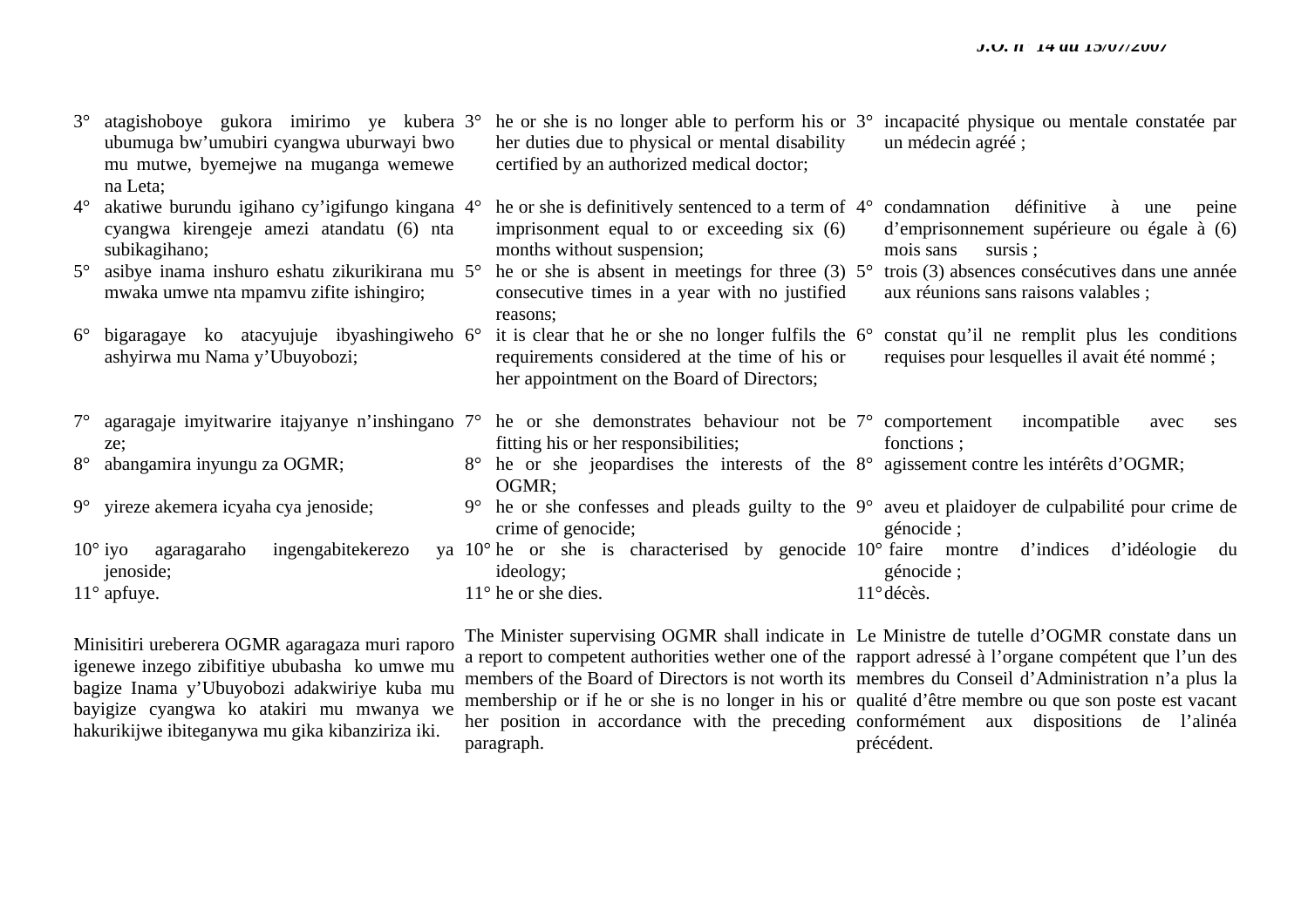Iyo umwe mu bagize Inama y'Ubuyobozi avuye In case one of the members of the Board of Si un membre du Conseil d'Administration perd la mu mirimo ye mbere y'uko manda ye irangira, Directors leaves office before the expiration of the qualité de membre avant l'expiration de son Ubuyobozi bubifitiye ububasha bushyiraho-term of office, the competent authority shall mandat, l'autorité de nomination désigne le umusimbura. Ushyizweho arangiza iyo manda. appoint a substitute. The appointee shall complete remplaçant. Celui-ci termine le mandat de celui the remaining term of office. qu'il a remplacé.

#### **Icyiciro cya 2: Ubuyobozi n'inzego z'imirimo Section 2: Management and organisational Section 2 : De la Direction et du cadre bya OGMR structures of OGMR organique d'OGMR**

#### **Ingingo ya 16 : Inshingano z'Umuyobozi wa Article 16: Responsibilities of the Director of Article 16: Attributions du Directeur d'OGMR OGMR OGMR**

Imicungire ya buri munsi ya OGMR ishinzwe The daily management of OGMR is entrusted to La gestion journalière d'OGMR est assurée par Umuyobozi wayo ushyirwaho n'Iteka rya its-Director-who-is-appointed-by-an-Order-of-the-son-Directeur-nommé par Arrêté du Premier Minisitiri w'Intebe. Umuyobozi ni we uhuza Prime Minister. The Director coordinates and Ministre. Le Directeur coordonne et dirige les akanayobora ibikorwa bya buri munsi bya OGMR directs the daily activities of OGMR and shall be activités journalières d'OGMR et est responsable kandi akabazwa n'Inama y'Ubuyobozi uko answerable to the Board of Directors on how its devant le Conseil d'Administration de la mise en ibyemezo byayo bishyirwa mu bikorwa. decisions are implemented. œuvre de ses décisions.

| By'umwihariko, Umuyobozi ashinzwe ibi<br>bikurikira:                                                                                                                                                                                                                       | In particular, the Director is responsible for:                                                                                                                                                                                | Le Directeur d'OGMR est spécialement chargé<br>de:                                                                                                                                                                                                                                                   |
|----------------------------------------------------------------------------------------------------------------------------------------------------------------------------------------------------------------------------------------------------------------------------|--------------------------------------------------------------------------------------------------------------------------------------------------------------------------------------------------------------------------------|------------------------------------------------------------------------------------------------------------------------------------------------------------------------------------------------------------------------------------------------------------------------------------------------------|
| amabwiriza y'akazi ka OGMR 1°<br>gutanga<br>n'ay'ubuyobozi bw'amashami ya OGMR;<br>gutegura no gushyikiriza Inama y'Ubuyobozi 2°<br>$2^{\circ}$<br>imbanzirizamushinga y'ingengo y'imari<br>izakoreshwa mu mwaka ukurikira na raporo<br>y'ingengo y'imari y'umwaka ushize; | issuance of OGMR work and administrative 1° donner des instructions de service au sein<br>branch directives;<br>Directors the draft budget proposal of the<br>following year and the financial report of the<br>previous year; | d'OGMR et de la Direction de ses branches;<br>preparing and submitting to the Board of $2^{\circ}$ élaborer et soumettre pour examen au Conseil<br>d'Administration l'avant-projet de budget<br>pour l'exercice suivant ainsi que le rapport<br>d'exécution du budget pour l'exercice<br>précédent ; |
| gushyira mu bikorwa ingengo y'imari no 3° executing the Budget and<br>gucunga umutungo wa OGMR;                                                                                                                                                                            | property of OGMR;                                                                                                                                                                                                              | managing the 3° assurer l'exécution du budget et la gestion du<br>patrimoine d'OGMR;                                                                                                                                                                                                                 |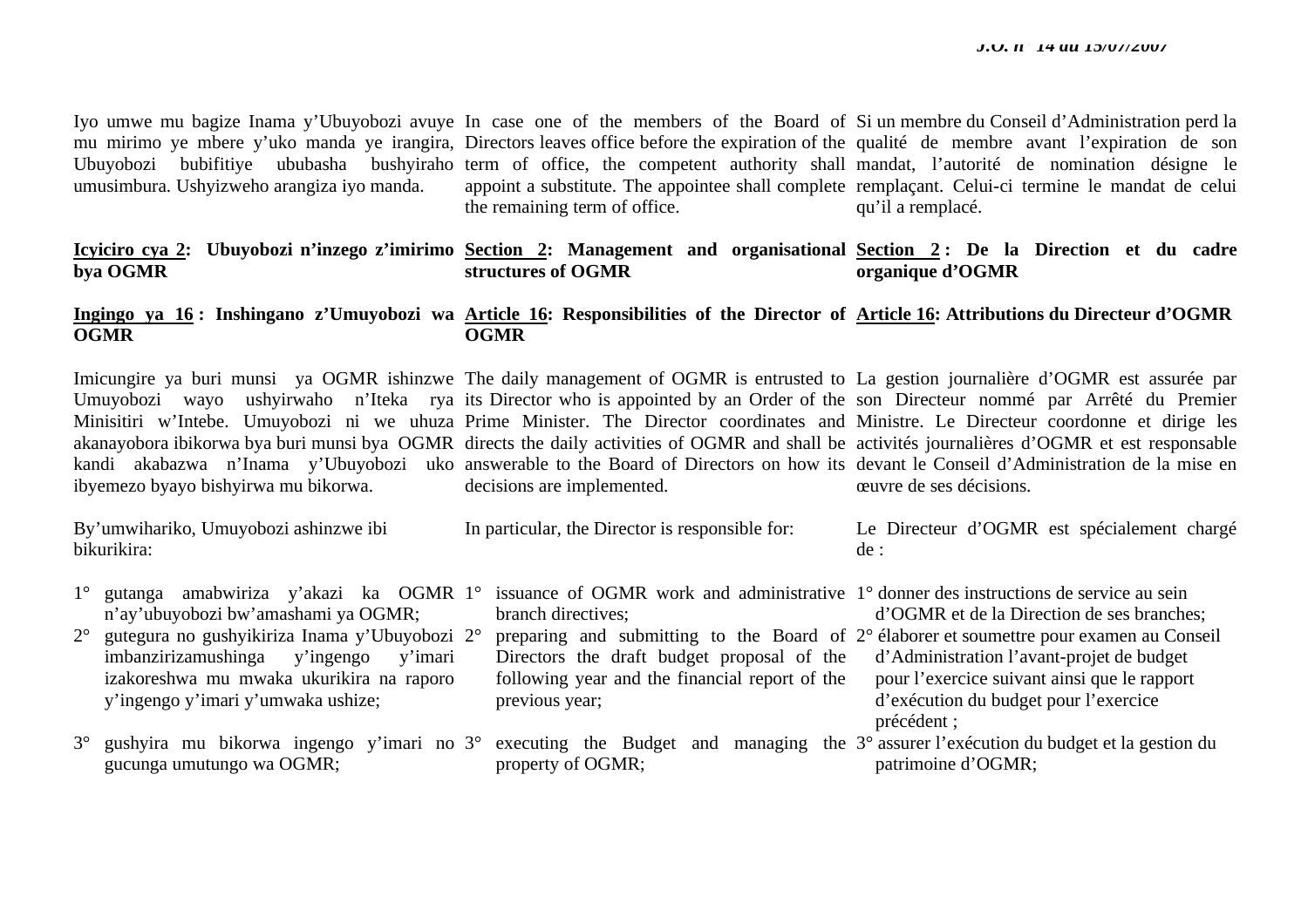son sein un rapporteur.

| 4° gukurikirana imicungire y'abakozi                                                                                 | ba $4^{\circ}$ ensuring the management of the personnel of $4^{\circ}$ assurer de la gestion du personnel                        |                                                                                                                                 |
|----------------------------------------------------------------------------------------------------------------------|----------------------------------------------------------------------------------------------------------------------------------|---------------------------------------------------------------------------------------------------------------------------------|
| OGMR akurikije amategeko;                                                                                            | the OGMR in accordance with the law;                                                                                             | d'OGMR conformément à la loi ;                                                                                                  |
| $5^\circ$ kumenyesha<br>nyandiko<br>mu<br>y'Ubuyobozi imigendekere n'ibikorwa bya<br>OGMR, nibura rimwe mu gihembwe. | Inama 5° informing, in writing, the Board of Directors 5° informer par écrit au moins une fois par<br>OMGR at least once a term; | of the progress and the activities of the trimestre le Conseil d'Administration de l'état<br>d'avancement des activités d'OGMR; |
| 6° guhagararira OGMR imbere y'amategeko.                                                                             | $6^{\circ}$ to represent OGMR before the law.                                                                                    | 6° représenter OGMR devant la loi.                                                                                              |
| Ingingo ya 17: Amasezerano yerekeye gahunda Article 17: Contract of performance                                      |                                                                                                                                  | <b>Article 17: Contrat de performance</b>                                                                                       |

# **y'ibikorwa**

Hagati y'Inama y'Ubuyobozi n'Ubuyobozi There shall be concluded, between the Board of Il est signé, entre le Conseil d'Administration et la hakorwa amasezerano yerekeye y'ibikorwa agaragaza nibura inshingano za buri performance indicating at least the responsibilities au moins les obligations de chaque partie et les ruhande n'ibyangombwa bikenewe kugira ngo of each party and the conditions required in order besoins nécessaires à la réalisation de la mission OGMR igere ku nshingano zayo. Directors and the Management, a contract of Direction, un contrat de performance déterminant for OGMR to fulfil its responsibilities. d'OGMR.

#### **Ingingo ya 18: Umwanditsi y'Ubuyobozi Article 18: The Rapporteur of the Board Article 18 : Rapporteur du Conseil Directors d'Administration**

Umuyobozi akurikira inama y'Ubuyobozi, akazibera umwanditsi. kuzitangamo ibitekerezo ariko ntatora mu ifatwa rapporteur. He or she may give views but he or she participer aux débats du Conseil d'Administration ry'ibyemezo. The Director shall attend the meetings of the Le Directeur assiste aux réunions du Conseil Board of Directors and shall serve as their d'Administration et en est le rapporteur. Il peut is not allowed to vote during decision making. mais sans voix délibérative.

Umuyobozi ntajya mu nama zifata ibyemezo ku The Director shall not participate in the meetings Il est interdit au Directeur de prendre part aux bibazo bimureba; icyo gihe Inama y'Ubuyobozi that take decisions on issues that concern him; in réunions du Conseil d'Administration qui traitent yitoramo umwanditsi. that case, the Board of Directors shall elect from des points qui le concernent personnellement. among themselves a rapporteur. Dans ce cas, le Conseil d'Administration élit en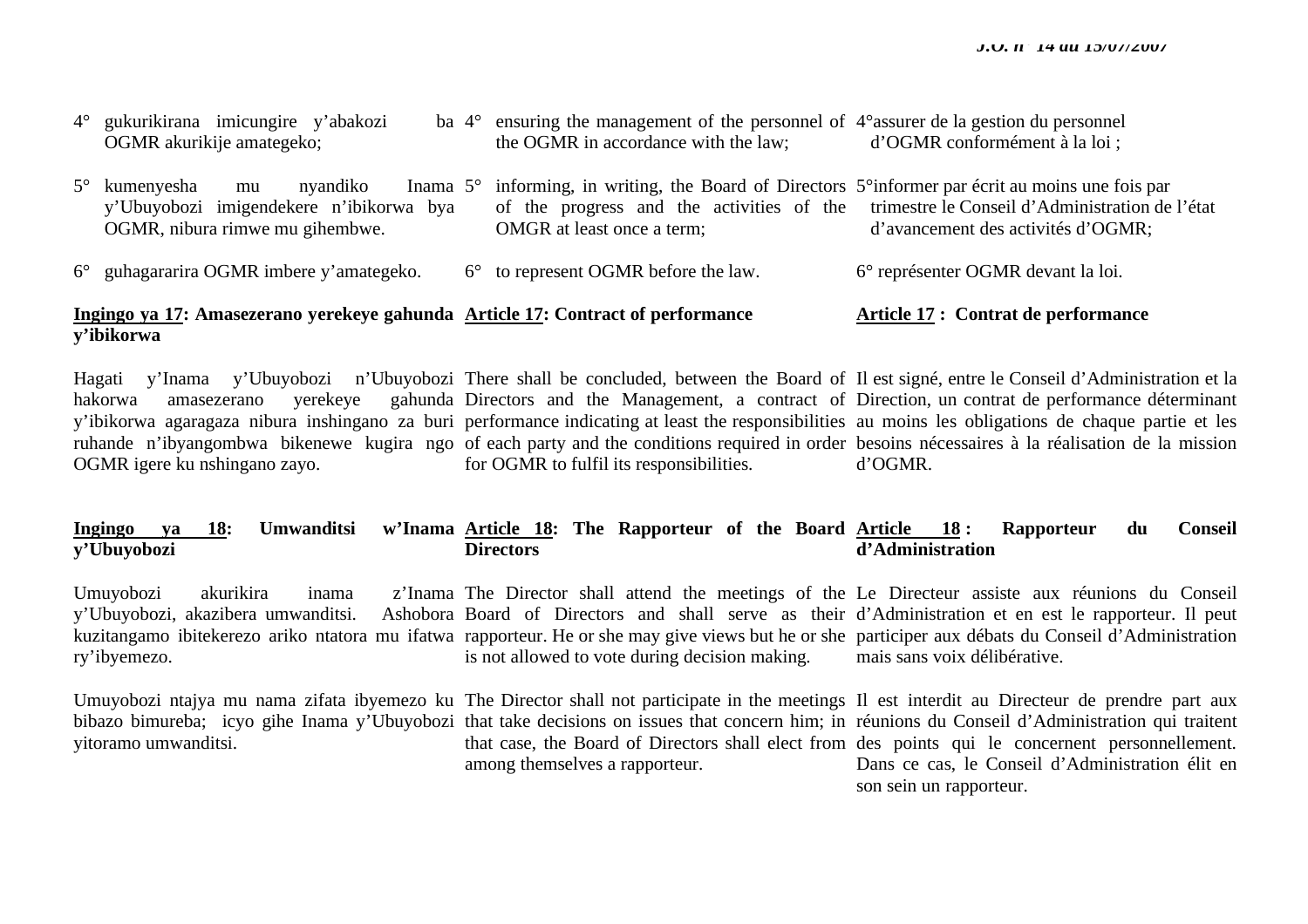Amategeko ngengamikorere ya OGMR agena The internal rules and regulations of OGMR shall Le Règlement d'Ordre Intérieur d'OGMR umusimbura iyo adahari. determine the substitute in case of absence. détermine son remplaçant en cas d'absence.

#### **Ingingo ya 19: Ibigenerwa Umuyobozi Article 19: Benefits of the Director and the Article 19 : Appointements accordés au <sup>n</sup>'Abakozi personnel Directeur et au personnel**

Ibyo Umuyobozi n'abakozi ba OGMR bagenerwa Benefits of the Director and the personnel of Les appointements accordés au Directeur et au biteganywa n'amategeko agenga ibyo abakozi OGMR shall be determined in accordance with personnel d'OGMR sont déterminés b'ibigo bya Leta bagenerwa. legal provisions that govern the personnel of conformément aux lois régissant la rémunération public institutions. du personnel des établissements publics.

#### **Ingingo ya 20: Imiterere n'inshingano z'inzego Article 20: Organization and departmental Article 20 : Organigramme et cadre organique <sup>z</sup>'imirimo bya OGMR services of OGMR d'OGMR**

Imiterere n'inshingano by'inzego z'imirimo y'Ubuyobozi ibivugaho.

kimwe n'amashami bya OGMR, bigenwa n'Iteka responsibilities as well as the branches of OGMR ainsi que de ses branches sont déterminés par rya Minisitiri w'Intebe, abisabwe na Minisitiri shall be determined by an Order of the Prime Arrêté du Premier Ministre, sur proposition du ureberera OGMR amaze kumva icyo Inama Minister, upon proposal by the Minister-Ministre de tutelle d'OGMR, après avis du Organizational structure and supervising OGMR, after consulting with the Conseil d'Administration. Board of Directors. L'organigramme et le cadre organique d'OGMR

#### **UMUTWE WA V: UMUTUNGO N'IMARI**. **CHAPTER V: PATRIMONY AND FINANCE**  V: PATRIMOINE ET **FINANCES**

**Ingingo ya 21: Aho umutungo ukomoka:**  Umutungo wa OGMR ukomoka aha hakurikira : 1° ingengo y'imari igenerwa na Leta; 2° inkunga zaba iza Leta cyangwa 2° Government or donor grants; iz'abaterankunga; **Article 21: Sources of the patrimony** The patrimony of OGMR shall come from the Le patrimoine d'OGMR provient des sources following sources: 1° the State budget allocations; **Article 21 : Source du patrimoine**  suivantes : 1° les dotations budgétaires de l'Etat ; 2° les subventions de l'Etat ou des donateurs ;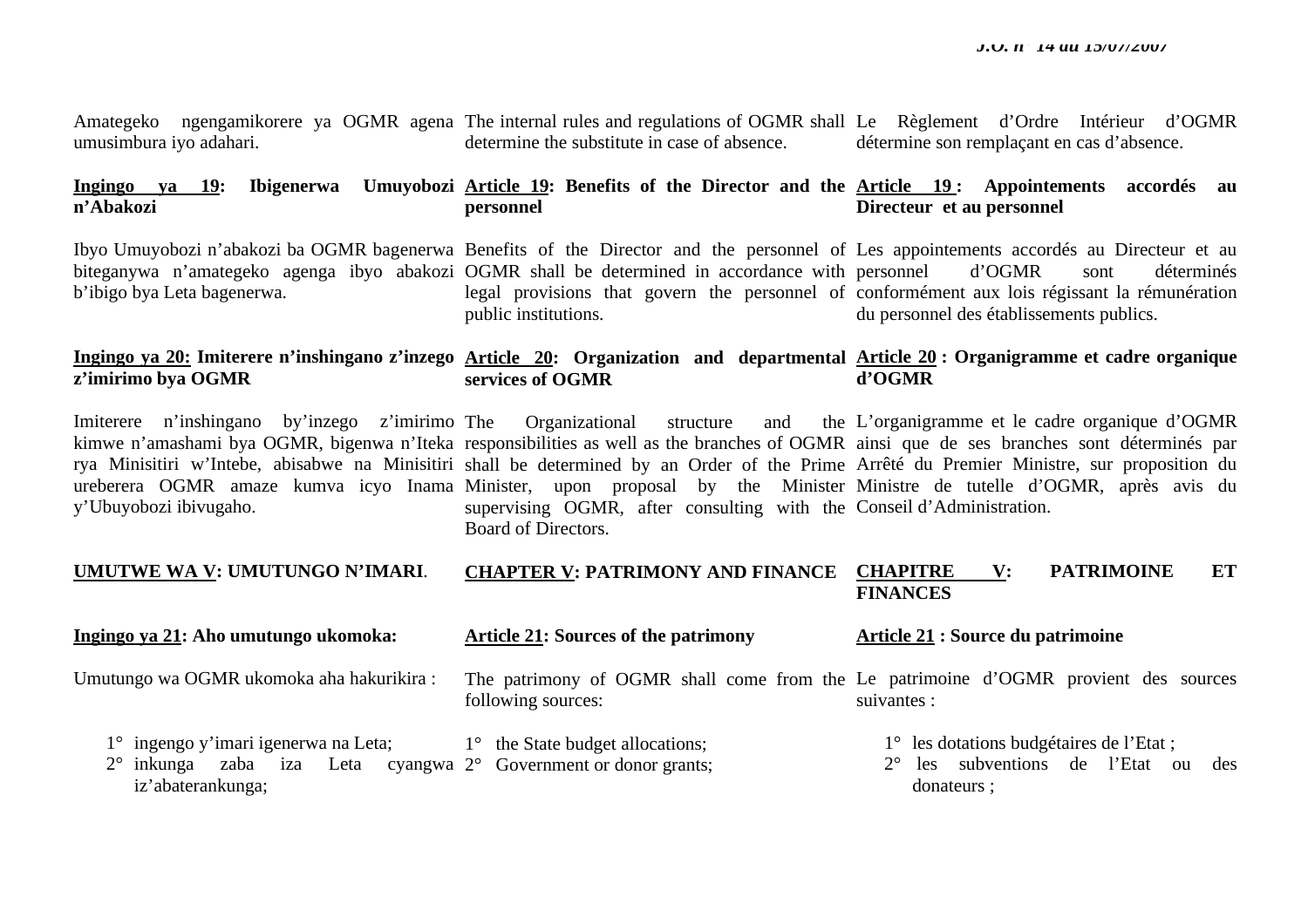| 3° ibituruka ku mirimo ikora;<br>$4^{\circ}$ inyungu ku mutungo wayo;<br>$5^\circ$ impano n'indagano. | 3° income of its services;<br>$4^{\circ}$ interests from its investments;<br>donation and bequests.<br>$5^\circ$                                                                                                                                                                                                                                                                                                                                                                                                                     | le produit de ses services;<br>$3^\circ$<br>les revenus de son patrimoine;<br>$4^{\circ}$<br>les dons et legs;<br>$5^{\circ}$                                                                                                                                             |
|-------------------------------------------------------------------------------------------------------|--------------------------------------------------------------------------------------------------------------------------------------------------------------------------------------------------------------------------------------------------------------------------------------------------------------------------------------------------------------------------------------------------------------------------------------------------------------------------------------------------------------------------------------|---------------------------------------------------------------------------------------------------------------------------------------------------------------------------------------------------------------------------------------------------------------------------|
| n'imigenzurire by'umutungo                                                                            | property                                                                                                                                                                                                                                                                                                                                                                                                                                                                                                                             | Ingingo ya 22: Imicungire, imikoreshereze Article 22: Management, use and audit of Article 22: Gestion, utilisation et audit du<br>patrimoine                                                                                                                             |
| Imikoreshereze,<br>OGMR.                                                                              | imicungire n'imigenzurire The use, management and audit of the patrimony L'utilisation, la gestion et l'audit du patrimoine<br>amategeko abigenga. Ubugenzuzi bushinzwe relevant laws. The service responsible for daily dispositions légales en la matière. Le service<br>igenzura rya buri munsi ry'imikoreshereze auditing of the use of the property of the property d'audit interne d'OGMR transmet son rapport au<br>y'Ubuyobozi bukagenera kopi Ubuyobozi bwa reserve a copy to the Management of the OGMR. Direction d'OGMR. | by'umutungo wa OGMR bikorwa hakurikijwe of OGMR shall be carried out in accordance with d'OGMR sont effectués conformément aux<br>y'umutungo wa OGMR buha raporo Inama shall submit a report to the Board of Directors and Conseil d'Administration et réserve copie à la |
| Ingingo ya 23: Ingengo y'imari                                                                        | <b>Article 23: Budget</b>                                                                                                                                                                                                                                                                                                                                                                                                                                                                                                            | Article $23:$ Du budget                                                                                                                                                                                                                                                   |
|                                                                                                       |                                                                                                                                                                                                                                                                                                                                                                                                                                                                                                                                      |                                                                                                                                                                                                                                                                           |
| hakurikijwe amategeko abigenga.                                                                       | Ingengo y'imari yemezwa kandi igacungwa The budget is approved and managed in Le budget est adopté et géré conformément aux<br>accordance with relevant legal provisions.                                                                                                                                                                                                                                                                                                                                                            | dispositions légales en la matière.                                                                                                                                                                                                                                       |
| UMUTWE WA VI: INGINGO ZISOZA                                                                          | <b>CHAPTER VI: FINAL PROVISIONS</b>                                                                                                                                                                                                                                                                                                                                                                                                                                                                                                  | <b>CHAPITRE VI: DISPOSITIONS FINALES</b>                                                                                                                                                                                                                                  |
| Ingingo ya 24: Umutungo wa REDEMI                                                                     | <b>Article 24: Property of REDEMI</b>                                                                                                                                                                                                                                                                                                                                                                                                                                                                                                | Article 24 : Patrimoine de la<br><b>REDEMI</b>                                                                                                                                                                                                                            |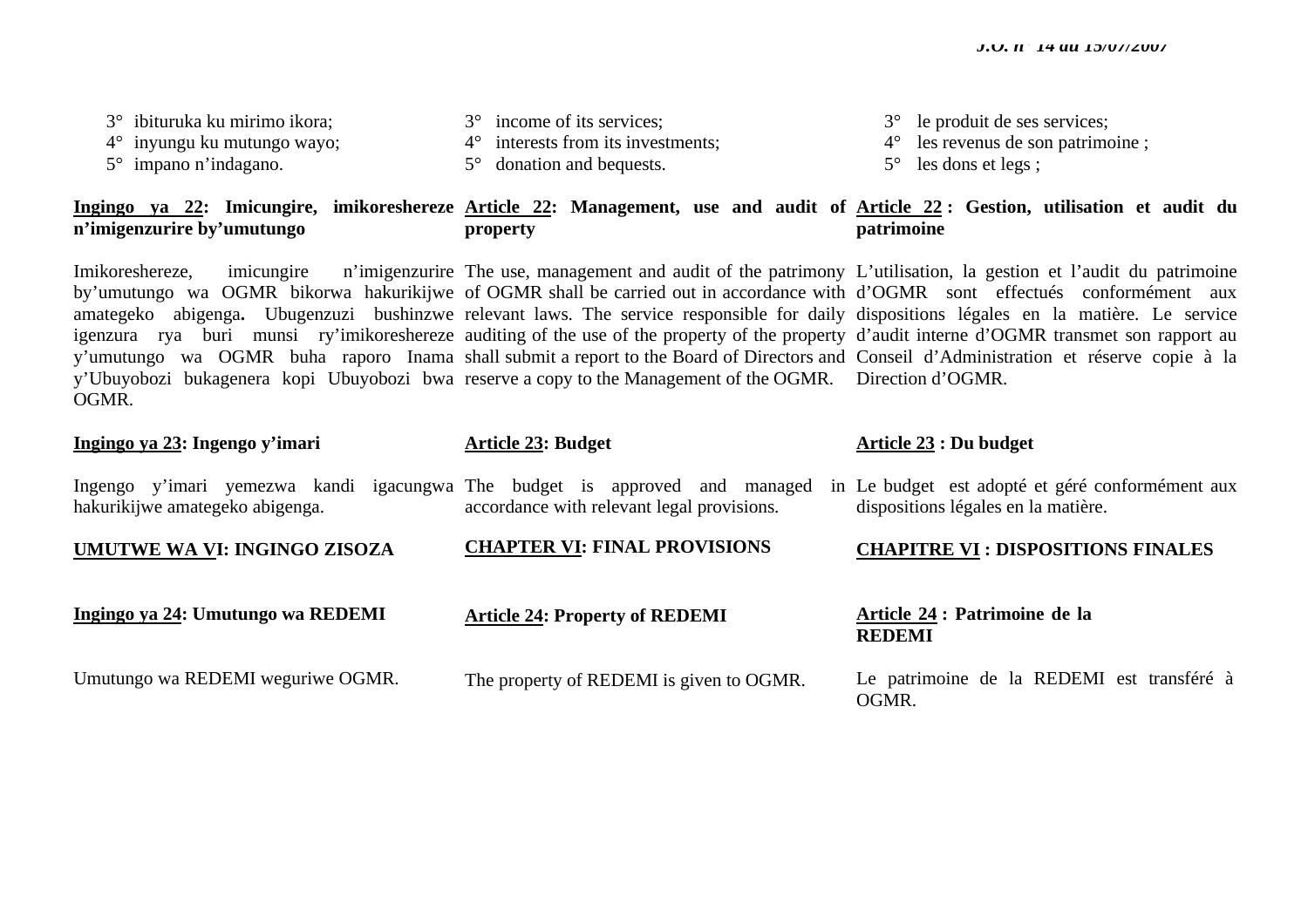#### **Ingingo ya 25: Ivanywaho ry'ingingo Article 25: Abrogating provisions <sup>z</sup>'amategeko zinyuranyije n'iri tegeko Article 25 : Disposition abrogatoire**

Ingingo zose z'amategeko abanziriza iri kandi All-previous-legal-provisions-contrary-to-this-Law Toutes les dispositions légales antérieures zinyuranye na ryo zivanyweho. are hereby repealed.

**Ingingo ya 26: Igihe itegeko ritangirira Article 26: Coming into force gukurikizwa** 

Iri tegeko ritangira gukurikizwa ku munsi This Law shall come into force on the date of its La présente loi entre en vigueur le jour de sa ritangarijweho mu Igazeti ya Leta ya Repubulika publication in the Official Gazette of the Republic publication au Journal Officiel de la République y'u Rwanda. of Rwanda. du Rwanda.

Kigali kuwa 27/06/2007

Perezida wa Repubulika **KAGAME Paul (sé)** 

Minisitiri w'Intebe **MAKUZA Bernard (sé)** 

Minisitiri w'Ubutaka, Ibidukikije, Amashyamba, Amazi na Mine **BAZIVAMO Christophe (sé)** 

The President of the Republic **KAGAME Paul (sé)** 

Kigali, on 27/06/2007

The Prime Minister **MAKUZA Bernard (sé)** 

The Minister of Land, Environment, Forestry, Water and Mines **BAZIVAMO Christophe (sé)** 

contraires à la présente loi sont abrogées.

**Article 26 : Entrée en vigueur** 

Kigali, le 27/06/2007

Le Président de la République **KAGAME Paul (sé)** 

> Le Premier Ministre **MAKUZA Bernard (sé)**

Le Ministre des Terres, de l'Environnement, des Forêts, de l'Eau et des Mines **BAZIVAMO Christophe (sé)**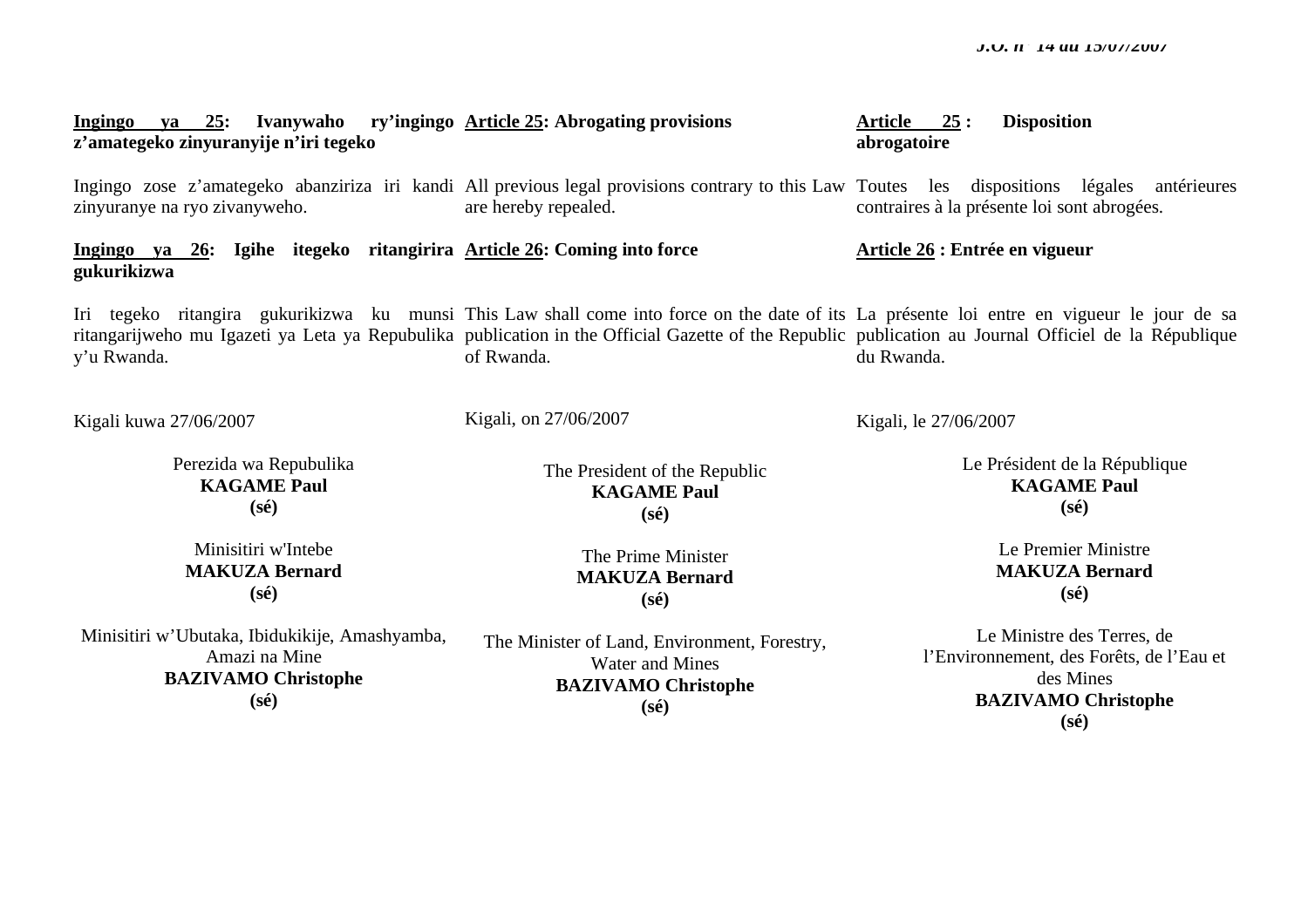Umunyamabanga wa Leta ushinzwe Amazi na Mine **Prof. MUNYANGANIZI Bikoro (sé)** 

> Minisitiri w'Imari n'Igenamigambi **MUSONI James (sé)**

Mines **Prof. MUNYANGANIZI Bikoro (sé)** 

The Minister of State in charge of Water and

The Minister of Finance and Economic Planning **MUSONI James (sé)** 

Minisitiri w'Abakozi ba Leta n'Umurimo **Prof. NSHUTI Manasseh (sé)** 

**Bibonywe kandi bishyizweho Ikirango cya Repubulika :**  Minisitiri w'Ubutabera **KARUGARAMA Tharcisse (sé)** 

The Minister of Public Service and Labor **Prof. NSHUTI Manasseh (sé)** 

**Seen and sealed with the Seal of the Republic:** 

The Minister of Justice **KARUGARAMA Tharcisse (sé)**

Le Secrétaire d'Etat chargé de l'Eau et des **Mines Prof. MUNYANGANIZI Bikoro (sé)** 

> Le Ministre des Finances et de la Planification Economique **MUSONI James (sé)**

Le Ministre de la Fonction Publique et du Travail **Prof. NSHUTI Manasseh (sé)** 

**Vu et scellé du Sceau de la République :** 

Le Ministre de la Justice **KARUGARAMA Tharcisse (sé)**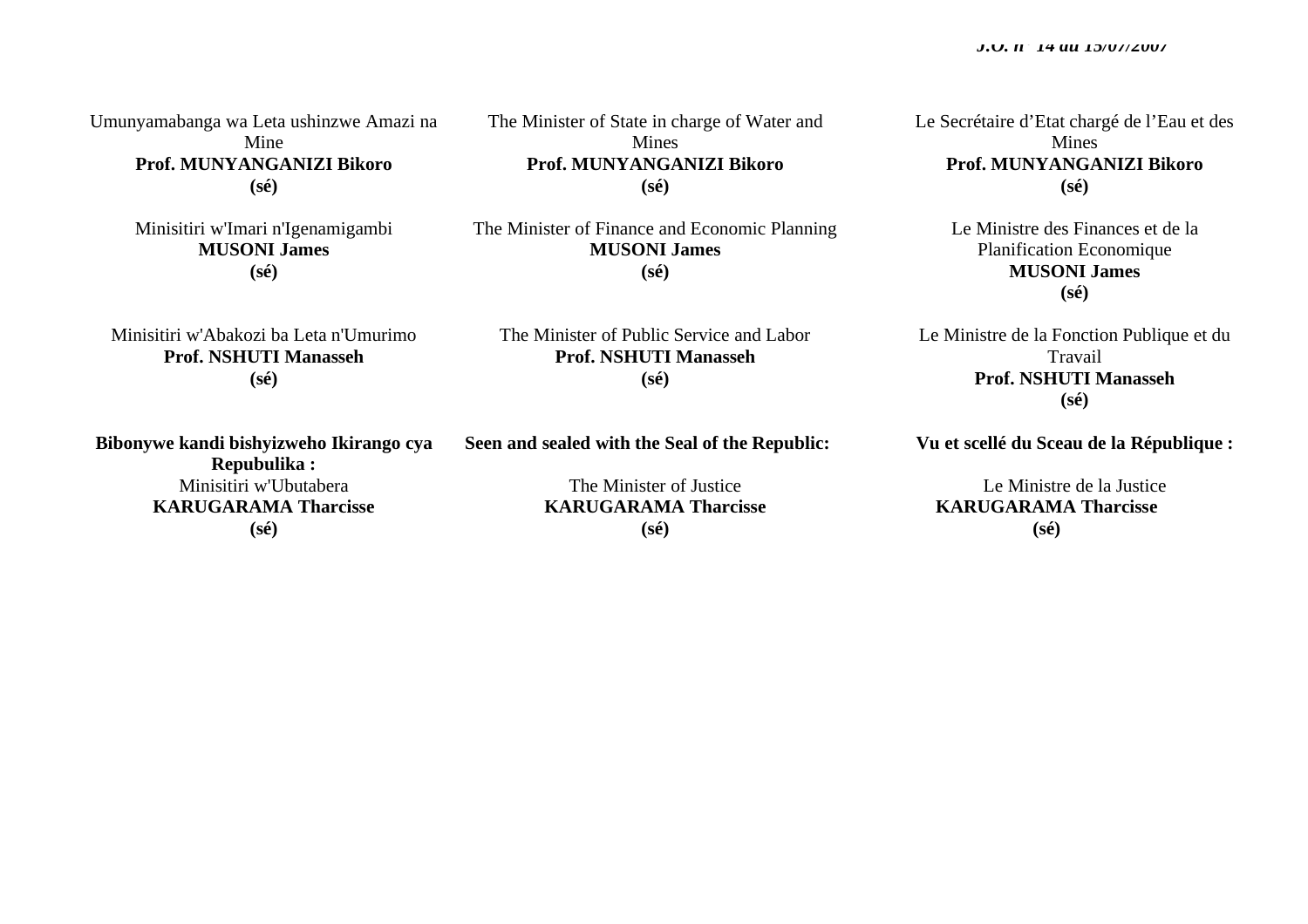| <b>ITEGEKO N° 30/2007 RYO KUWA 06/07/2007</b><br>RIGENA IMITERERE N'IMIKORERE YA<br><b>KOMISIYO</b><br>Y'IGIHUGU<br>Y'UBURENGANZIRA BWA MUNTU | $N^{\circ}$<br>OF<br><b>LAW</b><br>30/2007<br>06/07/2007<br><b>DETERMINING</b><br><b>THE</b><br><b>ORGANIZATION</b><br>AND FUNCTIONING OF THE NATIONAL<br><b>COMMISSION FOR HUMAN RIGHTS</b> | LOI Nº 30/2007 DU 06/07/2007 PORTANT<br>ORGANISATION ET FONCTIONNEMENT<br>DE LA COMMISSION NATIONALE DES<br><b>DROITS DE LA PERSONNE</b> |
|-----------------------------------------------------------------------------------------------------------------------------------------------|----------------------------------------------------------------------------------------------------------------------------------------------------------------------------------------------|------------------------------------------------------------------------------------------------------------------------------------------|
| <b>ISHAKIRO</b>                                                                                                                               | <b>TABLE OF CONTENTS</b>                                                                                                                                                                     | <b>TABLE DES MATIERES</b>                                                                                                                |
| <b>INGINGO</b><br><b>UMUTWE</b><br><b>MBERE:</b><br><b>WA</b><br><b>RUSANGE</b>                                                               | <b>CHAPTER ONE: GENERAL PROVISIONS</b>                                                                                                                                                       | <b>CHAPITRE</b><br><b>PREMIER:</b><br><b>DISPOSITIONS</b><br><b>GENERALES</b>                                                            |
| Ingingo ya mbere : Icyo iri tegeko rigena                                                                                                     | <b>Article One: Scope of this Law</b>                                                                                                                                                        | <b>Article premier: Champ d'application</b>                                                                                              |
| Ingingo va 2: Icyicaro cya Komisiyo                                                                                                           | <b>Article 2: Headquarters of the Commission</b>                                                                                                                                             | <b>Article 2: Siège de la Commission</b>                                                                                                 |
|                                                                                                                                               |                                                                                                                                                                                              |                                                                                                                                          |
| Ingingo ya 3 : Ubwigenge bwa Komisiyo n'igihe<br>izamara                                                                                      | <b>Article 3: Autonomy of the Commission and</b><br>its duration                                                                                                                             | Article 3:<br>Autonomie et durée de la<br><b>Commission</b>                                                                              |
| <b>UMUTWE</b><br><b>INSHINGANO</b><br><b>WA</b><br>$\Pi$ :<br>N'UBUBASHA BYA KOMISIYO                                                         | <b>CHAPTER II: RESPONSIBILITIES AND</b><br><b>POWERS OF THE COMMISSION</b>                                                                                                                   | <b>CHAPITRE II: ATTRIBUTIONS ET DES</b><br><b>POUVOIRS DE LA COMMISSION</b>                                                              |
| Ingingo ya 4: Inshingano za Komisiyo                                                                                                          | The responsibilities of<br>the<br>Article 4:<br><b>Commission</b>                                                                                                                            | Article 4: Attributions de la Commission                                                                                                 |
| Ingingo ya 5: Porogaramu<br>y'ibikorwa<br>n'urwego Komisiyo iyishyikiriza                                                                     | Article 5: Plan of action and organ to which<br>the Commission submits it                                                                                                                    | Article 5: Programme d'activités et organe<br>auquel il est soumis                                                                       |
| Ingingo ya 6: Inzego Komisiyo ishyikiriza<br>raporo                                                                                           | Article 6: Organs to which the commission<br>submits the report                                                                                                                              | Article 6: Organes auxquels la Commission<br>soumet le rapport                                                                           |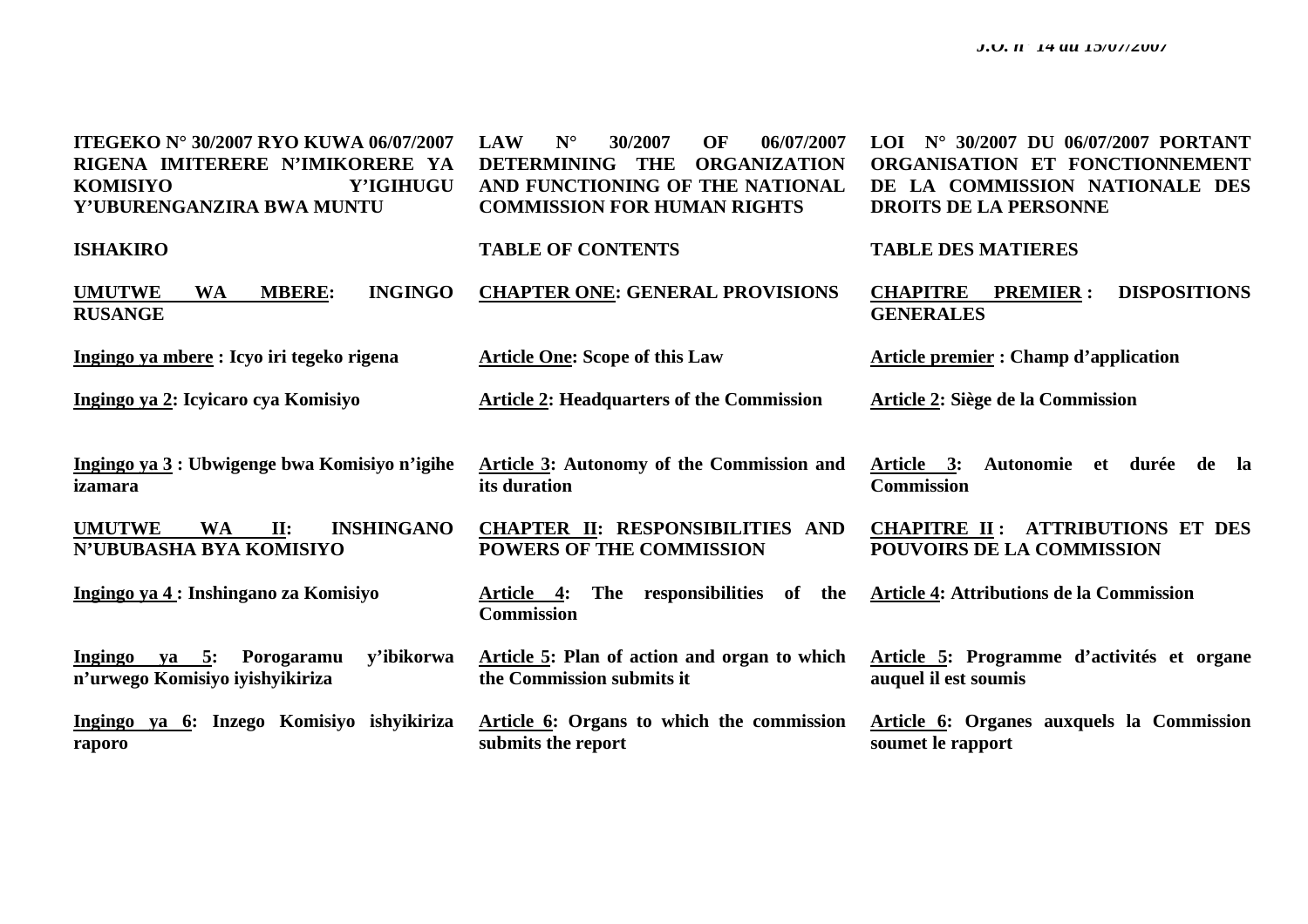| <u>Ingingo ya 7: Isakaza rya raporo ya Komisiyo</u>                            | <b>Article 7: Publication of the Report of the</b><br><b>Commission</b>              | Article 7: Diffusion du rapport de la<br><b>Commission</b>                                 |
|--------------------------------------------------------------------------------|--------------------------------------------------------------------------------------|--------------------------------------------------------------------------------------------|
| <u>Ingingo ya 8</u> : Ishyirwaho<br>ry'amategeko<br>ngengamikorere ya Komisiyo | Article 8: Elaboration of Internal Rules and<br><b>Regulations of the Commission</b> | <b>Article 8: Elaboration du Règlement d'Ordre</b><br>Intérieur de la Commission           |
| Ingingo ya 9: Ububasha bwa Komisiyo                                            | <b>Article 9: Powers of the Commission</b>                                           | <b>Article 9: Pouvoirs de la Commission</b>                                                |
| Ingingo ya 10: Ububasha bw'ubugenzacyaha<br>n'ubwo kuregera Inkiko             | Article 10: Powers of the Judicial Police and<br>seizing courts                      | Article 10: Qualité d'officier de<br>police<br>judiciaire et pouvoir d'ester en justice    |
| <b>ABAGIZE KOMISIYO</b><br><b>UMUTWE WA III:</b><br><b>N'INZEGO ZAYO</b>       | <b>CHAPTER III: MEMBERS AND ORGANS</b><br>OF THE COMMISSION                          | <b>CHAPITRE</b> III:<br><b>MEMBRES</b><br>LA<br>DE<br><b>COMMISSION ET SES ORGANES</b>     |
| Icyiciro cya mbere: Abakomiseri bagize<br>Komisiyo                             | <b>Commissioners</b><br><b>Section</b><br>One:<br>of<br>the<br><b>Commission</b>     | <b>Commissaires</b><br>Section première :<br>de<br>la<br><b>Commission</b>                 |
| Ingingo ya 11: Umubare w'Abakomiseri n'ibyo<br>bagomba kuba bujuje             | <b>Article 11: Number of the Commissioners and</b><br>requirements                   | Article 11: Le nombre des Commissaires et les<br>conditions requises pour être Commissaire |
| Ingingo ya 12: Uko Abakomiseri bashyirwaho<br>na manda yabo                    | <b>Article 12:</b> Appointment of Commissioners<br>and their term of office          | Article 12: Nomination et mandat des<br><b>Commissaires</b>                                |
| Ingingo ya 13: Irahira ry'Abakomiseri                                          | <b>Article 13: Taking oath by Commissioners</b>                                      | <b>Article 13: Prestation</b><br>de serment<br>des<br><b>Commissaires</b>                  |
| Ingingo ya 14: Ibyerekeye ubudahangarwa<br>bw'Abakomiseri                      | <b>Article 14: Immunity of the Commissioners</b>                                     | <b>Article 14: Immunité des Commissaires</b>                                               |
| Ingingo ya 15: Ibigenerwa Abakomiseri                                          | <b>Article 15: Benefits of Commissioners</b>                                         | <b>Article</b><br>15:<br>accordés<br><b>Avantages</b><br>aux<br><b>Commissaires</b>        |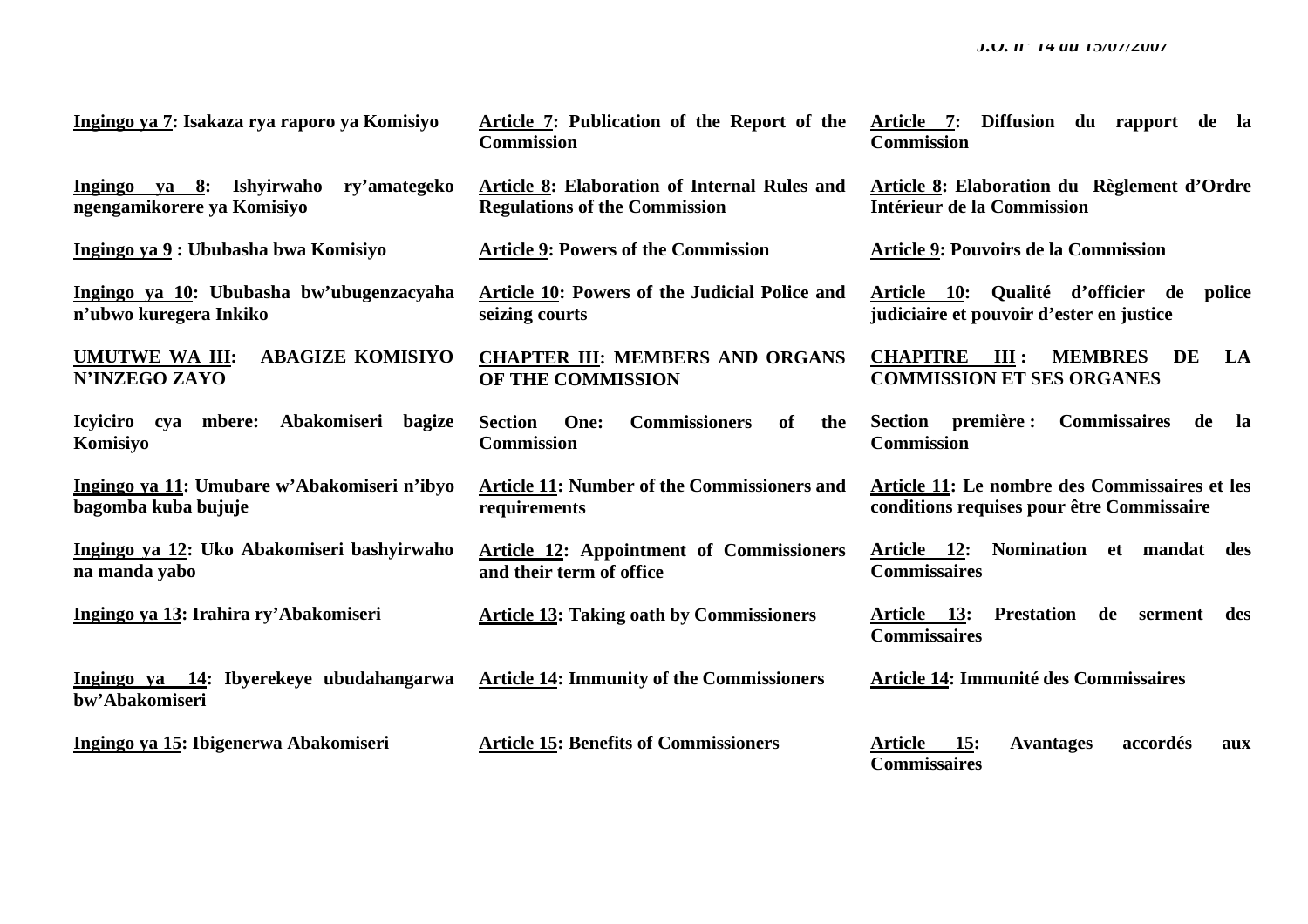| Ingingo ya 16: Ibibujijwe ku Bakomiseri                                         | <b>Article 16: Restrictions to the Commissioners</b>                                                 | <b>Article 16: Restrictions aux Commissaires</b>                                              |
|---------------------------------------------------------------------------------|------------------------------------------------------------------------------------------------------|-----------------------------------------------------------------------------------------------|
| Ingingo ya 17: Uko Umukomiseri ava ku<br>mirimo                                 | Article 17:<br><b>Reasons</b><br>for<br>removing<br>a<br><b>Commissioner from duty</b>               | Article 17: Perte de qualité de Commissaire                                                   |
| Ingingo ya 18: Isimburwa ry'Umukomiseri                                         | <b>Article 18: Substitution of a Commissioner</b>                                                    | <b>Article 18: Remplacement d'un Commissaire</b>                                              |
| Icyiciro cya 2: Inzego za Komisiyo                                              | <b>Icylicity</b> 2: Organs of the Commission                                                         | Section 2 : Organes de la Commission                                                          |
| Ingingo ya 19: Inzego z'ubuyobozi                                               | <b>Article 19: Administrative organs</b>                                                             | <b>Article 19: Organes administratifs</b>                                                     |
| Akiciro ka mbere: Inama y'Abakomiseri                                           | <b>Subsection one: Council of Commissioners</b>                                                      | Sous - section première :<br>Conseil<br>des<br><b>Commissaires</b>                            |
| Ingingo ya 20: Urwego rukuru rwa Komisiyo,<br>uko ruterana n'ifatwa ry'ibyemezo | Article 20: Supreme organ of the commission,<br>its meeting modality and mode of taking<br>decisions | Article 20: Organe suprême de la Commission,<br>modalités de réunion et de prise de décisions |
| Akiciro ka 2: Biro ya Komisiyo n'inshingano<br>zayo                             | <b>Section 2: Bureau of the Commission and its</b><br>duties                                         | Sous section 2 : Bureau de la Commission et ses<br><i>attributions</i>                        |
| Ingingo ya 21: Ubuyobozi bwa Komisiyo                                           | <b>Article 21: Management of the Commission</b>                                                      | <b>Article 21: Direction de la Commission</b>                                                 |
| Ingingo ya 22: Inshingano za Perezida wa<br>Komisiyo                            | Article 22:<br><b>Responsibilities</b><br>of<br>the<br><b>Chairperson of the Commission</b>          | Article 22: Attributions du Président de la<br><b>Commission</b>                              |
| Ingingo ya 23 : Inshingano za Visi-Perezida wa<br>Komisiyo                      | Article 23: Responsibilities of the Vice<br><b>Chairperson of the Commission</b>                     | Article 23: Attributions du Vice-Président de la<br><b>Commission</b>                         |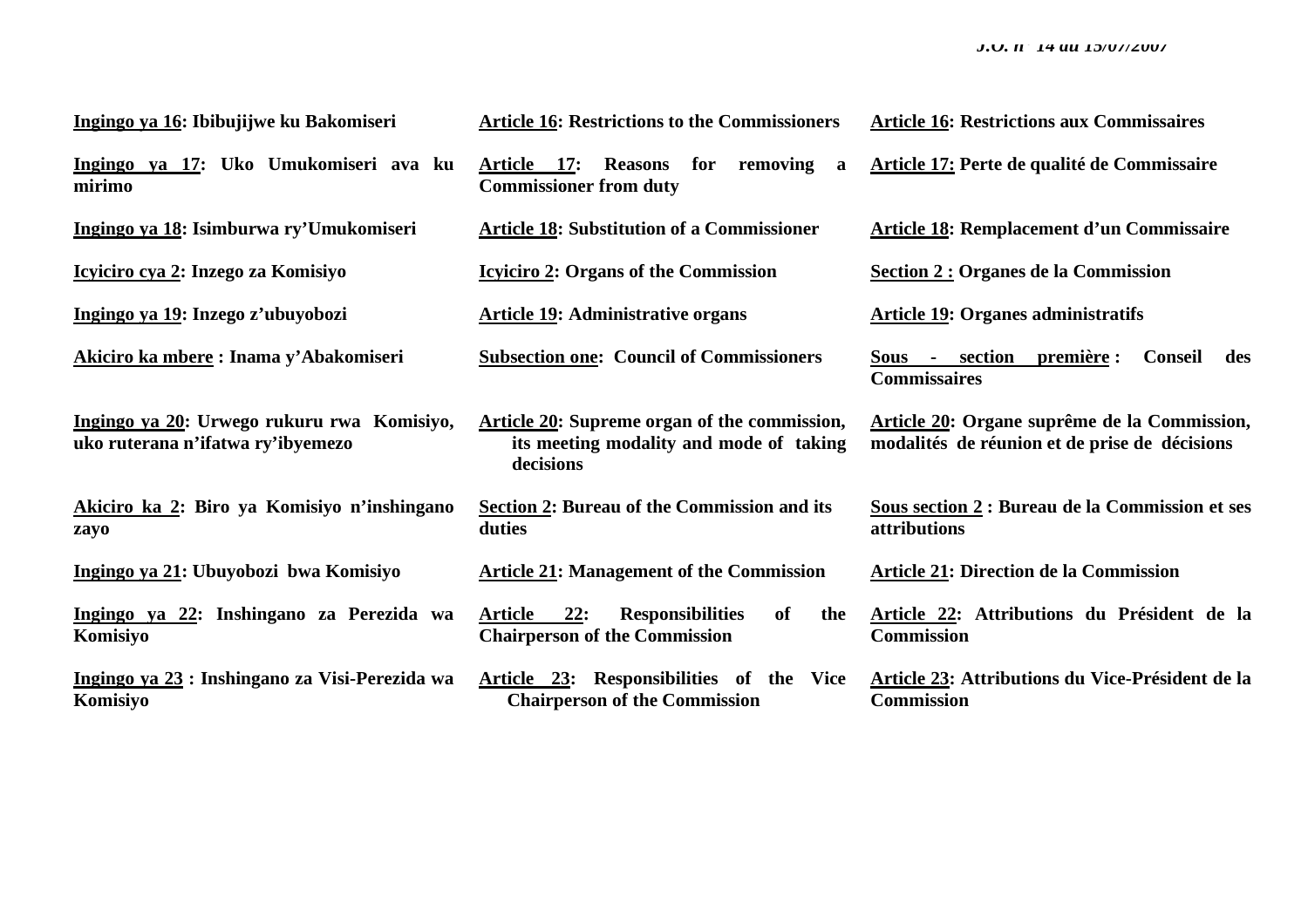**Ingingo ya 24 : Uko inama y'Abakomiseri itumizwa n'uko iyoborwa iyo Perezida na Visi-Perezida badahari** 

**UMUTWE WA IV: ABAKOZI N'INGENGO Y'IMARI BYA KOMISIYO** 

**Ingingo ya 25: Abakozi bunganira Komisiyo** 

**Ingingo ya 26: Ibigize umutungo wa Komisiyo <sup>n</sup>'aho ukomoka** 

**Ingingo ya 27: Itegurwa ry'imbanzirizamushinga y'ingengo y'imari** 

**Ingingo ya 28: Igenzurwa ry'umutungo wa Komisiyo**

**UMUTWE WA V: IBIHANO** 

**Ingingo ya 29: Ibihano bihabwa ubangamiye inshingano n'ububasha bya Komisiyo** 

**Ingingo ya 30 : Igihe giteganyijwe ku bikurikiranwa na Komisiyo** 

**Article 24: Convening of the meeting of Commissioners and how it is chaired in absence of the Chairperson and the Vice Chairperson** 

**CHAPTER IV: PERSONNEL AND BUDGET OF THE COMMISSION** 

**Article 25: Support staff of the Commission** 

**Article 26: Patrimony of the Commission and its source** 

**Article 27: Preparation of the draft budget** 

**Article 28: Audit of the Patrimony of the Commission** 

**Article 29: Penalties given to a person who jeopardizes the responsibilities and powers of**

**Article 30: No prescription for the cases**

#### **CHAPTER V: PENALTIES**

**prosecuted by Commission** 

**the Commission.** 

**Article 24: Modalités de convocation et de direction de la réunion des Commissaires en cas d'absence simultanée du Président et du Vice-Président .** 

**CHAPITRE IV: PERSONNEL ET BUDGET DE LA COMMISSION** 

**Article 25: Personnel d'appui de la Commission** 

**Article 26: Composition et source du patrimoine de la Commission** 

**Article 27: Elaboration de l'avant-projet de budget** 

**Article 28: Audit du patrimoine de la Commission** 

#### **CHAPTRE V : SANCTIONS**

**Articles 29: Sanctions encourues par celui qui entrave la Commission dans l'exercice de ses attributions et pouvoirs** 

**Article 30: Non prescription des cas poursuivis par la Commission**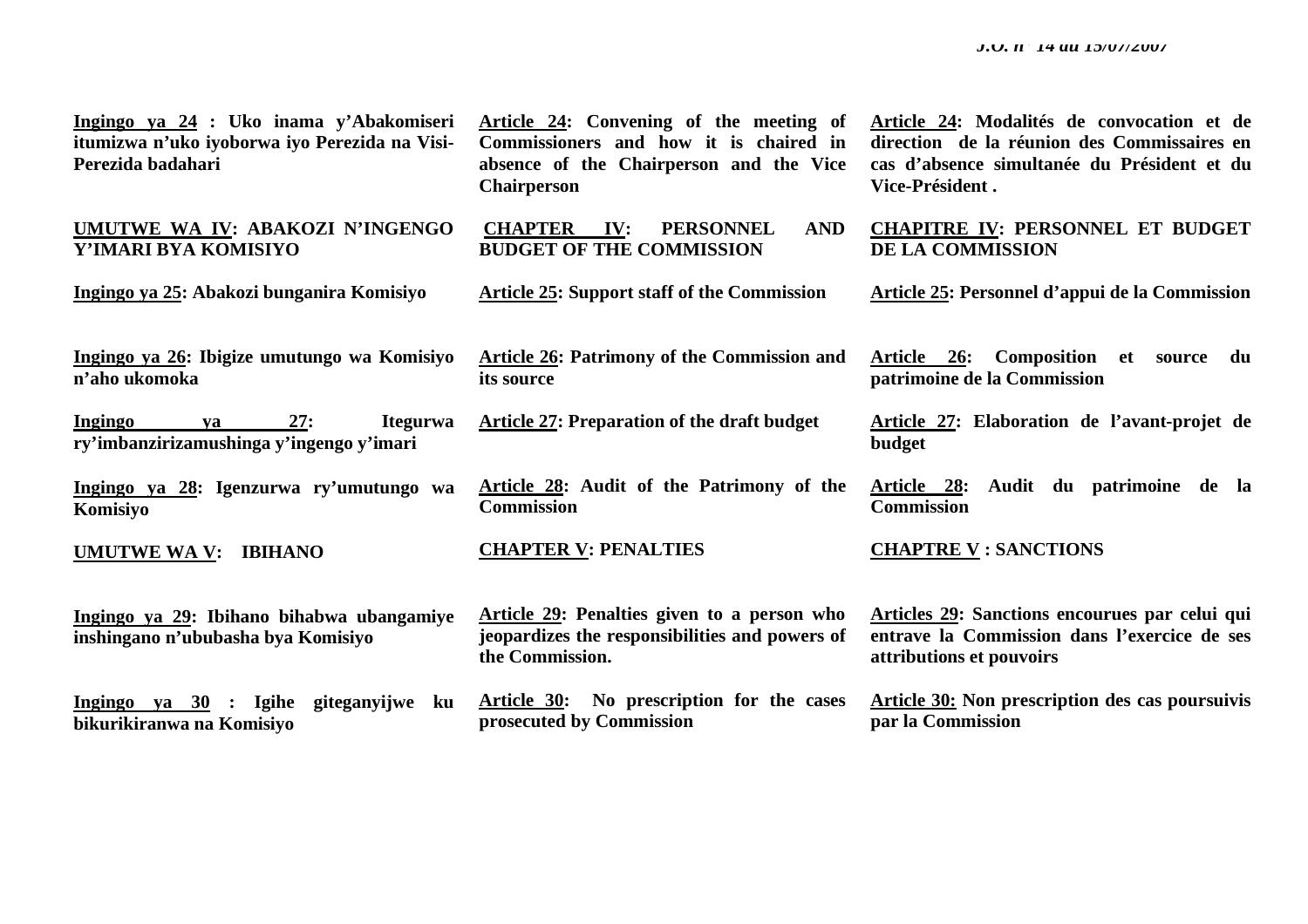| UMUTWE WA VI: INGINGO ZINYURANYE<br>N'IZISOZA                                                    | <b>CHAPTER VI: MISCELLANEOUS AND</b><br><b>FINAL PROVISIONS</b> | <b>DISPOSITIONS</b><br>VI:<br><b>DES</b><br><b>CHAPTRE</b><br><b>DIVERSES ET FINALES</b> |
|--------------------------------------------------------------------------------------------------|-----------------------------------------------------------------|------------------------------------------------------------------------------------------|
| ry'ingingo<br>Ivanwaho<br>$ya = 31$ :<br><u>Ingingo</u><br>z'amategeko zinyuranyije n'iri tegeko | <b>Article 31:</b> Abrogating provisions                        | <b>Article 31: Dispositions abrogatoires</b>                                             |
| Ingingo ya 32 : Igihe itegeko ritangira<br>gukurikizwa                                           | <b>Article 32: Coming into force of the law</b>                 | Article 32: Entrée en vigueur de la loi                                                  |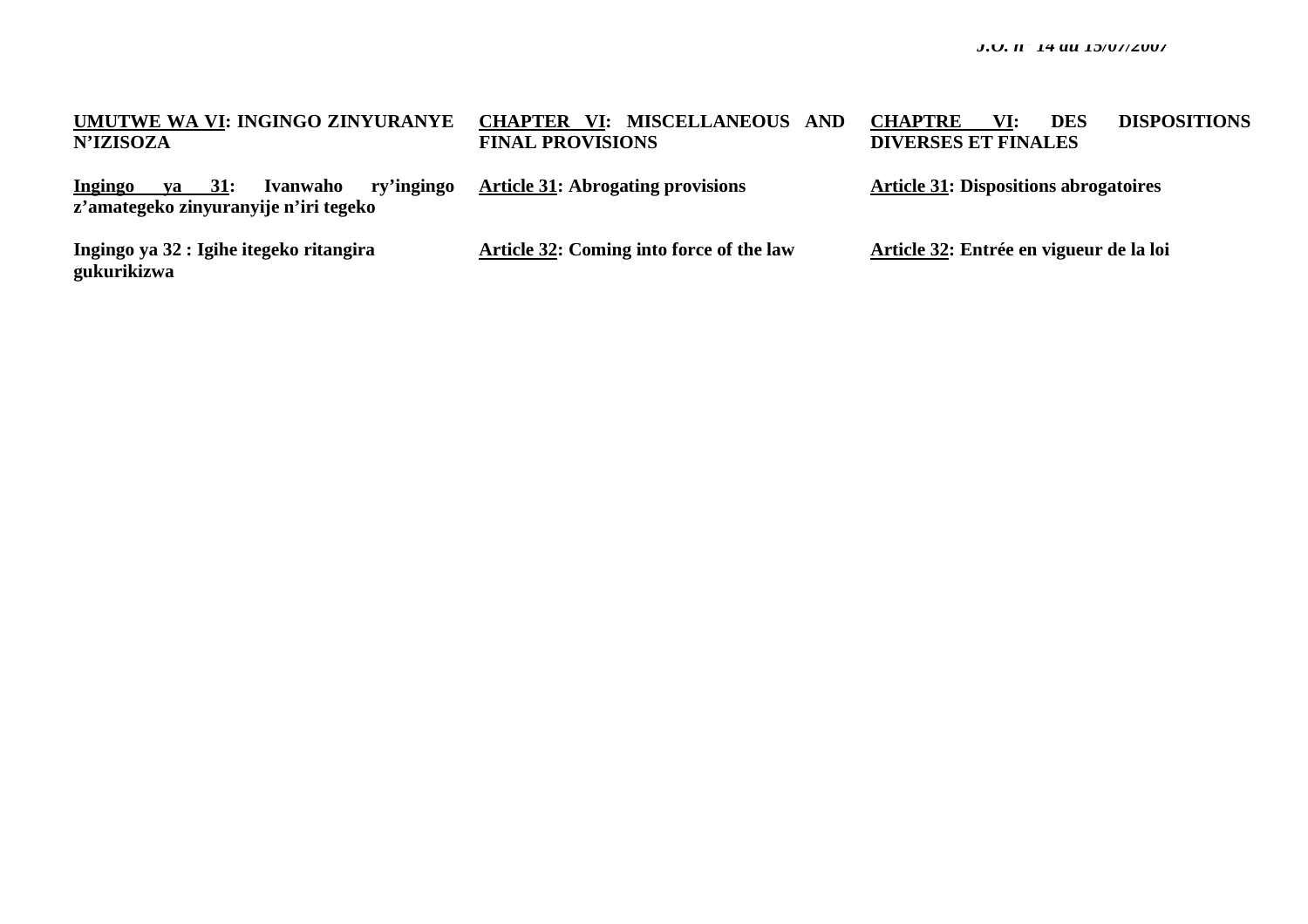**ITEGEKO N° 30/2007 RYO KUWA 06/07/2007 RIGENA IMITERERE N'IMIKORERE YA KOMISIYO Y'IGIHUGU Y'UBURENGANZIRA BWA MUNTU** 

**Twebwe, KAGAME Paul**, Perezida wa Repubulika;

 **LAW N° 30/2007 OF 06/07/2007 DETERMINING THE ORGANIZATION AND FUNCTIONING OF THE NATIONAL COMMISSION FOR HUMAN RIGHTS** 

**We, KAGAME Paul,**  President of the Republic;

**INTEKO ISHINGA AMATEGEKO YEMEJE, NONE NATWE DUHAMIJE, DUTANGAJE ITEGEKO RITEYE RITYA KANDI DUTEGETSE KO RYANDIKWA MU IGAZETI YA LETA YA REPUBULIKA Y'U RWANDA**.

# **INTEKO ISHINGA AMATEGEKO:**

Umutwe w'Abadepite, mu nama yawo yo kuwa 6 Kamena 2007;

Umutwe wa Sena, mu nama yawo yo kuwa 19 Werurwe 2007;

Ishingiye ku Itegeko Nshinga rya Repubulika y'u Rwanda ryo kuwa 4 Kamena 2003 nk'uko ryavuguruwe kugeza ubu, cyane cyane mu ngingo zaryo, kuva ku ya 9 kugeza ku ya 51, iya 61, iya 62, iya 66, iya 67, iya 88, iya 90, iya 92, iya 93,iya 95, iya 108, iya 113, iya 118, iya 177 n'iya 201**;** 

**THE PARLIAMENT HAS ADOPTED AND WE SANCTION, PROMULGATE THE FOLLOWING LAW AND ORDER IT BE PUBLISHED IN THE OFFICIAL GAZETTE OF THE REPUBLIC OF RWANDA.** 

### **THE PARLIAMENT:**

The Chamber of Deputies, in its session of June 6, 2007;

The Senate, in its session of March 19, 2007 ;

Given the Constitution of the Republic of Rwanda of June 4, 2003, as amended to date, especially in articles 9 to 51, 61, 62, 66, 67, 88, 90, 92, 93, 95, 108, 113, 118, 177 and 201;

 **LOI N° 30/2007 DU 06/07/2007 PORTANT ORGANISATION ET FONCTIONNEMENT DE LA COMMISSION NATIONALE DES DROITS DE LA PERSONNE** 

**Nous, KAGAME Paul,**  Président de la République;

**LE PARLEMENT A ADOPTE ET NOUS SANCTIONNONS, PROMULGUONS LA LOI DONT LA TENEUR SUIT ET ORDONNONS QU'ELLE SOIT PUBLIEE AU JOURNAL OFFICIEL DE LA REPUBLIQUE DU RWANDA.** 

### **LE PARLEMENT :**

La Chambre des Députés, en sa séance du 6 juin 2007;

Le Sénat, en sa séance du 19 mars 2007;

Vu la Constitution de la République du Rwanda du 4 juin 2003 telle que révisée à ce jour, spécialement en ses articles 9 à 51, 61, 62, 66, 67, 88, 90, 92, 93, 95, 108,113, 118, 177 et 201 ;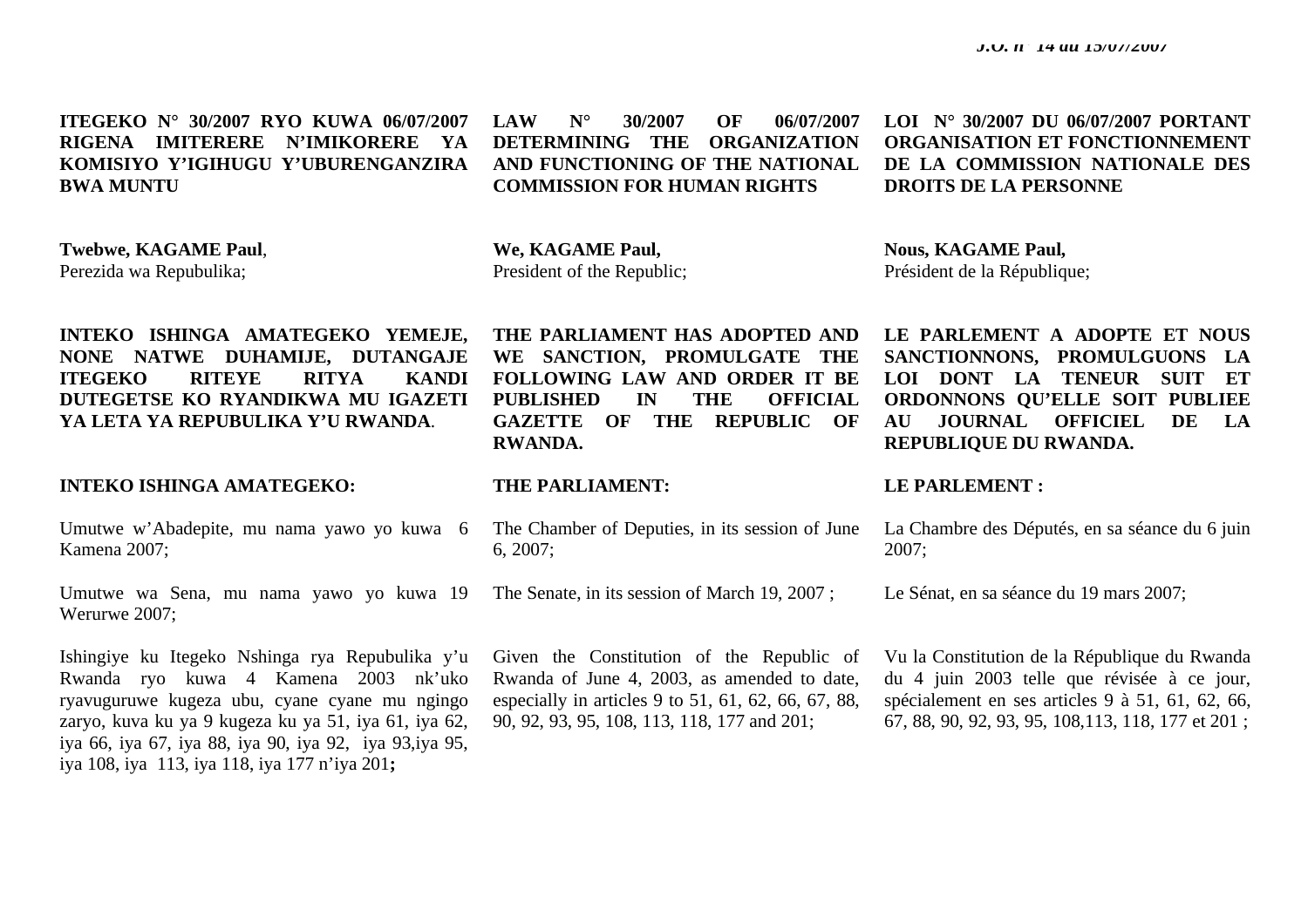Isubiye ku Itegeko n° 04/99 ryo kuwa 12 Werurwe 1999 rishyiraho Komisiyo y'Igihugu Ishinzwe bw'Ikiremwamuntu, nk'uko ryahinduwe kandi ryujujwe kugeza ubu;

Imaze kubona ko u Rwanda rwaranzwe mbere y'umwaka wa 1994, n'Ubutegetsi buhohotera uburenganzira bwa Muntu n'umuco wo kudahana kugeza n'aho bibyaye jenoside ubu hakaba harafashwe ingamba ngo ayo mahano atazongera;

#### **YEMEJE:**

#### **UMUTWE WA MBERE: INGINGO RUSANGE**

# **Ingingo ya mbere : Icyo iri tegeko rigena**

Iri tegeko rigena imiterere n'imikorere ya Komisiyo y'Igihugu y'Uburenganzira bwa Muntu yitwa "Komisiyo" mu ngingo zikurikira.

#### **Ingingo ya 2: Icyicaro cya Komisiyo**

Icyicaro cya Komisiyo kiri mu Mujyi wa Kigali, Umurwa Mukuru wa Repubulika y'u Rwanda. Gishobora kwimurirwa ahandi hose mu Rwanda igihe bibaye ngombwa.

Revisited Law n° 04/99 of March 12, 1999 establishing the National Commission for Human Rights as modified and complemented to date;

Given that Rwanda was, before the year 1994, characterised by regimes that massively violated Human Rights and the culture of impunity that culminated into genocide, and that measures were taken in order not for such a tragedy to happen again;

### **ADOPTS:**

# **CHAPTER ONE: GENERAL PROVISIONS**

#### **Article One: Scope of this law**

This Law determines the organization and functioning of the National Commission for Human Rights, referred to as the "Commission", in the following provisions.

#### **Article 2: Headquarters of the Commission**

The headquarters of the Commission is established in the City of Kigali, the Capital of the Republic of Rwanda. It may be transferred elsewhere in Rwanda if considered necessary.

Revu la Loi n° 04/99 du 12 mars 1999 portant création de la Commission Nationale des Droits de l'Homme telle que modifiée et complétée à ce jour ;

Considérant que le Rwanda a connu avant l'an 1994 des régimes caractérisés par des violations massives des Droits de la Personne et une culture de l'impunité ayant abouti au génocide, et que maintenant les mesures pour prévenir lesdites atrocités ont été prises;

**ADOPTE :** 

# **CHAPITRE PREMIER : DISPOSITIONS GENERALES**

# **Article premier : Champ d'application**

La présente loi détermine l'organisation et le fonctionnement de la Commission Nationale des Droits de la Personne, ci-après dénommée «Commission».

#### **Article 2: Siège de la Commission**

Le siège de la Commission est établi dans la Ville de Kigali, Capitale de la République du Rwanda. Il peut, en cas de nécessité, être transféré en tout autre lieu du territoire de la République du Rwanda.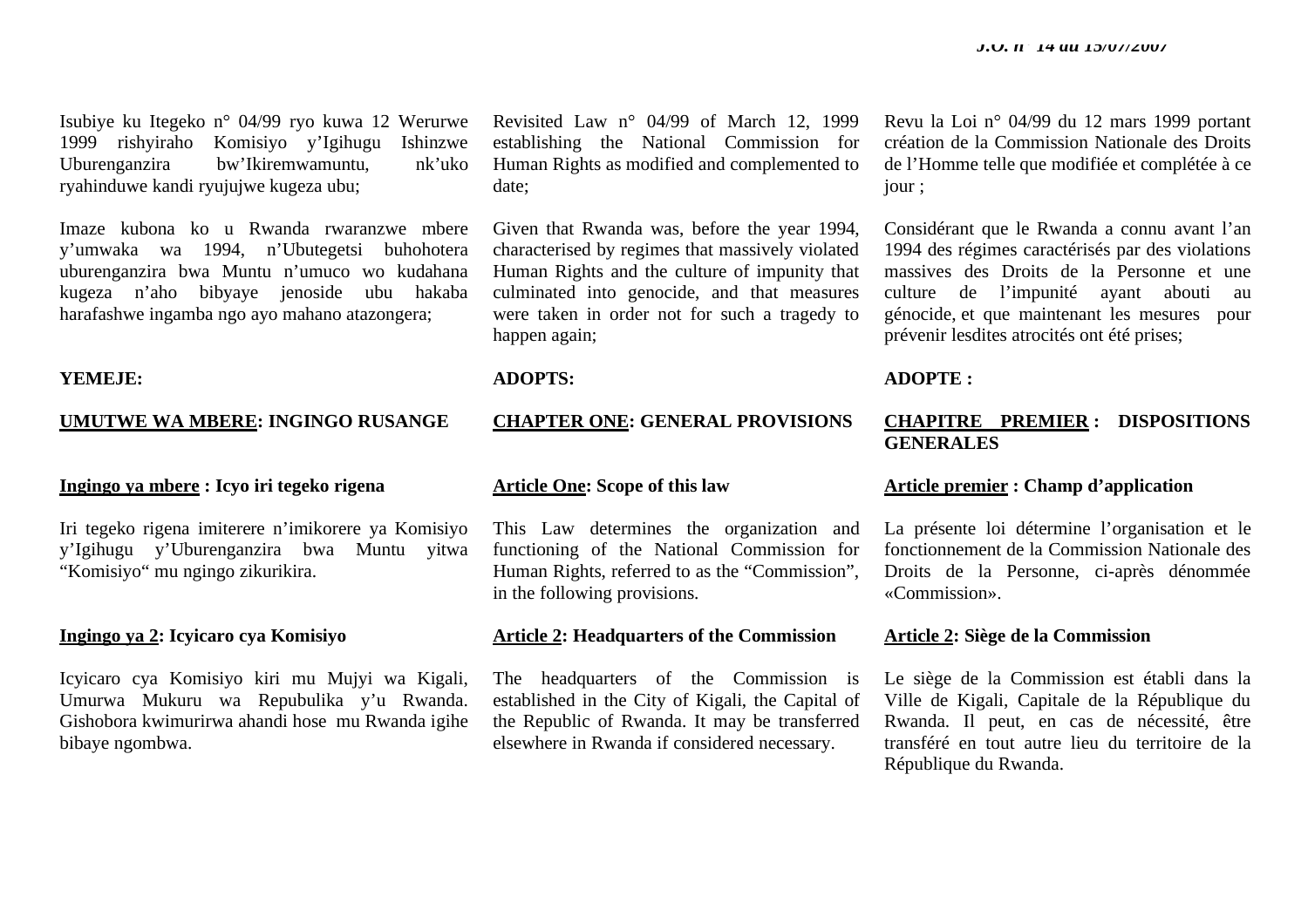**Ingingo ya 3 : Ubwigenge bwa Komisiyo n'igihe izamara**

Komisiyo irigenga kandi ihoraho.

# **UMUTWE WA II: INSHINGANO N'UBUBASHA BYA KOMISIYO**

**Ingingo ya 4 : Inshingano za Komisiyo** 

Komisiyo ifite inshingano rusange zo guteza imbere no kurengera uburenganzira bwa muntu.

Mu nshingano zihariye zayo hari:

- 1° kwigisha no gukangurira abaturage ibyerekeye uburenganzira bwa muntu;
- 2° gusuzuma ihungabanywa ry'uburenganzira bwa Muntu mu Rwanda rikozwe n'inzego za Leta, abantu bitwaje imirimo ya Leta bashinzwe, amashyirahamwe n'abantu ku giti cyabo;
- 3° gukora iperereza ku ihungabanywa ry'uburenganzira bwa muntu no kuregera inkiko zibishinzwe;
- 4° gufatanya n'izindi nzego gushyiraho ingamba zo gukumira ihohoterwa ry'Uburenganzira bwa Muntu;

**Article 3: Autonomy of the Commission and its duration** 

The Commission is independent and permanent.

# **CHAPTER II: RESPONSIBILITIES AND POWERS OF THE COMMISSION**

# **Article 4: Responsibilities of the Commission**

The Commission has the general responsibility of promoting and defending human rights.

Its special responsibilities include the following:

- 1° educating and mobilizing the population on matters relating to human rights;
- 2° examining the violations of human rights committed within the territory of the Republic of Rwanda by State organs, public officials using their duties as cover, organizations and individuals;
- 3° carrying out investigations of human rights abuses in Rwanda and filing complaints with
- 4° competent courts;
- 5° collaborating with other organs in designing strategies to prevent violations of human rights;

# **Article 3: Autonomie et durée de la Commission**

La Commission est indépendante et permanente.

# **CHAPITRE II : ATTRIBUTIONS ET POUVOIRS DE LA COMMISSION**

### **Article 4: Attributions de la Commission**

La Commission a pour mission générale de promouvoir et de protéger les droits de la Personne.

La Commission est en particulier chargée de :

- 1° éduquer et sensibiliser la population aux droits de la personne;
- 2° examiner les violations des droits de la personne commises sur le territoire du Rwanda par des organes de l'Etat, des personnes agissant sous le couvert de l'Etat, des organisations et des individus;
- 3° faire des investigations sur des violations des droits de la personne et saisir les juridictions compétentes;
	- 4° collaborer avec d'autres organes à définir les stratégies de prévention de violation des droits de la personne ;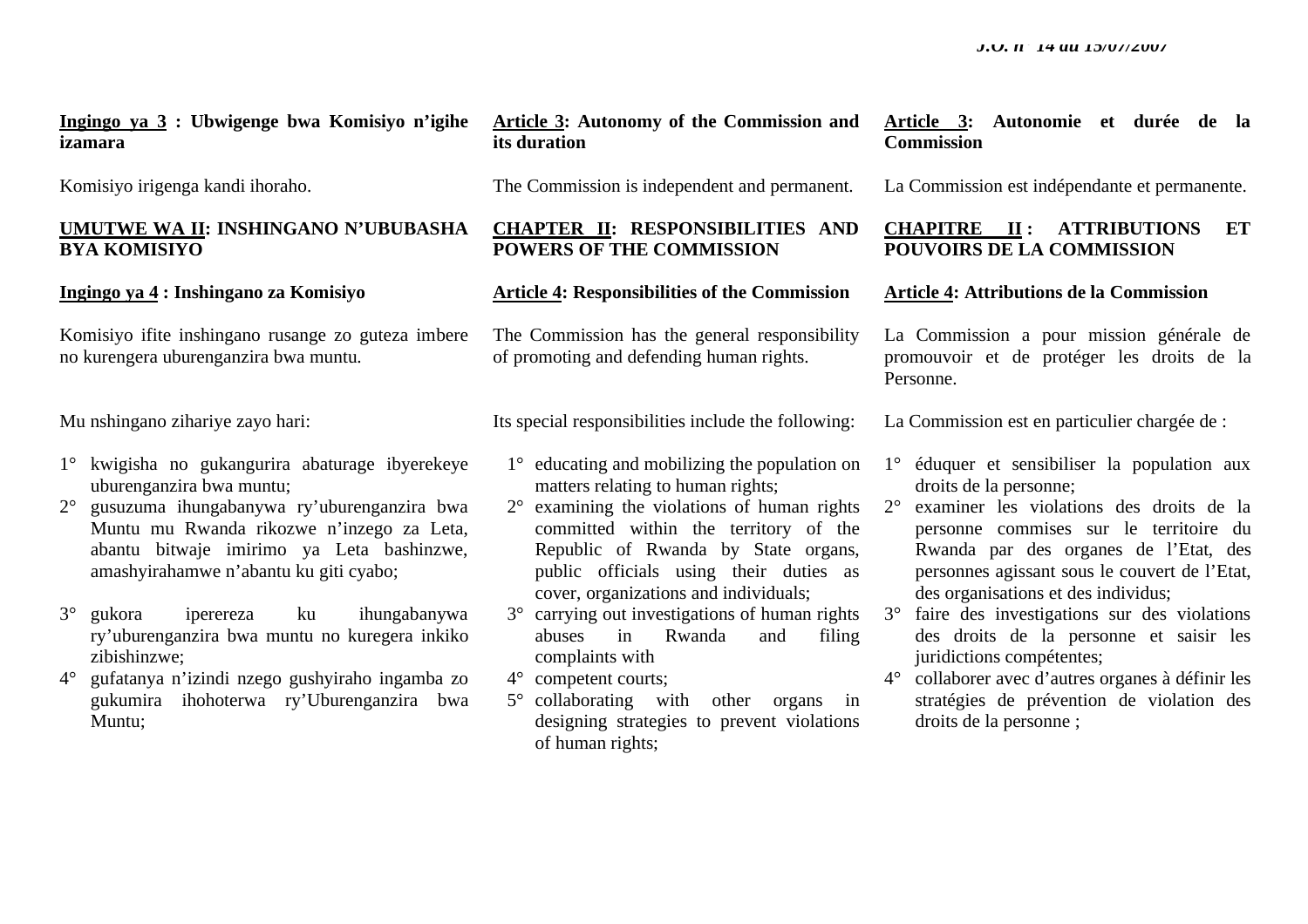- 5° bitabangamiye ubwigenge bwa Komisiyo, gutanga ibitekerezo kuri raporo zikorwa ku Rwanda ku burenganzira bwa Muntu;
- 6° gukora no gusakaza raporo, ku iyubahirizwa ry'uburenganzira bwa Muntu mu Rwanda buri mwaka n'igihe cyose bibaye ngombwa;
- 7° gutanga ibitekerezo, ibisabwe cyangwa ibyibwirije, ku mishinga y'amategeko yerekeye uburenganzira bwa Muntu;
- 8° gushishikariza inzego za Leta zibishinzwe kwemeza Amasezerano Mpuzamahanga yita ku burenganzira bwa Muntu no kuyinjiza mu mategeko igihugu kigenderaho;
- 9° gusura ahafungiye abantu no kureba ko uburenganzira bwabo bwubahirizwa;
- 10° kugaragariza inzego za Leta zibishinzwe ibyakorwa igihe hari ihohoterwa ryakozwe kugira ngo rikosorwe kandi rihanwe hakurikijwe amategeko;
- 6° reacting to reports on human rights in Rwanda subject to the independence of the Commission;
- 7° preparing and disseminating reports on human rights conditions in Rwanda on a yearly basis and any time as deemed necessary ;
- 8° providing views on bills relating to human rights upon request or at its own initiative;
- 9° sensitizing relevant Government Institutions as regards ratification of International Conventions relating to human rights and integrating them in existing internal laws;
- 10°carrying out visits to places of detention to check whether the rights of detainees are being respected;
- 11°providing relevant Government Institutions with suggestions as to action which may be taken in case of human rights violations for their rectification and punishment in accordance with the law;
- 5° sous réserve de l'indépendance de la Commission, réagir sur les rapports sur le Rwanda relatifs aux droits de la personne ;
- 6° établir et diffuser largement chaque année et aussi souvent que nécessaire des rapports sur l'état des droits de la personne au Rwanda;
- 7° donner des avis, sur demande ou de son initiative, sur les projets de lois relatifs aux droits de la personne;
- 8° inciter les organes compétents de l'Etat à ratifier les conventions internationales relatives aux droits de la personne et à les intégrer dans l'ordre juridique interne;

9° visiter les lieux de détention et s'assurer que les droits des personnes détenues sont respectés;

10**°** indiquer aux organes compétents de l'Etat les mesures à prendre en cas de violations des droits de la personne en vue d'y remédier et de les réprimer conformément à la loi;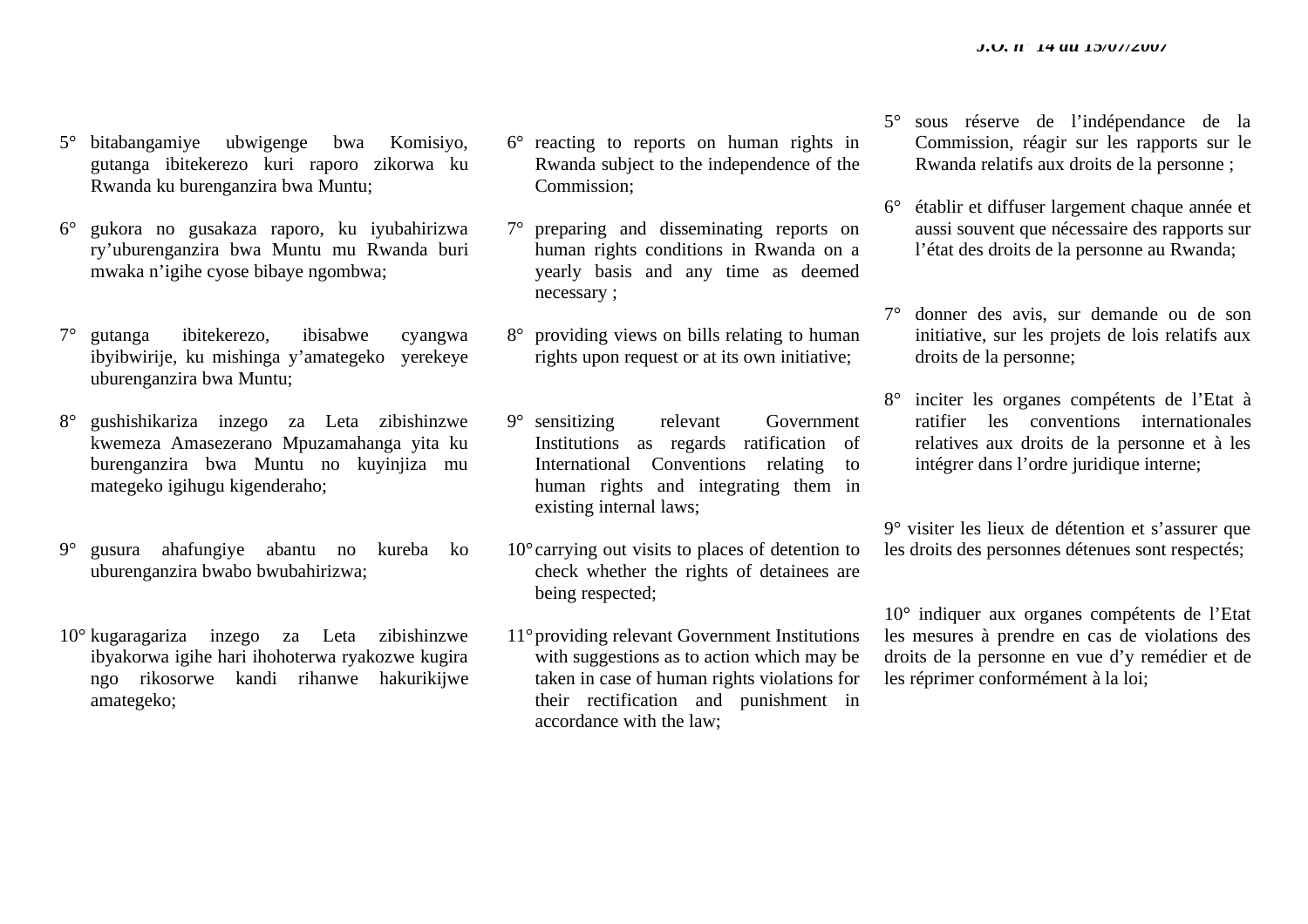- 11° gufatanya na Komisiyo z'ibindi bihugu zishinzwe uburenganzira bwa Muntu, amashyirahamwe akorera mu gihugu n'Imiryango Mpuzamahanga mu bikorwa byo kurengera no guteza imbere uburenganzira bwa Muntu;
- 12° gushishikariza inzego za Leta zibishinzwe gutangira ku gihe raporo ku Masezerano Mpuzamahanga u Rwanda rwemeje.

# **Ingingo ya 5: Porogaramu y'ibikorwa n'urwego Komisiyo iyishyikiriza**

Komisiyo ishyikiriza buri mwaka Inteko Ishinga Amategeko, ikagenera kopi Perezida wa Repubulika, Guverinoma n'Urukiko rw'Ikirenga, porogaramu y'ibikorwa mbere y'itangira ry'igihembwe kigenewe kwiga ingengo y'imari.

#### **Ingingo ya 6: Inzego Komisiyo ishyikiriza raporo**

Komisiyo ishyikiriza Inteko Ishinga Amategeko raporo y'ibikorwa byayo mu gihe kitarenze amezi atatu (3) ya mbere y'umwaka ukurikiyeho, ikagenera kopi Perezida wa Repubulika, Guverinoma n'Urukiko rw'Ikirenga.

- 12°collaborating with Human Rights Commissions of other countries, national associations and International Organizations as regards activities aiming at respecting and promoting human rights;
- 13°sensitizing relevant Government Institutions as regards submission on time the reports relating to International Conventions on Human Rights ratified by Rwanda.

# **Article 5: Plan of action and the organ to which the commission submits it**

The Commission shall submit an annual plan of action to Parliament before the session meant for examination of the budget begins and reserve a copy thereof to the President of the Republic, the Cabinet and the Supreme Court.

# **Article 6: Organs to which the commission submits the report**

The Commission shall submit its activity report in a period not exceeding the first three (3) months of the following year and reserve a copy to the President of the Republic, the Cabinet and the Supreme Court.

11° collaborer avec les Commissions chargées des droits de la personne des autres pays, les associations nationales et les organisations internationales oeuvrant dans les activités de protection et de promotion des droits de la personne;

12°inciter les organes compétents de l'Etat à soumettre à temps les rapports sur les conventions internationales et régionales ratifiées par le Rwanda.

# **Article 5: Programme d'activités et organe auquel il est soumis**

La Commission présente chaque année au Parlement son programme d'activités avant l'ouverture de la session consacrée à l'examen du budget et réserve copie au Président de la République, au Gouvernement et à la Cour Suprême.

# **Article 6: Organes auxquels la Commission soumet le rapport**

La Commission soumet au Parlement son rapport d'activités dans un délai ne dépassant pas les trois (3) premiers mois de l'exercice suivant et réserve copie au Président de la République, au Gouvernement et à la Cour Suprême.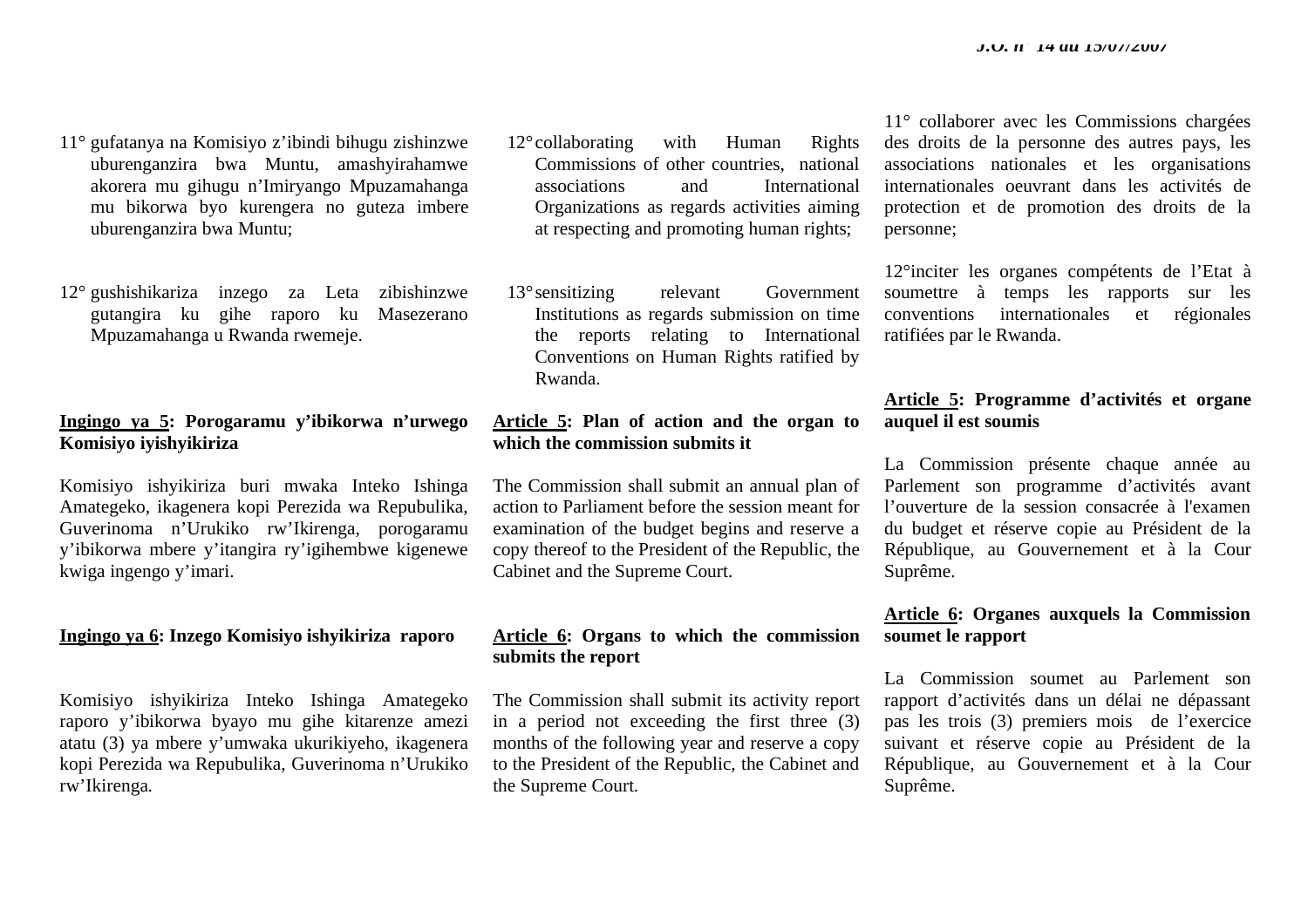Komisiyo ishyikiriza kandi Perezida wa Repubulika, Inteko Ishinga Amategeko, Guverinoma n'Urukiko rw'Ikirenga raporo zihariye ku bikorwa byose yamenye biciye mu maperereza cyangwa ku bushakashatsi bwayo ku bibazo bihohotera cyangwa bihutaza uburenganzira bwa Muntu n'ibigira ingaruka mbi kuri ubwo burenganzira hashingiwe ku nshingano Komisiyo ihabwa n'iri Tegeko.

**Ingingo ya 7: Isakaza rya raporo ya Komisiyo**

Komisiyo isakaza raporo yayo y'umwaka imaze kuyishyikiriza Inteko Ishinga Amategeko.

### **Ingingo ya 8: Ishyirwaho ry'amategeko ngengamikorere ya Komisiyo**

Bitabangamiye ibiteganywa n'iri tegeko, Komisiyo yishyiriraho amategeko ngengamikorere atangazwa mu Igazeti ya Leta ya Repubulika y'u Rwanda.

#### **Ingingo ya 9 : Ububasha bwa Komisiyo**

Kugira ngo inshingano zivugwa mu ngingo ya 4 y'iri tegeko zigerweho, Komisiyo ifite ububasha

The Commission shall also submit to the President of the Republic, the Parliament, the Cabinet and the Supreme Court each year special reports on violations of human rights it acknowledges through investigations or research on human rights violations and those with side effects on such rights in accordance with responsibilities conferred on it by this Law.

### **Article 7: Publication of the Report of the Commission**

The Commission shall disseminate its annual report subsequent to its submission to Parliament.

# **Article 8: Setting up of the Internal Rules and Regulations of the Commission**

Subject to this law, the Commission shall institute its own rules and regulations which shall be published in the Official Gazette of the Republic of Rwanda.

# **Article 9: Powers of the Commission**

To achieve the objectives referred to in article 4 of this law, the Commission shall have the La Commission soumet également au Président de la République, au Parlement, au Gouvernement et à la Cour Suprême des rapports spéciaux de tous les actes portant violation des droits de la personne portés à sa connaissance grâce à ses enquêtes ou à ses recherches pour les questions relatives à la violation ou au respect des droits de la personne ainsi qu'à celles influant négativement sur ces droits conformément aux attributions de la Commission définies par la présente Loi.

### **Article 7: Diffusion du rapport de la Commission**

La Commission diffuse largement son rapport annuel après l'avoir présenté au Parlement.

# **Article 8: Elaboration du Règlement d'Ordre Intérieur de la Commission**

Sous réserve des dispositions de la présente Loi, la Commission élabore son Règlement d'Ordre Intérieur devant être publié au Journal Officiel de la République du Rwanda.

#### **Article 9: Pouvoirs de la Commission**

Pour atteindre les objectifs visés à l'article 4 de la présente Loi, la Commission a les pouvoirs ciaprès :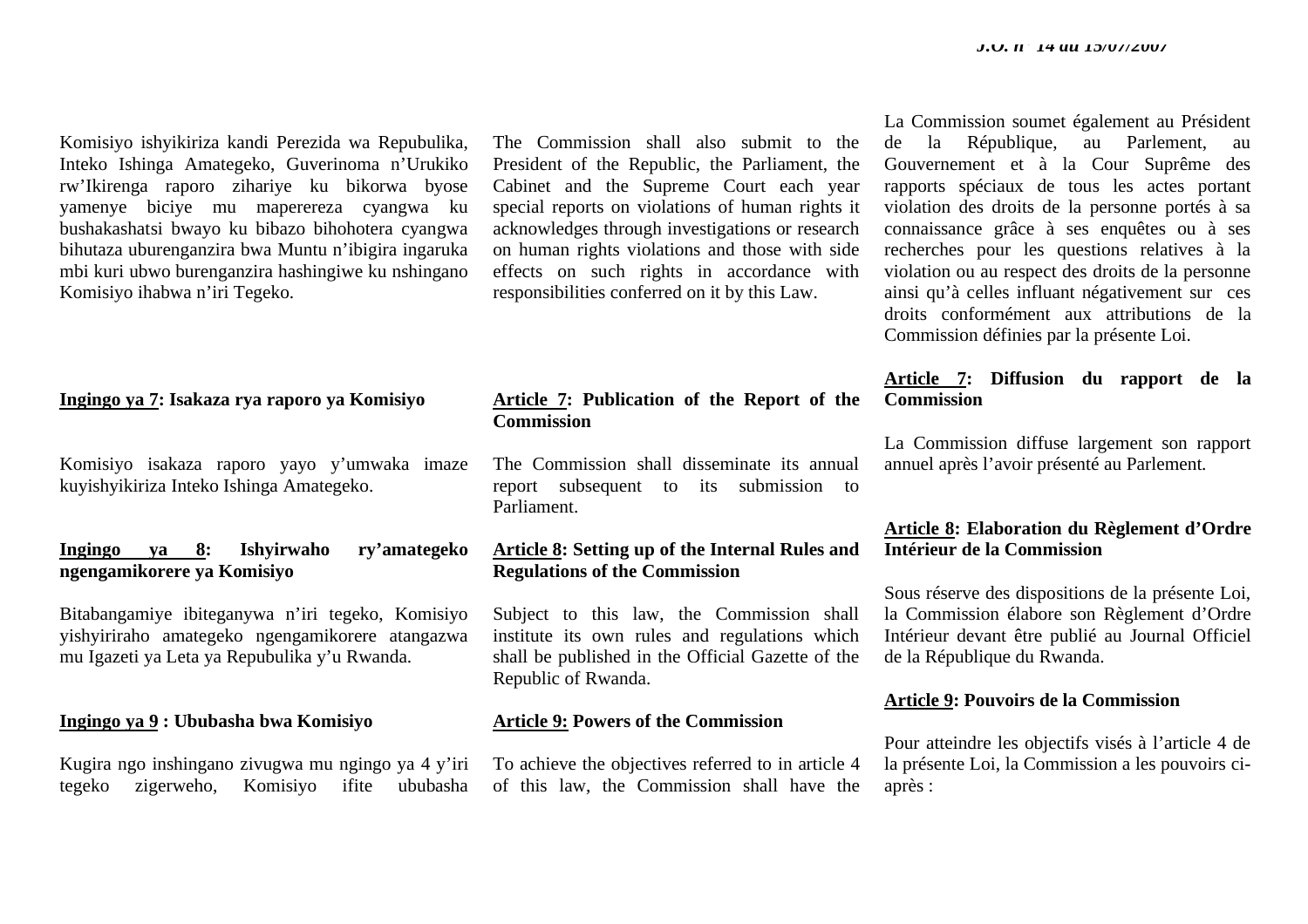#### bukurikira:

- 1° kwakira no gusuzuma ubuhamya bwerekeye ihohoterwa ry'uburenganzira bwa Muntu;
- 2° kugera aho ari ho hose hakekwa cyangwa havugwa ihohoterwa ry'uburenganzira bwa Muntu, harimo n'ahafungiwe abantu kugira ngo ihakorere iperereza;
- 3° kwegera, kubaza no gusobanuza ukekwaho kuba afite ubuhamya, amakuru, uruhare n'ubuhanga bishobora gufasha Komisiyo mu gusesengura no kwegerenya ibimenyetso by'ihohoterwa ry'uburenganzira bwa Muntu;
- 4° kwerekwa inyandiko, kwemererwa kuzisomera aho ziri, cyangwa se guhabwa kopi zazo no guhabwa ibintu byakenerwa na Komisiyo mu gusesengura no kwegeranya ibimenyetso by'ihohoterwa ry'uburenganzira bwa Muntu. Inyandiko cyangwa ibintu Komisiyo ihawe bisubizwa ba nyirabyo cyangwa inzego zishinzwe kubikurikirana mu gihe kitarenze amezi atatu (3);
- 5° gusaba inzego zibishinzwe kurenganura nta mananiza uwo ari we wese Komisiyo yasanze bigaragara ko uburenganzira bwe bwahohotewe;

following powers:

- 1° to receive and analyse testimonies relating to human rights violations;
- 2° to get to any place where human rights violations are reported and alleged including detention premises for investigation;
- 3° to reach, question and seek explanations from anybody likely to have testimony, information, responsibility and technicality likely to enlighten the Commission in analysing and collecting human rights violation acts;
- 4° to get access to documents, read through them from where they are or get their copies as well as any other evidence likely to help the Commission analyse and collect elements of evidence of human rights violation. Documents or any other material given to the Commission shall be returned to the owners or relevant monitoring organs in a period not exceeding three (3) months;
- 5° to request relevant organs to render justice unconditionally to any victim the Commission finds his or her rights violated;
- 1° recevoir et examiner les témoignages sur les violations des droits de la personne;
- 2° avoir accès pour investigation à tout lieu où les violations des droits de la personne sont signalées notamment les lieux de détention;
- 3° approcher, questionner et requérir des explications de tout individu susceptible d'avoir quelque témoignage, information, responsabilité et expertise de nature à éclairer la Commission dans l'examen et la collecte des éléments de preuve de violation des droits de la personne;
- 4° avoir accès aux documents, les consulter sur place ou en obtenir les copies ainsi que toute autre pièce de nature à aider la Commission dans l'analyse et la collecte des éléments de preuve de violation des droits de la personne. Les écrits ou pièces remis à la Commission doivent être restitués à leurs propriétaires ou aux organes de suivi compétents endéans trois mois;
- 5° demander aux organes compétents de rétablir dans ses droits sans entraves toute personne à l'égard de laquelle la Commission constate la violation de droits;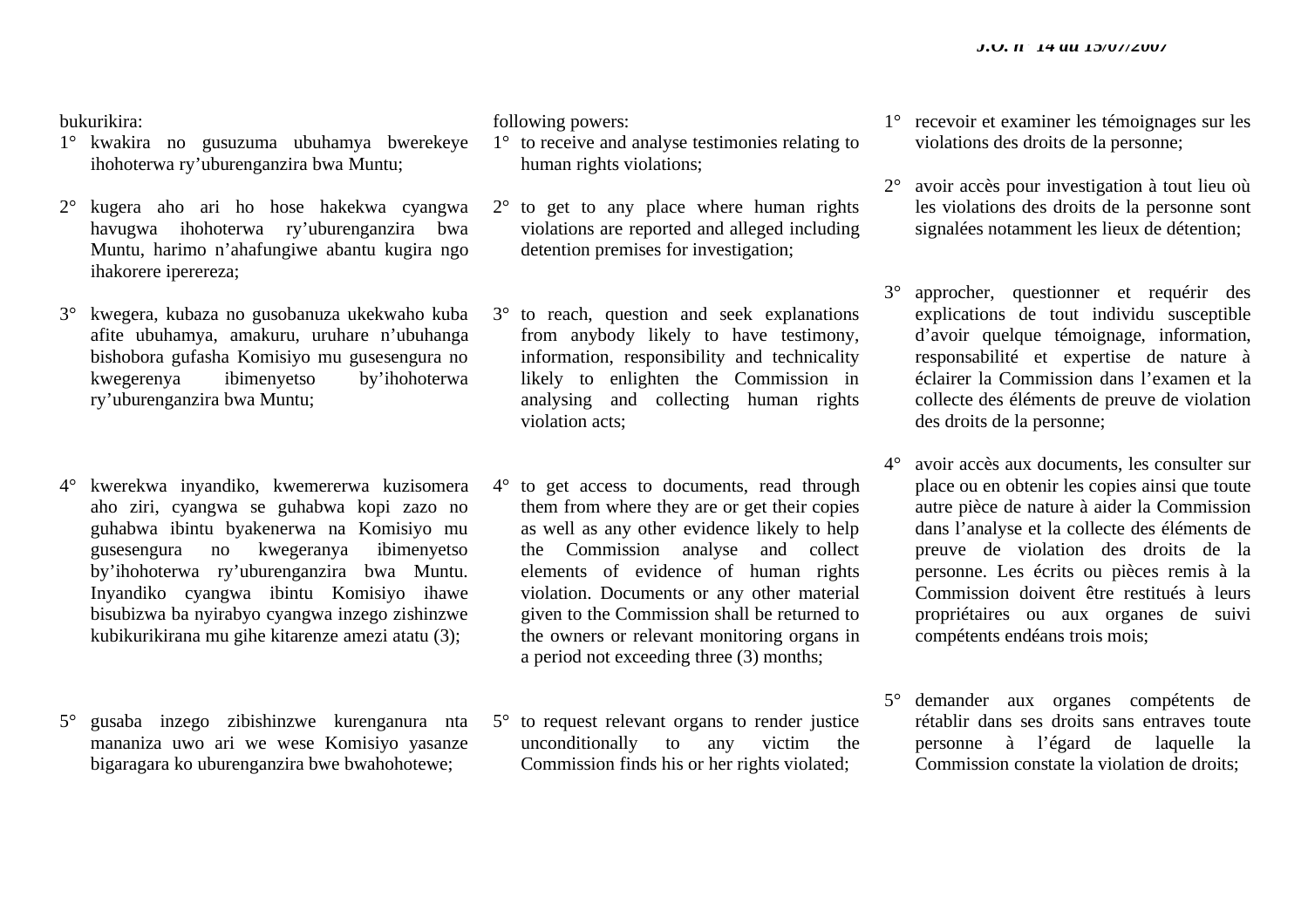- 6° gusaba gukurikirana mu nzego z'ubucamanza uwo ari we wese wakoze ibikorwa bihutaza uburenganzira bwa Muntu;
- 7° kuregera inkiko ku bibazo bijyanye n'ihohoterwa ry'uburenganzira bwa Muntu;
- 8° gukora ubushakashatsi ku bibazo bidasanzwe no gutangaza ibivuyemo hagamije guteza imbere uburenganzira bwa Muntu.

# **Ingingo ya 10: Ububasha bw'ubugenzacyaha <sup>n</sup>'ubwo kuregera Inkiko**

Abakomiseri bafite ububasha bw'ubugenzacyaha buhoraho ku ifasi yose y'u Rwanda igihe bari mu mirimo yabo.

Iyo bibaye ngombwa, umukozi wa Komisiyo ahabwa ububasha bw'ubugenzacyaha abisabiwe na Perezida wa Komisiyo mu nzego zibishinzwe.

Komisiyo ifite ububasha bwo kuregera inkiko mu manza z'imbonezamubano, iz'ubucuruzi**,** iz'umurimo <sup>n</sup>'iz'ubutegetsi iyo habaye ihungabana ry'uburenganzira bwa Muntu buteganywa n'Itegeko Nshinga, Amasezerano Mpuzamahanga u Rwanda rwemeje n'andi mategeko**.** Muri urwo rwego, Komisiyo ishobora guhagararirwa n'intumwa za Leta cyangwa abavoka yihitiyemo.

- 6° to request for prosecution of any person in judicial organs who commits any act of human rights violations;
- $7^\circ$  to seize the courts with the claims relating to human rights violations;
- 8° to carry out research on extra ordinary issues with a view to promoting human rights and publish the findings.

# **Article 10: Powers of the Judicial Police and seizing courts**

Commissioners shall have permanent judicial police powers in the entire territory of Rwanda while discharging their duties.

If considered necessary, a member of staff of the Commission shall be given judicial police powers upon request from relevant authorities by the Chairperson of the Commission.

The Commission shall have powers to seize civil, commercial, labour and administrative courts in case of violation of human rights as provided by the Constitution, international conventions ratified by Rwanda and other laws. In that regard, the Commission may be represented by state attorneys or Lawyers of its own choice.

- 6° requérir des poursuites judiciaires contre toute personne ayant commis les actes de violation des droits de la personne;
- 7° saisir les juridictions pour les cas de violation des droits de la personne;
- 8° faire des recherches sur les questions particulières et en publier les résultats en vue de promouvoir les droits de la personne.

# **Article 10: Qualité d'officier de police judiciaire et pouvoir d'ester en justice**

Les Commissaires ont, dans leurs fonctions, la qualité permanente d'Officier de Police Judiciaire sur tout le territoire de la République du Rwanda.

Un agent de la Commission peut, en cas de nécessité, être investi de la qualité d'Officier de Police Judiciaire par les autorités compétentes sur proposition du Président de la Commission. La Commission a le pouvoir de saisir les juridictions pour les affaires civiles, commerciales, sociales et administratives en cas de violation des droits de la personne prévues par la Constitution, les accords internationaux ratifiés par le Rwanda ainsi que les autres lois. A cet effet, la Commission peut se faire représenter par les mandataires de l'Etat ou les avocats de son choix.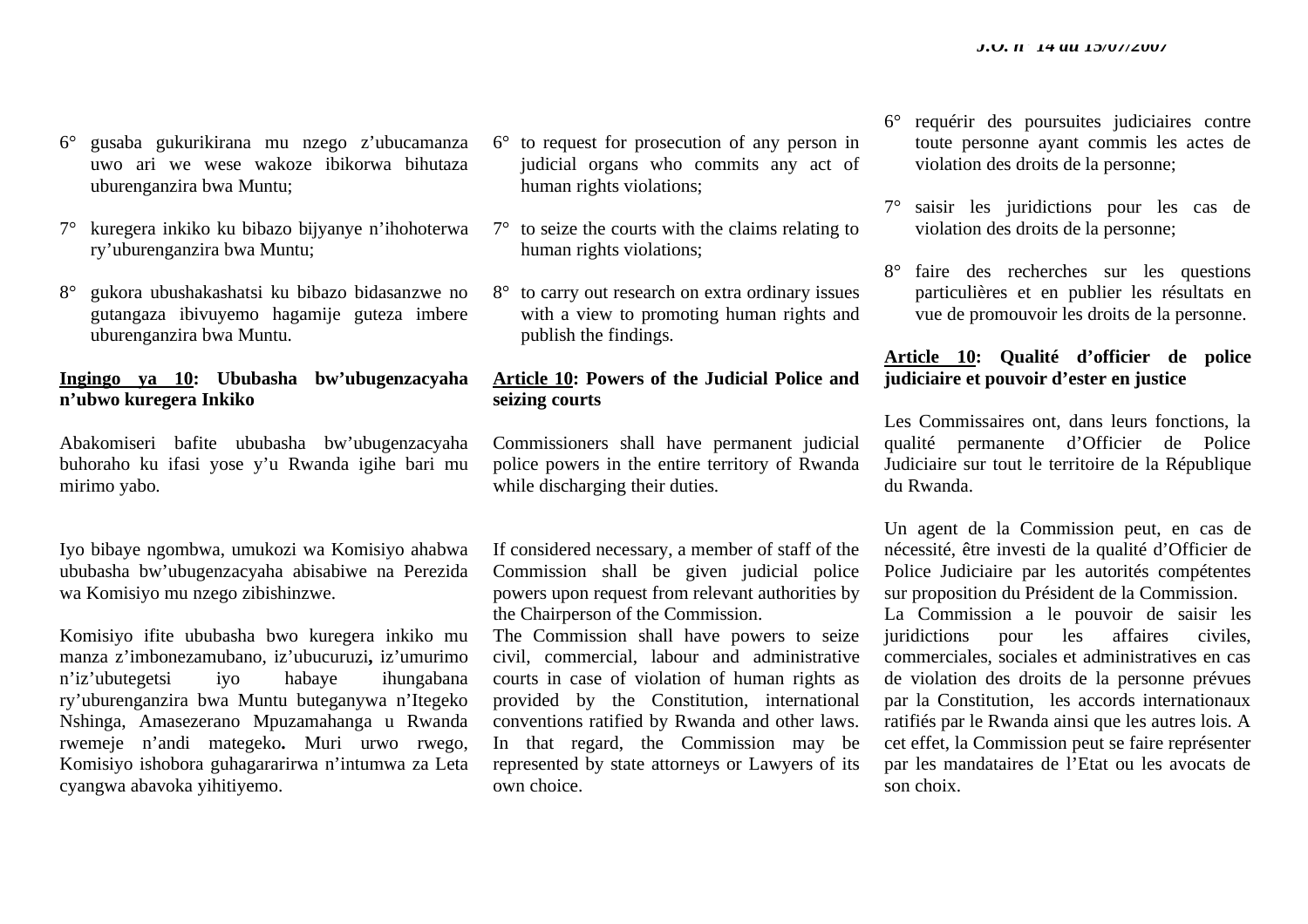Mu gukoresha ububasha bwayo, Komisiyo yubahiriza amategeko Igihugu kigenderaho itabangamiye inshingano z'izindi nzego kandi ibukoresha hahungabanye inyungu rusange n'iz'umuntu ku giti cye cyangwa izindi nzego zibishinzwe zanze gukora ibyo zisabwa n'amategeko.

# **UMUTWE WA III: ABAGIZE KOMISIYO N'INZEGO ZAYO**

**Icyiciro cya mbere: Abakomiseri bagize Komisiyo** 

**Ingingo ya 11: Umubare w'Abakomiseri n'ibyo bagomba kuba bujuje** 

Komisiyo igizwe n'Abakomiseri barindwi (7).

Kugira ngo umuntu abe Umukomiseri agomba kuba yujuje ibi bikurikira:

- 1° kuba ari Umunyarwanda ;
- 2° kuba ari inyangamugayo;
- 3° kuba adakurikiranyweho icyaha cya jenoside;
- **4°** kuba atagaragaraho ibimenyetso by'ingengabitekerezo ya jenoside;

While exercising its powers, the Commission shall respect the Rwandan laws without prejudice to attributions of other institutions, and it shall employ such powers in case of violation of public and individual interests or if other relevant institutions fail to fulfil the requirements as required by laws.

# **CHAPTER III: MEMBERS AND ORGANS OF THE COMMISSION**

**Section One: Commissioners of the Commission** 

**Article 11: Number of the Commissioners and requirements** 

The Commission comprises seven (7) commissioners.

For a person to be a commissioner, he or she shall fulfil the following:

1° be a Rwandan;

- 2° be a person of integrity;
- 3° not to be prosecuted for the crime of genocide;
- 4° not to be characterised by genocide ideology;

Dans l'exercice de ses pouvoirs, la Commission doit veiller au respect des lois en vigueur dans le pays sans préjudice des attributions d'autres institutions, et exerce ces pouvoirs en cas de violations relatives à l'intérêt général et individuel, ou lorsque les institutions habilitées <sup>n</sup>'ont pas agi conformément aux lois qui les régissent.

# **CHAPITRE III : MEMBRES DE LA COMMISSION ET SES ORGANES**

**Section première : Commissaires de la Commission** 

**Article 11: Nombre des Commissaires et conditions requises pour être Commissaire** 

La Commission est composée de sept (7) Commissaires.

Pour être Commissaire, il faut remplir les conditions suivantes :

- 1° être de nationalité rwandaise ;
- 2° être intègre;
- 3° ne pas être poursuivi pour crime de génocide ;
- 4° ne pas faire montre d'indices d'idéologie du génocide ;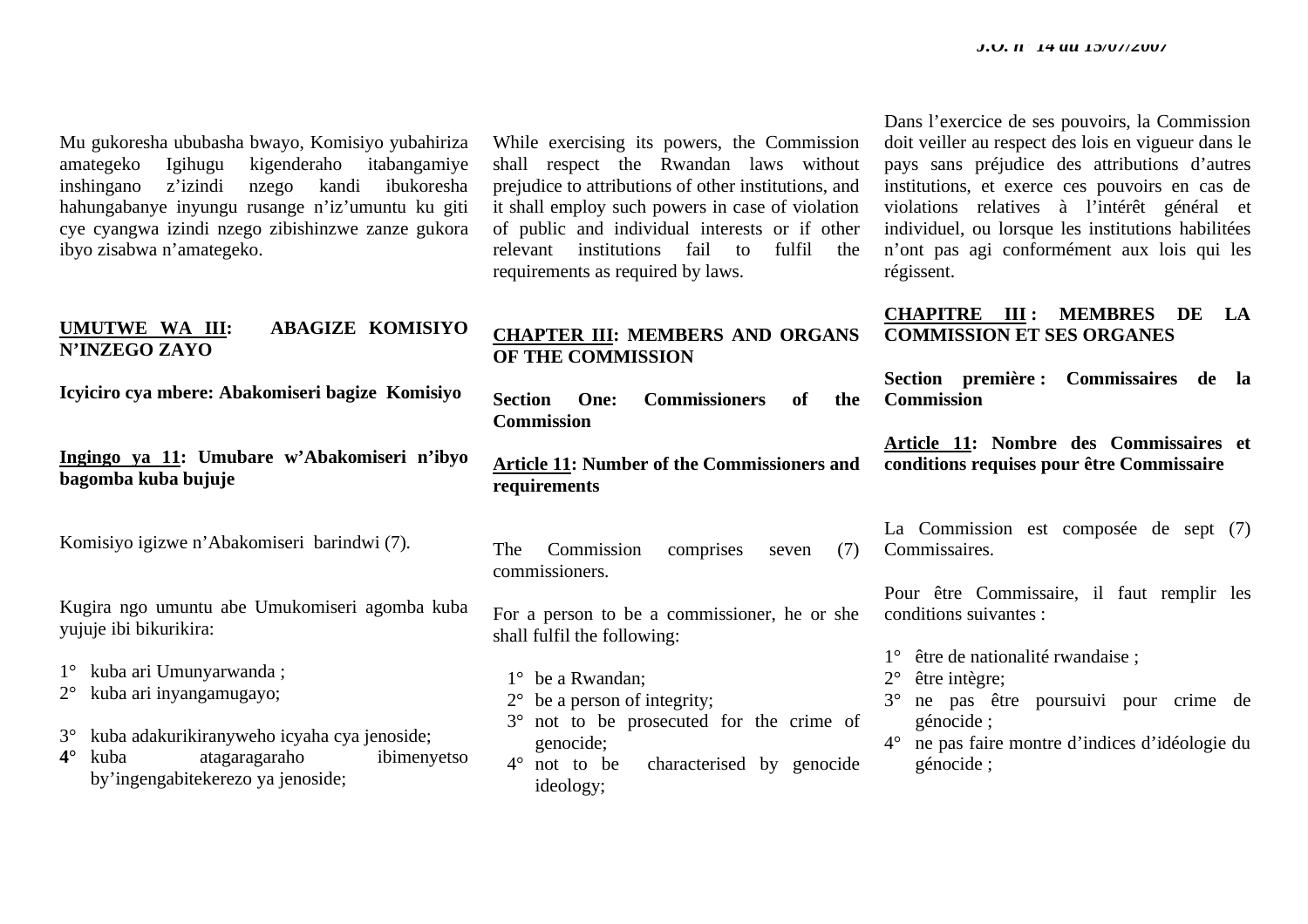- 5° kuba ari inararibonye mu miyoborere cyangwa yarabaye umuyobozi;
- 6° kuba atarakatiwe burundu igihano cy'igifungo kingana cyangwa kirenze amezi atandatu (6) nta subikagihano;
- 7° kuba afite ubushobozi n'ubushishozi mu mirimo asabwa**.**

# **Ingingo ya 12: Uko Abakomiseri bashyirwaho na manda yabo**

Guverinoma ishyikiriza Sena Imishinga y'Amateka ya Perezida ashyiraho Abakomiseri kugira ngo Sena ibemeze. Abakomiseri bemejwe na Sena bashyirwaho <sup>n</sup>'Iteka rya Perezida.

Nibura mirongo itatu ku ijana (30%) by'Abakomiseri bagomba kuba ari abagore.

Manda y'Abakomiseri ni imyaka ine (4) ishobora kongerwa inshuro imwe (1) gusa mu buryo buteganywa mu gika cya mbere cy'iyi ngingo. Muri iyo manda Abakomiseri bakora ku buryo buhoraho.

- 5° be experienced in administration or was once an administrator;
- 6° not to have been definitively sentenced to a sentence equal to or exceeding six (6) months without suspension of sentence;
- 7° to have capacity and wisdom in the duties assigned to him or her.

# **Article 12: Appointment of Commissioners and their term of office**

The Cabinet shall submit draft Presidential Orders appointing commissioners in order for the Senate to approve them. Commissioners approved by the Senate shall be appointed by a Presidential Order.

At least thirty per cent (30%) of the members of the Commission shall be women.

The term of office of the commissioners is four (4) years, which may be renewed only once in a manner provided for in paragraph One of this article. In such a term of office, commissioners shall be employed on a permanent basis.

- 5° avoir l'expérience dans l'administration ou avoir occupé un poste de direction ;
- 6° <sup>n</sup>'avoir pas été condamné définitivement à une peine d'emprisonnement supérieure ou égale à (6) mois sans sursis ;
- 7° faire preuve de compétence et de discernement.

# **Article 12: Nomination et mandat des Commissaires**

Le Gouvernement soumet au Sénat les projets d'Arrêtés Présidentiels portant nomination des Commissaires pour leur approbation. Les membres de la Commission approuvés par le Sénat sont nommés par Arrêté Présidentiel.

Au moins trente pour cent (30%) des Commissaires sont de sexe féminin.

Les Commissaires ont un mandat de quatre (4) ans renouvelable une seule fois dans les conditions prévues à l'alinéa premier du présent article. Au cours de ce mandat, les membres de la Commission exercent leurs attributions de façon permanente.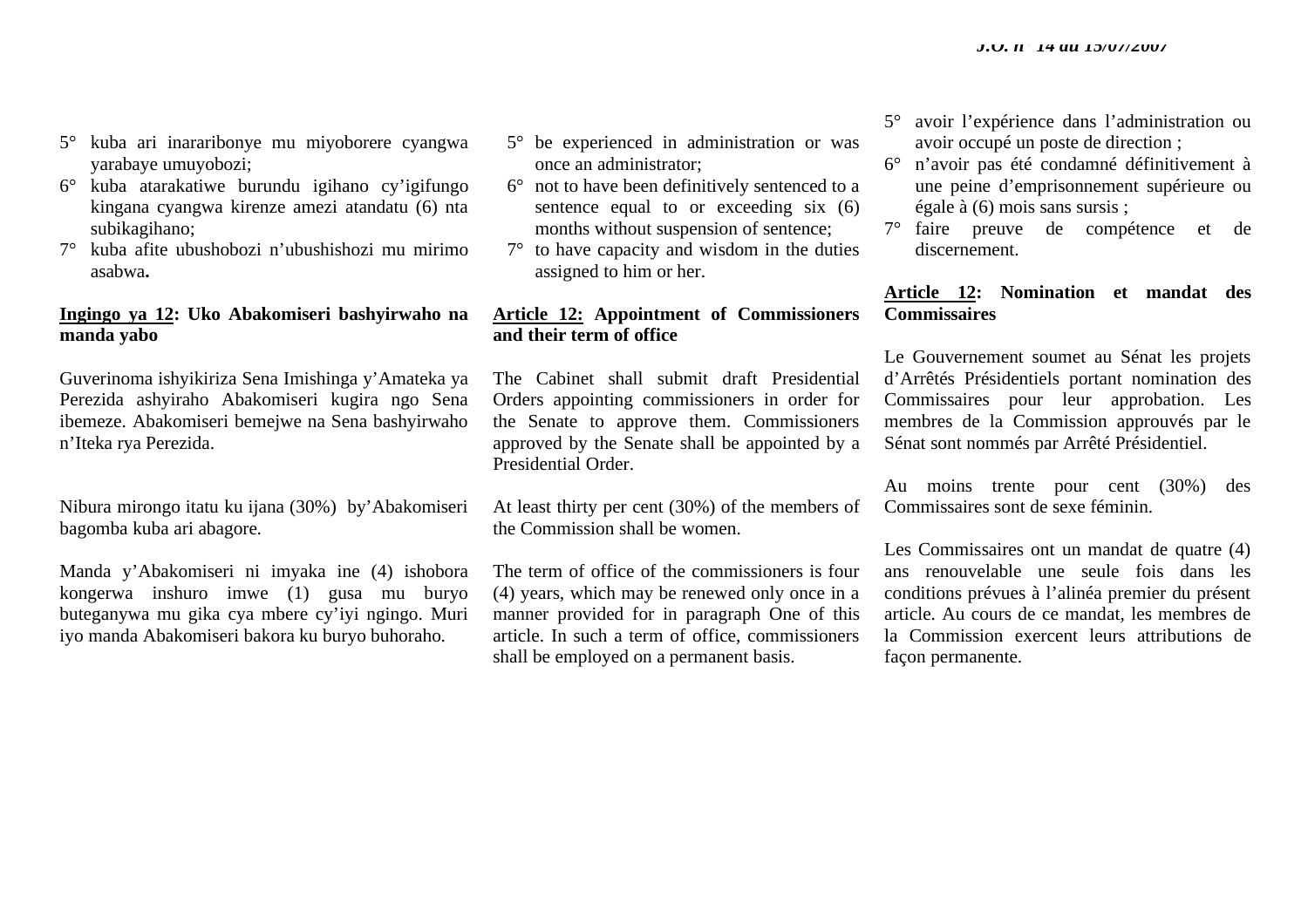#### **Ingingo ya 13: Irahira ry'Abakomiseri**

Mbere yo gutangira imirimo yabo, Abakomiseri barahirira imbere y'Urukiko rw'Ikirenga indahiro iteganywa n'ingingo ya 61 y'Itegeko Nshinga.

### **Ingingo ya 14: Ibyerekeye ubudahangarwa bw'Abakomiseri**

Abakomiseri ntibashobora gukurikiranwa mu nkiko kubera ibitekerezo bagaragaje cyangwa batangaje bashingiye ku nshingano zabo.

Abakomiseri ntibashobora gufungwa by'agategenyo keretse iyo bafatiwe mu cyuho bakora icyaha giteganirijwe igihano cy'igifungo kirenze imyaka itanu (5) cyangwa kubera izindi mpamvu zikomeye byemejwe n'Urukiko rubifitiye ububasha bwo kuburanisha urubanza mu mizi yarwo yose. Uko kudahangarwa kugarukira gusa ku byaha bakoze bari mu mirimo yabo cyangwa biturutse kuri iyo mirimo.

#### **Ingingo ya 15: Ibigenerwa Abakomiseri**

Ibigenerwa Abakomiseri bari mu mirimo <sup>n</sup>'ibigenerwa Abakomiseri barangije manda bishyirwaho n'Iteka rya Perezida.

### **Article 13: Taking oath of Commissioners**

Before assuming their duties, Commissioners shall, before the Supreme Court, take oath which is prescribed by article 61 of the Constitution.

#### **Article 14: Immunity of the Commissioners**

Commissioners shall not be prosecuted before courts due to their views expressed or published on the basis of their responsibilities.

Commissioners shall not be provisionally detained, unless they are caught red handed committing an offence whose penalty exceeds a five (5) year imprisonment, or under other serious causes upon approval by a court which is competent to hear cases on merit. The immunity shall cover only offences committed while in their duties or those related to their duties.

#### **Article 15: Benefits of Commissioners**

A Presidential Order shall determine the benefits to be given to the Commissioners who are on duty and those who have completed their term of office.

# **Article 13: Prestation de serment des Commissaires**

Avant d'entrer dans leurs fonctions, les Commissaires prêtent le serment prévu par l'article 61 de la Constitution devant la Cour Suprême.

#### **Article 14: Immunité des Commissaires**

Les Commissaires ne peuvent être poursuivis en justice pour leurs opinions émises ou publiées dans l'accomplissement de leurs fonctions.

Les Commissaires ne peuvent faire l'objet de détention préventive sauf en cas de flagrant délit pour une infraction punie d'un emprisonnement de plus de cinq (5) ans, ou pour d'autres motifs graves, sur décision de la juridiction compétente. Cette immunité ne se limite qu'aux infractions commises dans l'exercice de leurs fonctions ou à l'occasion de leur exercice.

# **Article 15: Avantages accordés aux Commissaires**

Les appointements accordés aux Commissaires en fonction et à ceux dont le mandat a expiré sont déterminés par Arrêté Présidentiel.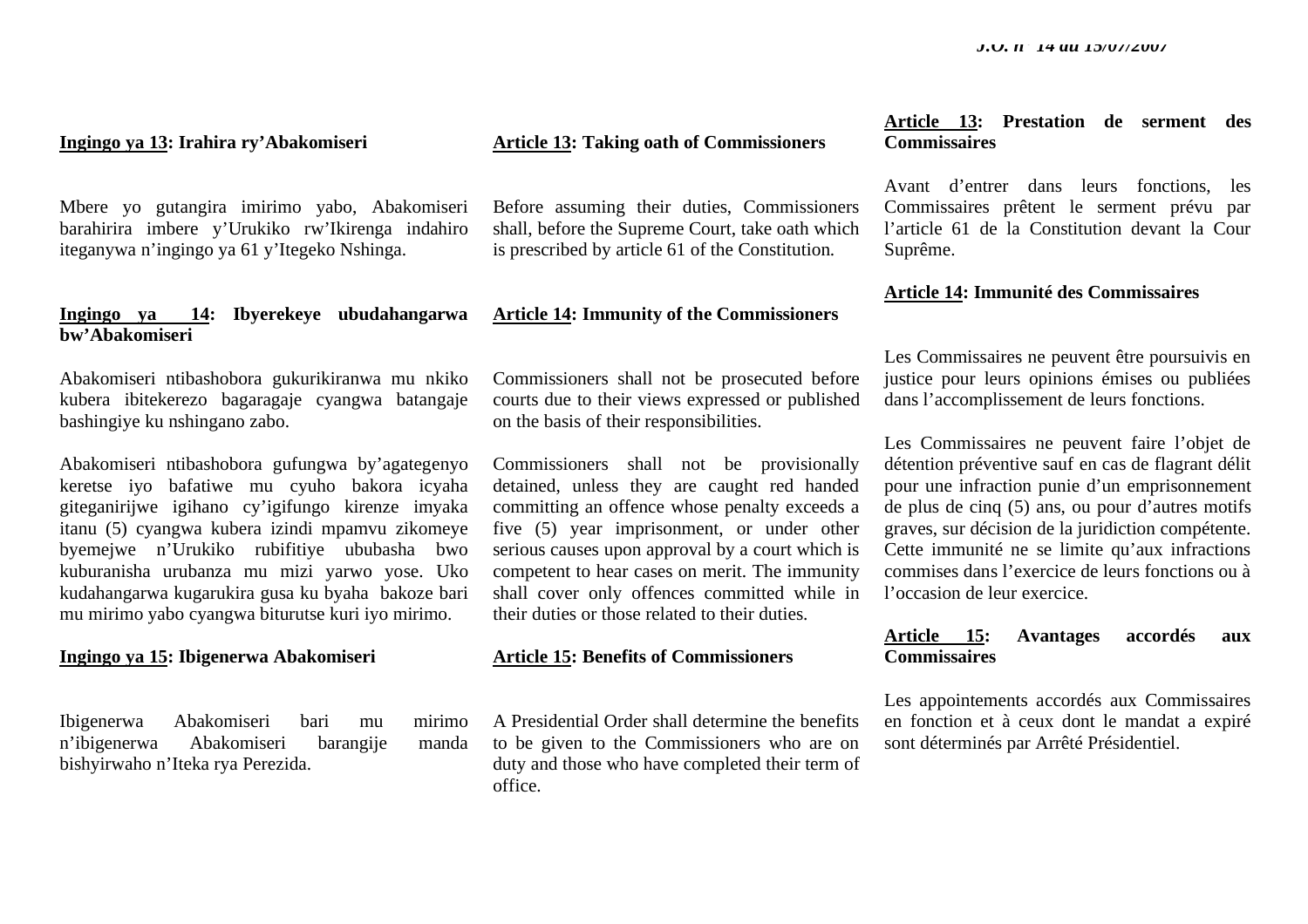### **Ingingo ya 16: Ibibujijwe ku bakomiseri**

Abakomiseri ntibemerewe gukora akandi kazi bahemberwa. Icyakora, bashobora gukora imirimo yerekeye ubushakashatsi bujyanye <sup>n</sup>'inshingano zabo, ubuvanganzo n'ubugeni, mu gihe bitabangamiye imirimo ya Komisiyo kandi byemejwe n'Inama y'Abakomiseri.

# **Ingingo ya 17: Uko Umukomiseri ava ku mirimo**

Umukomiseri ava muri uwo mwanya iyo:

- 1° manda irangiye;
- 2° yeguye akoresheje inyandiko;
- 3° avanwe ku mirimo n'urwego rwamushyizeho;
- 4° ananiwe inshingano ze bitewe n'uburwayi cyangwa ubumuga byemejwe n'Akanama k'abaganga kashyizweho na Minisitiri ufite ubuzima mu nshingano ze;
- 5° arangwaho imyitwarire itajyanye n'inshingano ze;
- 6° ahutaza uburenganzira bwa muntu;
- 7° atujuje ibyashingiweho bamushyiraho;

#### **Article 16: Restrictions to the Commissioners**

Commissioners are not allowed to perform any other remunerated work. However, they may perform research activities relating to their duties, literature and art provided they are not incompatible with the activities of the Commission and upon approval by the Council of Commissioners.

# **Article 17: Reasons for removing a Commissioner from duty**

A Commissioner shall leave such an office if:

# 1° the term of office expires;

- $2^{\circ}$  he or she resigns in writing;
- 3° he or she is removed from office by the organ that appointed him or her;
- 4° he or she is no longer able to perform his or her duties due to illness or disability certified by a panel of medical doctors chosen by the Minister in charge of health;
- 5° he or she is characterised by behaviour that is contrary to his or her responsibilities;
- $6^\circ$  he or she violates human rights;
- 7° he or she no longer fulfils the requirements considered at the time of his or her appointment;

### **Article 16: Restrictions aux Commissaires**

Il est interdit aux Commissaires d'exercer d'autres fonctions rémunérées. Toutefois, ils peuvent faire des travaux relatifs à la recherche, à la littéraire ou à l'art, au cas où la mission de la Commission n'en est pas affectée et sur approbation du Conseil des Commissaires.

# **Article 17: Perte de qualité de Commissaire**

La cessation des fonctions d'un ou de plusieurs Commissaires intervient dans les cas suivants :

1° expiration du mandat ;

- 2° démission par notification écrite ;
- 3° révocation par l'autorité de nomination ;
- 4° défaut de remplir sa mission suite à une maladie ou incapacité attestée par une Commission médicale nommée par le Ministre ayant la santé dans ses attributions ;
- 5° comportements incompatibles avec ses attributions;
- 6° violations de droits de la personne;
- 7° constat qu'il ne remplit plus les conditions requises pour lesquelles il avait été nommé ;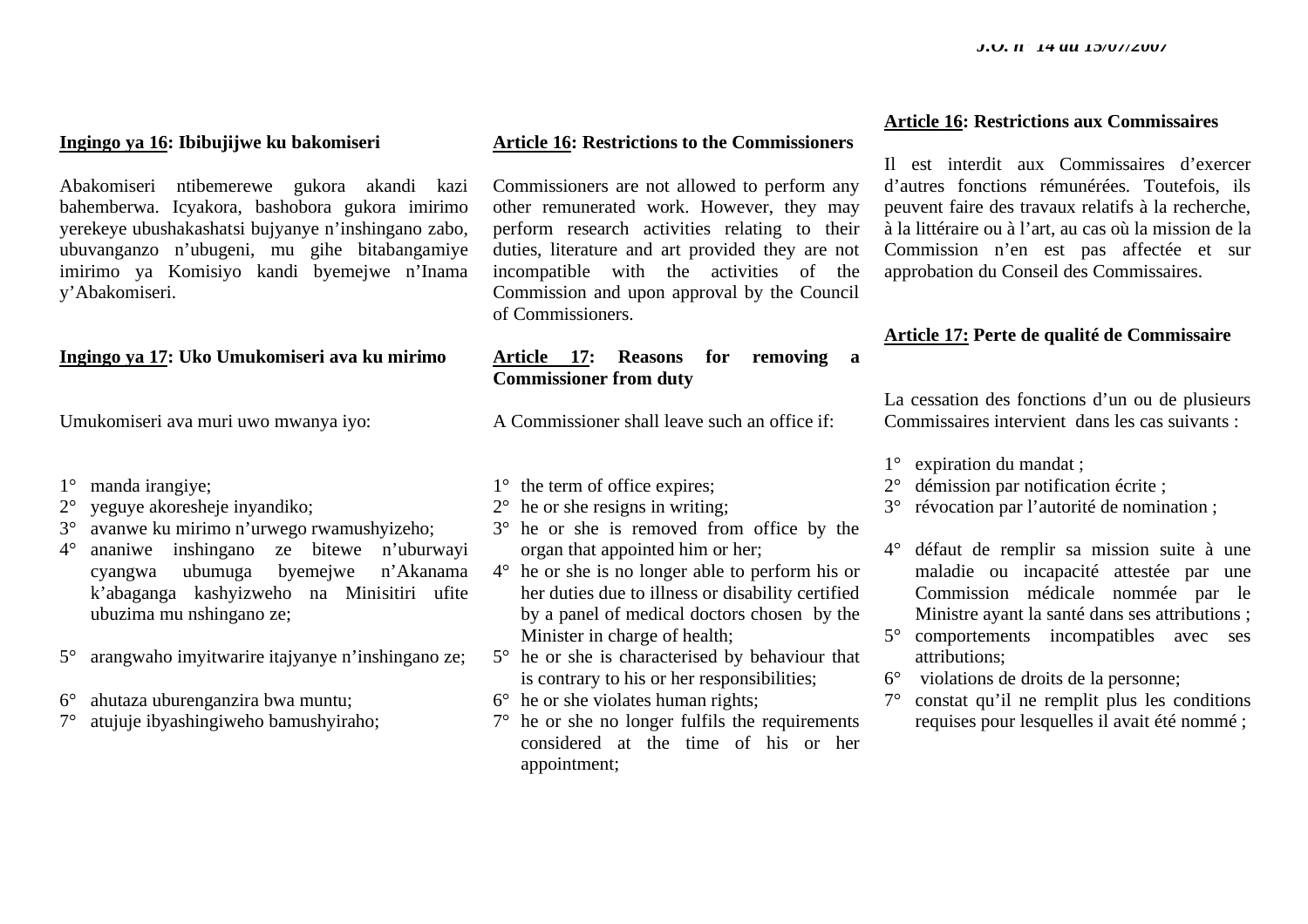8° abangamiye inyungu za Komisiyo;

9° akatiwe burundu igihano cy'igifungo kingana cyangwa kirengeje amezi atandatu (6) nta subikagihano;

 $10^{\circ}$  apfuye.

Ukwegura k'umwe mu Bakomiseri kugezwa kuri Perezida wa Repubulika mu ibaruwa ishinganye cyangwa ifite icyemezo cy'iyakira. Iyo iminsi mirongo itatu (30) irangiye nta gisubizo, ukwegura gufatwa nk'aho kwemewe.

#### **Ingingo ya 18: Isimburwa ry'Umukomiseri**

Iyo umwe mu Bakomiseri ahagaritse imirimo, yeguye, ahamagariwe indi mirimo cyangwa avuyemo ku zindi mpamvu, Perezida wa Komisiyo amenyesha Perezida wa Repubulika, Inteko Ishinga Amategeko na Guverinoma mu gihe kitarenze iminsi umunani (8) ko umubare w'Abakomiseri utuzuye.

Guverinoma yoherereza Sena mu gihe kitarenze amezi atatu (3) amazina y'abantu bujuje ibyangombwa bivugwa mu ingingo ya 11 y'iri Tegeko, kuri buri mwanya ukenewe gushyirwaho umuntu.

- 8° he or she jeopardises the interests of the Commission;
- 9° he or she is definitively convicted of an imprisonment equal to or exceeding six (6) months without suspension of sentence;

10° he or she dies.

The resignation of one of the Commissioners shall be tendered to the President of the Republic through a recommended letter or with an acknowledgment of receipt. If a period of thirty (30) days elapses with no response, the resignation shall be considered as approved.

### **Article 18: Replacement of a Commissioner**

In case one of the Commissioners ceases to carry out his or her functions, resigns, is appointed to other duties or leaves due to any other grounds, the Chairperson of the Commission shall notify the President of the Republic, the Parliament and the Cabinet of the drop in the number of Commissioners in a period not exceeding eight (8) days.

The Cabinet shall submit to the Senate, within a period not exceeding three (3) months, names of candidates who fulfil requirements referred to in article 11 of this law, for every vacant post.

- 8° agissement contre les intérêts de la Commission ;
- 9° condamnation définitive à une peine d'emprisonnement supérieure ou égale à six (6) mois sans sursis.

10° décès.

La démission d'un des Commissaire est présentée au Président de la République par lettre recommandée ou avec accusé de réception. Passé le délai de trente (30) jours sans suite, la démission est réputée acceptée.

### **Article 18: Remplacement d'un Commissaire**

En cas de cessation de fonctions, de démission, d'occupation de nouvelles fonctions ou d'arrêt d'emploi pour des raisons diverses d'un des Commissaires, le Président de la Commission informe le Président de la République, le Parlement et le Gouvernement de la réduction du nombre de Commissaires dans un délai ne dépassant pas huit (8) jours.

Le Gouvernement propose au Sénat, dans un délai ne dépassant pas trois (3) mois, les noms des candidats qui remplissent les conditions requises à l'article 11 de la présente loi, pour tout poste vacant.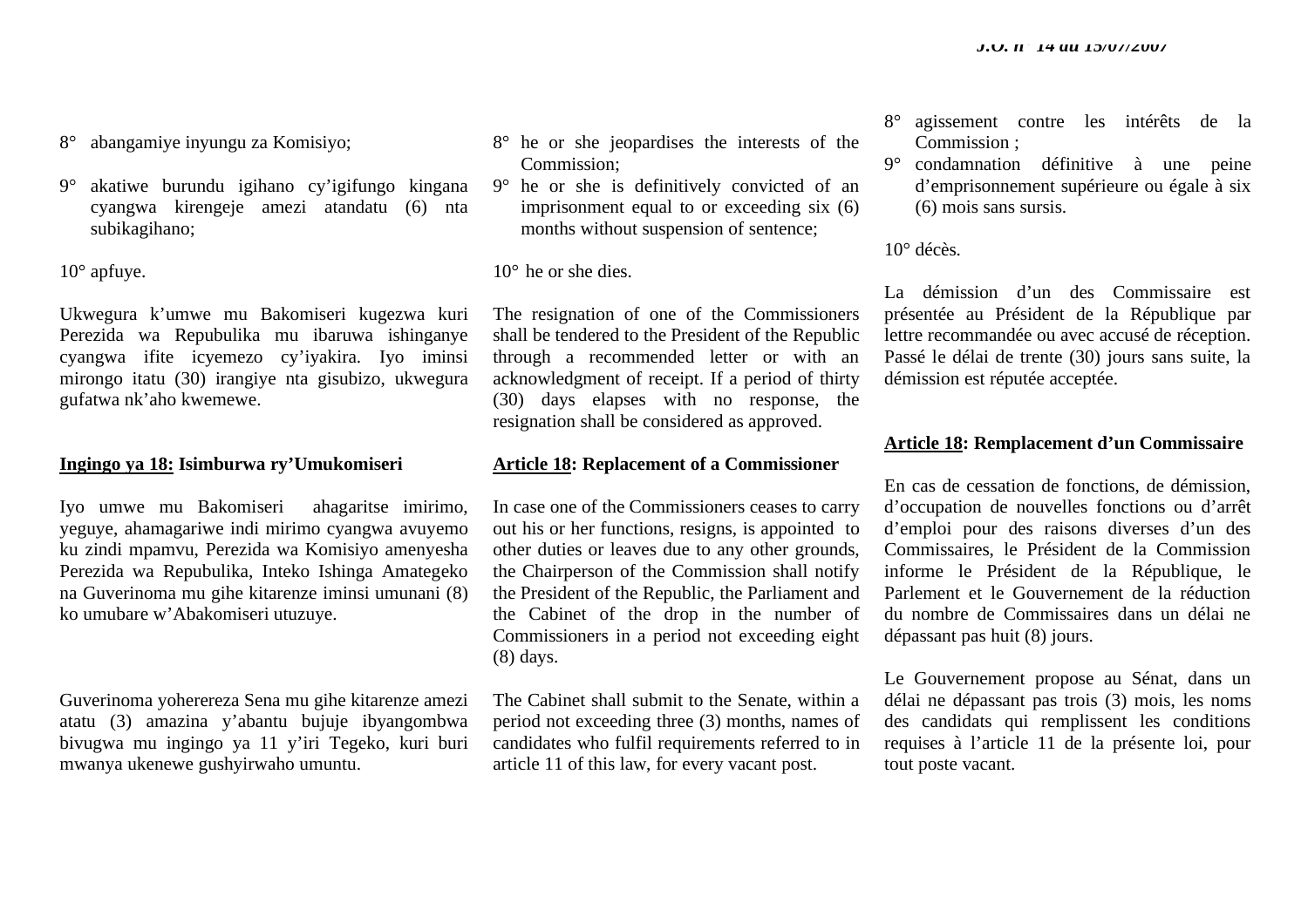Ariko iyo umubare w'Abakomiseri ugiye munsi ya bane (4), mu minsi itarenze mirongo itandatu (60) ugomba kuba wujujwe.

Iyo umwe mu bagize Inama ya Komisiyo avuye mu mirimo ye mbere y'uko manda irangira, Ubuyobozi bubifitiye ububasha bushyiraho umusimbura. Ushyizweho arangiza iyo manda.

### **Icyiciro cya 2: Inzego za Komisiyo**

**Ingingo ya 19: Inzego z'ubuyobozi** 

Inzego z'ubuyobozi ni izi zikurikira:

1° Inama y'Abakomiseri;

2° Biro ya Komisiyo.

**Akiciro ka mbere : Inama y'Abakomiseri** 

# **Ingingo ya 20: Urwego rukuru rwa Komisiyo, uko ruterana n'ifatwa ry'ibyemezo byarwo**

Inama y'Abakomiseri ni rwo rwego rukuru rwa Komisiyo.

However, where the number of Commissioners is less than four (4), it shall be completed within a period of sixty (60) days.

In case a member of the Council of Commissioners leaves his or her duties before the expiration of his or her term of office, the competent authorities shall appoint his or her substitute. The appointee shall complete the remaining term of office.

# **Icyiciro 2: Organs of the Commission**

### **Article 19: Administrative organs**

The administrative organs are as follows:

1° the Council of Commissioners; 2° the Bureau of the Commission.

**Subsection one: Council of Commissioners** 

**Article 20: Supreme organ of the Commission, its meeting modality and mode of taking decisions** 

The Council of Commissioners is the supreme organ of the Commission.

Toutefois, lorsque le nombre des Commissaires est inférieur à quatre (4), il est comblé dans un délai ne dépassant pas soixante (60) jours.

Si un membre du Conseil des Commissaires perd sa qualité de membre avant l'expiration du mandat, l'autorité de nomination désigne le remplaçant. Celui-ci termine le mandat de celui qu'il a remplacé.

# **Section 2 : Organes de la Commission**

#### **Article 19: Organes administratifs**

La Commission dispose des organes administratifs suivants :

1° Le Conseil des Commissaires ;

2° Le Bureau de la Commission.

**Sous - section première : Conseil des Commissaires** 

**Article 20: Organe suprême de la Commission, modalité de réunion et de prise de décisions** 

Le Conseil des Commissaires est l'organe suprême de la Commission.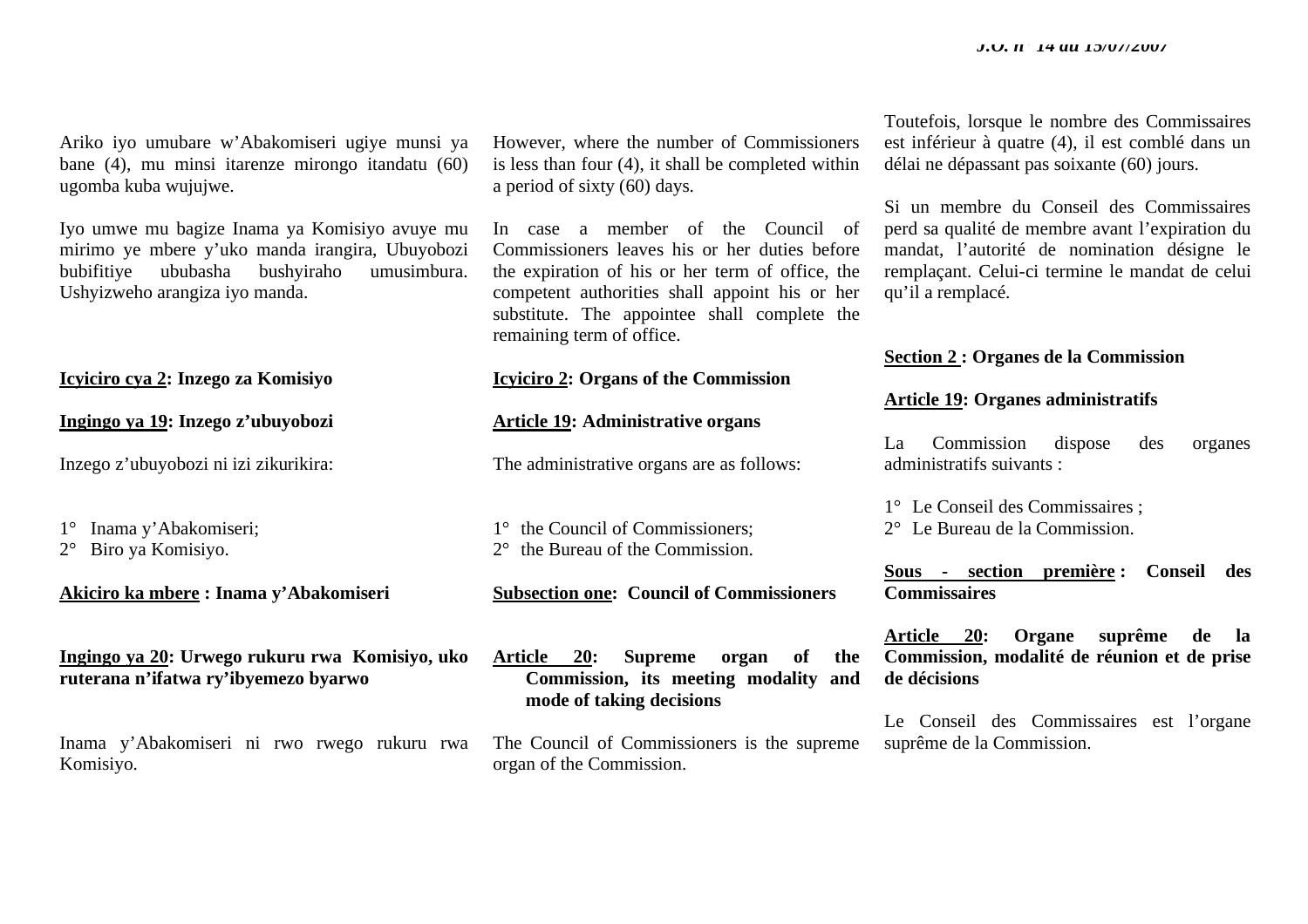Iterana nibura iyo habonetse bane (4) mu bayigize. Ibyemezo byayo bifatwa ku bwumvikane busesuye bw'abayigize. Iyo ubwo bwumvikane butabonetse, ibyemezo bifatwa ku bwiganze burunduye bw'amajwi y'abayigize. Icyakora ibyemezo birebana na raporo za Komisiyo n'ibindi byemezo bishyikirizwa izindi nzego, bifatwa ku bwumvikane busesuye.

#### **Akiciro ka 2: Biro ya Komisiyo n'inshingano zayo**

**Ingingo ya 21: Ubuyobozi bwa Komisiyo** 

Komisiyo iyoborwa na Perezida akunganirwa na Visi-Perezida. Bombi bagize Biro ya Komisiyo.

Perezida na Visi-Perezida batoranywa na Guverinoma mu Bakomiseri, bakemezwa na Sena.

## **Ingingo ya 22: Inshingano za Perezida wa Komisiyo**

Perezida wa Komisiyo ashinzwe:

1° gutumiza no kuyobora inama z'abagize Komisiyo;

The Council of Commissioners shall meet in the presence of at least four (4) of its members. Its decisions shall be taken by consensus of its members. Failure to obtain such consensus, the decisions shall be taken on the absolute majority vote of its members. However, decisions relating to reports of the Commission and other decisions submitted to other organs shall be taken by consensus.

# **Subsection 2: Bureau of the Commission and its duties**

#### **Article 21: Management of the Commission**

The Commission shall be headed by its Chairperson, assisted by the Vice Chairperson. Both of them shall be members of the Bureau of the Commission.

The Chairperson and Vice Chairperson are chosen by the Cabinet from among Commission members and approved by the Senate.

### **Article 22: Responsibilities of the Chairperson of the Commission**

The Chairperson of the Commission is responsible for:

1° convening and presiding over Commission

Le Conseil des Commissaires se réunit si au moins quatre (4) de ses membres sont présents. Ses décisions sont prises par consensus. A défaut du consensus, ses décisions sont prises à la majorité absolue de ses membres. Toutefois lorsqu'il s'agit de se prononcer sur un rapport de la Commission ou sur les décisions à soumettre à d'autres organes, les décisions sont prises par consensus.

# **Sous -section 2 : Bureau de la Commission et ses attributions**

#### **Article 21: Direction de la Commission**

La Commission est dirigée par son Président, assisté d'un Vice-Président. Ils composent tous deux le Bureau de la Commission.

Le Président et le Vice-président sont choisis par le Gouvernement parmi les Commissaires et confirmés par le Sénat.

### **Article 22: Attributions du Président de la Commission**

Le Président de la Commission a les attributions suivantes :

1° convoquer et présider aux réunions de la Commission;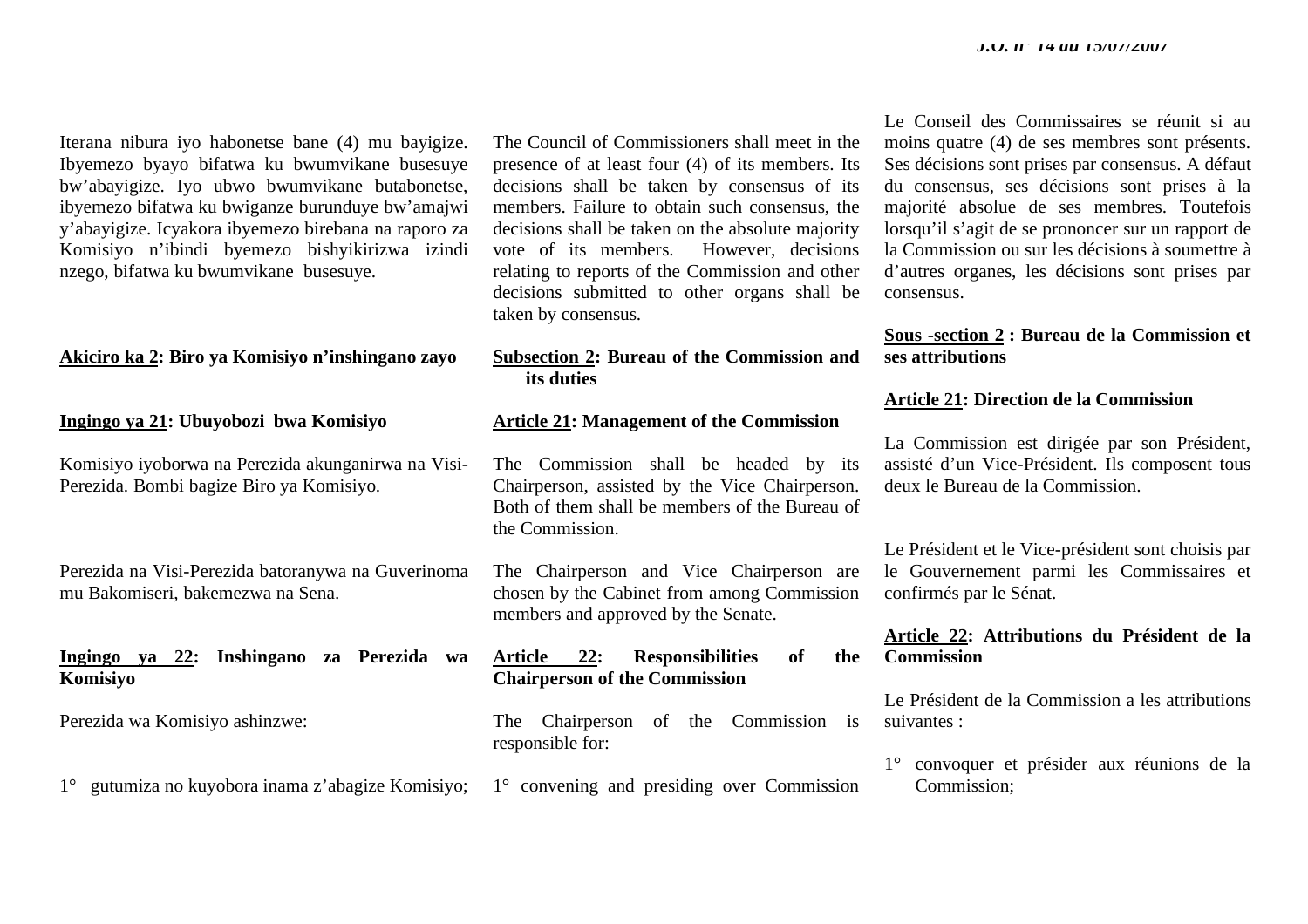- 2° guhuza ibikorwa bya Komisiyo;
- 3° guhagararira Komisiyo mu gihugu no mu mahanga;
- 4° kuba umuvugizi wa Komisiyo;
- 5° gushyikiriza raporo za Komisiyo inzego zabigenewe;
- 6° gukora imirimo yose yasabwa n'Inama y'Abakomiseri ijyanye n'inshingano zayo.

# **Ingingo ya 23 : Inshingano za Visi-Perezida wa Komisiyo**

Visi-Perezida wa Komisiyo ashinzwe:

- 1° kuba Umwanditsi w'inama y'Inama y'Abakomiseri;
- 2° kunganira Perezida no kumusimbura igihe cyose adahari ;
- 3° gukurikirana buri munsi by'umwihariko ibijyanye <sup>n</sup>'ubutegetsi n'imari;
- 4° gukora imirimo yose yasabwa n'Inama y'Abakomiseri ijyanye n'inshingano za Komisiyo.

meetings;

- 2° coordinating the Commission's activities;
- 3° representing the Commission inside and outside the country;
- 4° serving as the spokesperson for the Commission;
- 5° submitting the Commission's reports to the relevant institutions;
- 6° performing such other duties as may be assigned to him or her by the Council of Commissioners.

**Article 23: Responsibilities of the Vice Chairperson of the Commission** 

The Deputy Chairperson of the Commission is responsible for:

- 1° serving as a the Rapporteur for the meetings of the Council of Commissioners;
- 2° assisting and deputizing for the Chairperson in case of his or her absence;
- 3° carrying out a daily follow-up especially on the administrative and financial matters;
- 4° performing such other duties as may be assigned to him or her by the Council of Commissioners relating to the responsibilities of Commission.
- 2° coordonner les activités de la Commission;
- 3° représenter la Commission à l'intérieur et à l'extérieur du pays;
- 4° être le porte-parole de la Commission ;
- 5° transmettre les rapports de la Commission aux organes compétents;
- 6° exécuter toute autre tâche entrant dans les attributions du Conseil des Commissaires.qui lui serait confiée par ce dernier .

# **Article 23: Attributions du Vice-Président de la Commission**

Le Vice-Président de la Commission a les attributions suivantes :

- 1° servir de rapporteur aux réunions du Conseil des Commissaires ;
- 2° assister le Président dans ses fonctions et le remplacer en cas d'absence ou d'empêchement ;
- 3° assurer spécialement le suivi quotidien de la gestion administrative et financière;
- 4° faire toute autre tâche lui confiée par le Conseil des Commissaires entrant dans les attributions de la Commission.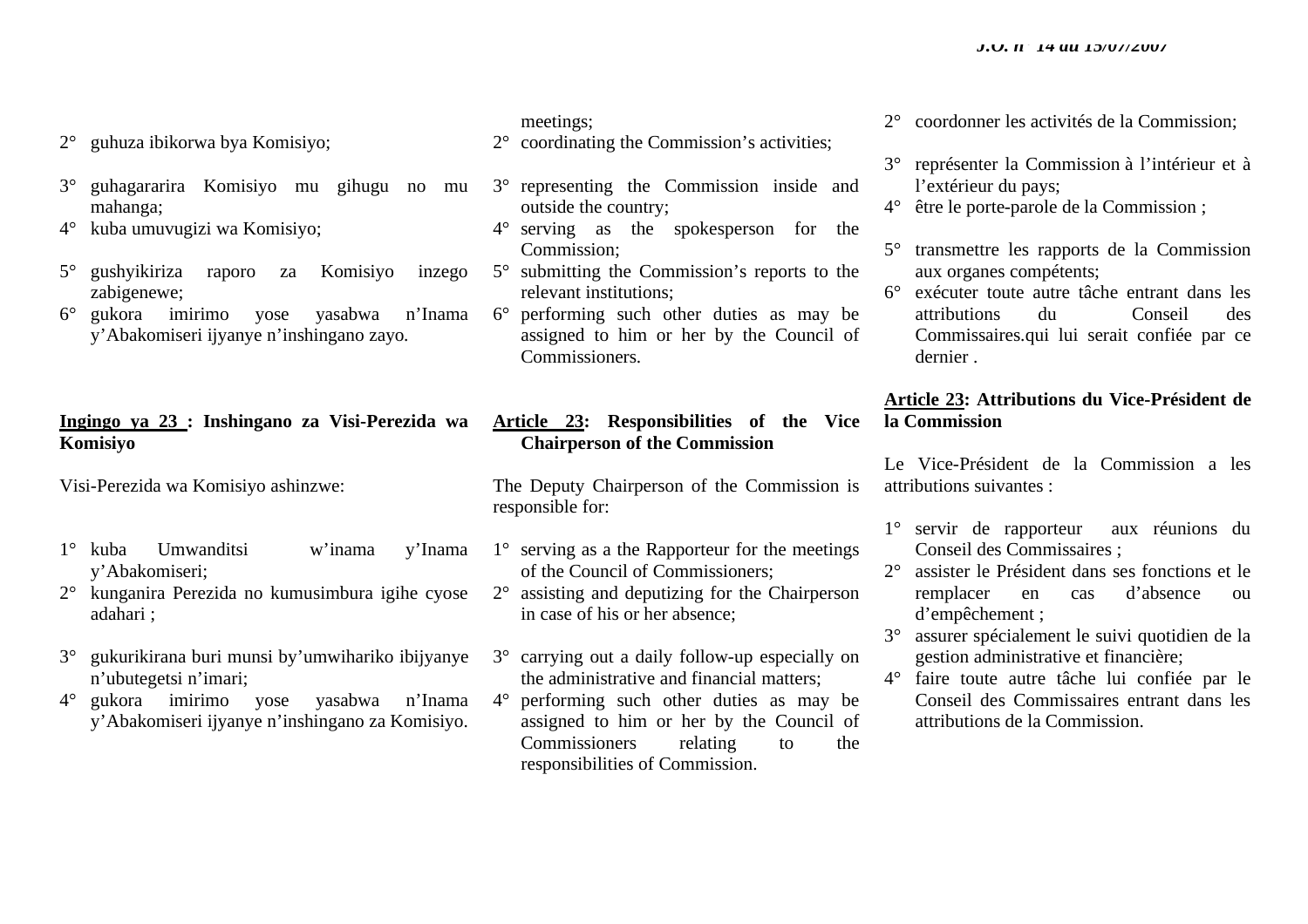Iyo Visi-Perezida adahari cyangwa iyo asimbura Perezida mu mirimo ye, imirimo y'ubwanditsi bw'inama z'Inama y'Abakomiseri, ikorwa n'umwe mu Bakomiseri wemejwe n'Inama y'Abakomiseri.

**Ingingo ya 24 : Uko inama y'Abakomiseri itumizwa n'uko iyoborwa iyo Perezida na Visi-Perezida badahari** 

Iyo Perezida na Visi-Perezida badahari cyangwa batagishoboye gukora akazi kabo, mu gihe batarasimburwa nk'uko bigenwa n'iri tegeko, umukuru mu myaka atumiza inama y'Inama y'Abakomiseri ikitoramo ababasimbura by'agateganyo n'uyibera umwanditsi.

# **UMUTWE WA IV: ABAKOZI N'INGENGO Y'IMARI BYA KOMISIYO**

#### **Ingingo ya 25: Abakozi bunganira Komisiyo**

Abakozi bunganira Komisiyo mu mirimo yayo ya buri munsi bagengwa n'amategeko rusange agenga abakozi ba Leta n'inzego z'imirimo ya Leta.

In case of absence of the Deputy Chairperson or when he or she deputizes for the Chairperson, one of the Commissioners approved by the Council of Commissioners shall be the rapporteur for the meetings of the Council of Commissioners.

**Article 24: Convening of the meeting of the Council of the Commissioners and how it is chaired in absence of the Chairperson and the Vice Chairperson** 

If absence of both the Chairperson and the Vice Chairperson or if they are unable to exercise their functions, during the time they are not yet replaced as prescribed by this law, the most senior member shall invite a meeting of the Council of Commissioner to elect among themselves their provisional substitutes and its rapporteur.

# **CHAPTER IV: PERSONNEL AND BUDGET OF THE COMMISSION**

#### **Article 25: Support staff of the Commission**

The staff supporting the Commission in its daily activities shall be governed in accordance with General Statutes governing Rwanda Public service.

En cas d'absence ou d'empêchement du Vice-Président ou lorsque celui-ci remplace le Président, l'un des Commissaires désigné par le Conseil des Commissaires sert de rapporteur à ses réunions.

**Article 24: Modalités de convocation et de direction de la réunion du Conseil des Commissaires en cas d'absence du Président et du Vice-Président** 

En cas d'absence ou d'incapacité simultanée du Président et du Vice-Président et en attendant qu'ils soient remplacés conformément à la présente loi, le Doyen des Commissaires convoque la réunion du Conseil des Commissaires qui élit en son sein leurs remplaçants temporaires et le rapporteur.

# **CHAPITRE IV: PERSONNEL ET BUDGET DE LA COMMISSION**

# **Article 25: Personnel d'appui de la Commission**

Le personnel d'appui de la Commission dans ses activités quotidiennes est régi par le Statut général de la fonction publique rwandaise.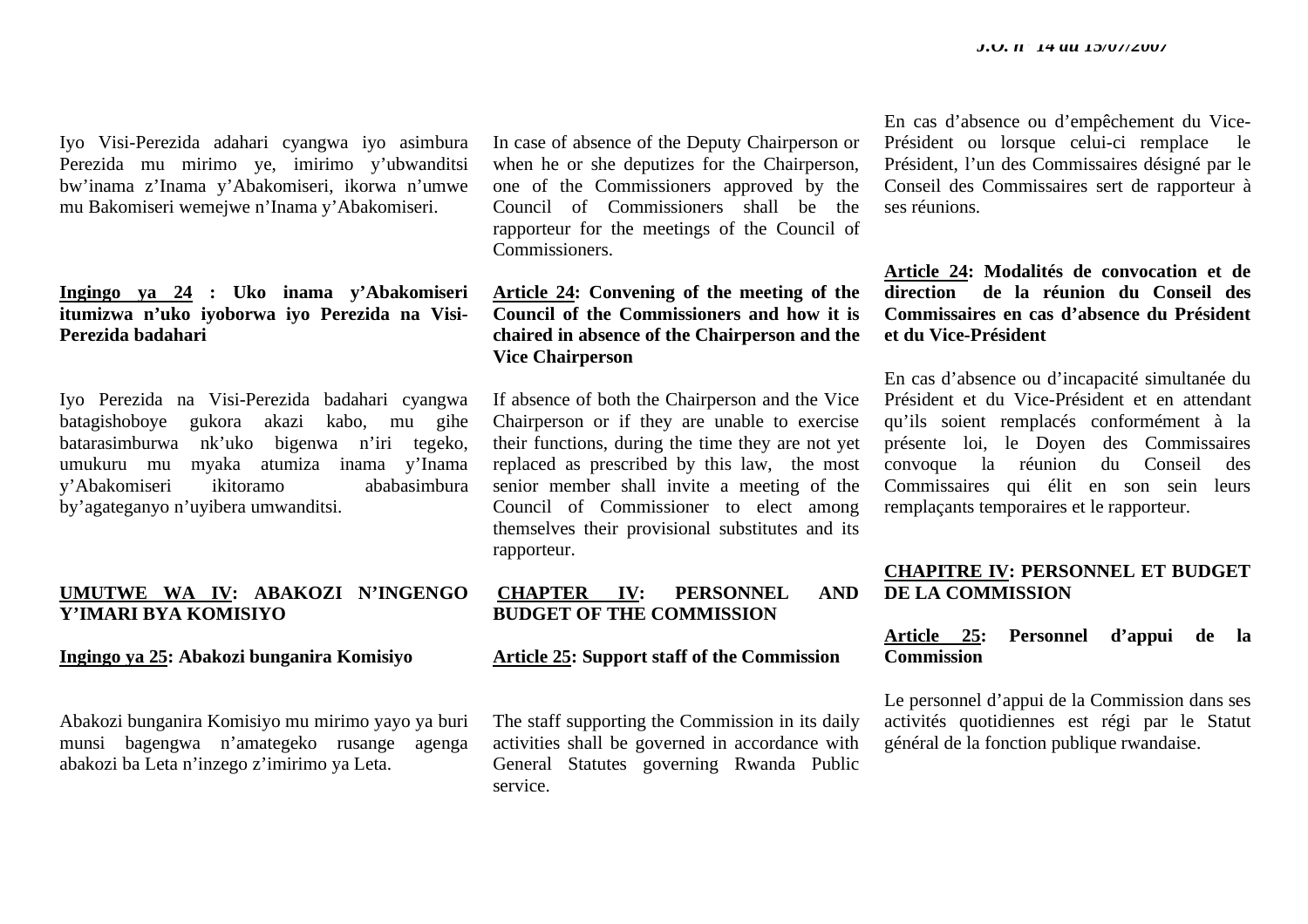# **Ingingo ya 26: Umutungo wa Komisiyo n'aho ukomoka**

Umutungo wa Komisiyo ugizwe n'ibintu byimukanwa <sup>n</sup>'ibitimukanwa.

Ukomoka kuri ibi bikurikira:

- 1° ingengo y'imari igenerwa na Leta;
- 2° inkunga zaba iza Leta cyangwa iz'abaterankunga;
- 3° ibituruka ku mirimo ikora;
- 4° inyungu ku mutungo wayo;
- 5° impano n'indagano.

# **Ingingo ya 27: Itegurwa ry'imbanzirizamushinga y'ingengo y'imari**

Komisiyo itegura imbanzirizamushinga y'ingengo y'imari ikayishyikiriza Minisitiri ufite imari mu nshingano ze kugira ngo yemezwe n'Inama y'Abaminisitiri.

# **Ingingo ya 28: Igenzurwa ry'umutungo wa Komisiyo**

Umutungo wa Komisiyo ugenzurwa n'Umugenzuzi Mukuru w'Imari ya Leta.

# **Article 26: Patrimony of the Commission and its source**

The patrimony of the Commission shall comprise movables and immovables:

It shall come from the following sources:

- 1° State budget;
- 2° Government or donor grants;
- 3° proceeds from its services;
- 4° interest from its investment; 5° donation and bequest.

# **Article 27: Preparation of the draft budget**

The Commission shall elaborate its draft budget proposal to be transmitted to the Minister in charge of finance for its approval by a Cabinet meeting.

# **Article 28: Audit of the Patrimony of the Commission**

The patrimony of the Commission shall be audited by the Auditor General of State Finances.

# **Article 26: Patrimoine de la Commission et sa source**

Le patrimoine de la Commission comprend les biens meubles et immeubles.

Il provient des sources suivantes :

- 1° les dotations budgétaires de l'Etat ;
- 2° les subventions de l'Etat ou des donateurs ;
- 3° le produit des services prestés par la Commission ;
- 4° les revenus de son patrimoine ;
- 5° les dons et legs.

# **Article 27: Elaboration de l'avant-projet de budget**

La Commission élabore l'avant-projet de budget et le soumet au Ministre ayant les finances dans ses attributions pour approbation par le Conseil des Ministres.

# **Article 28: Audit du patrimoine de la Commission**

L'audit du patrimoine de la Commission est effectué par l'Auditeur Général des finances de l'Etat.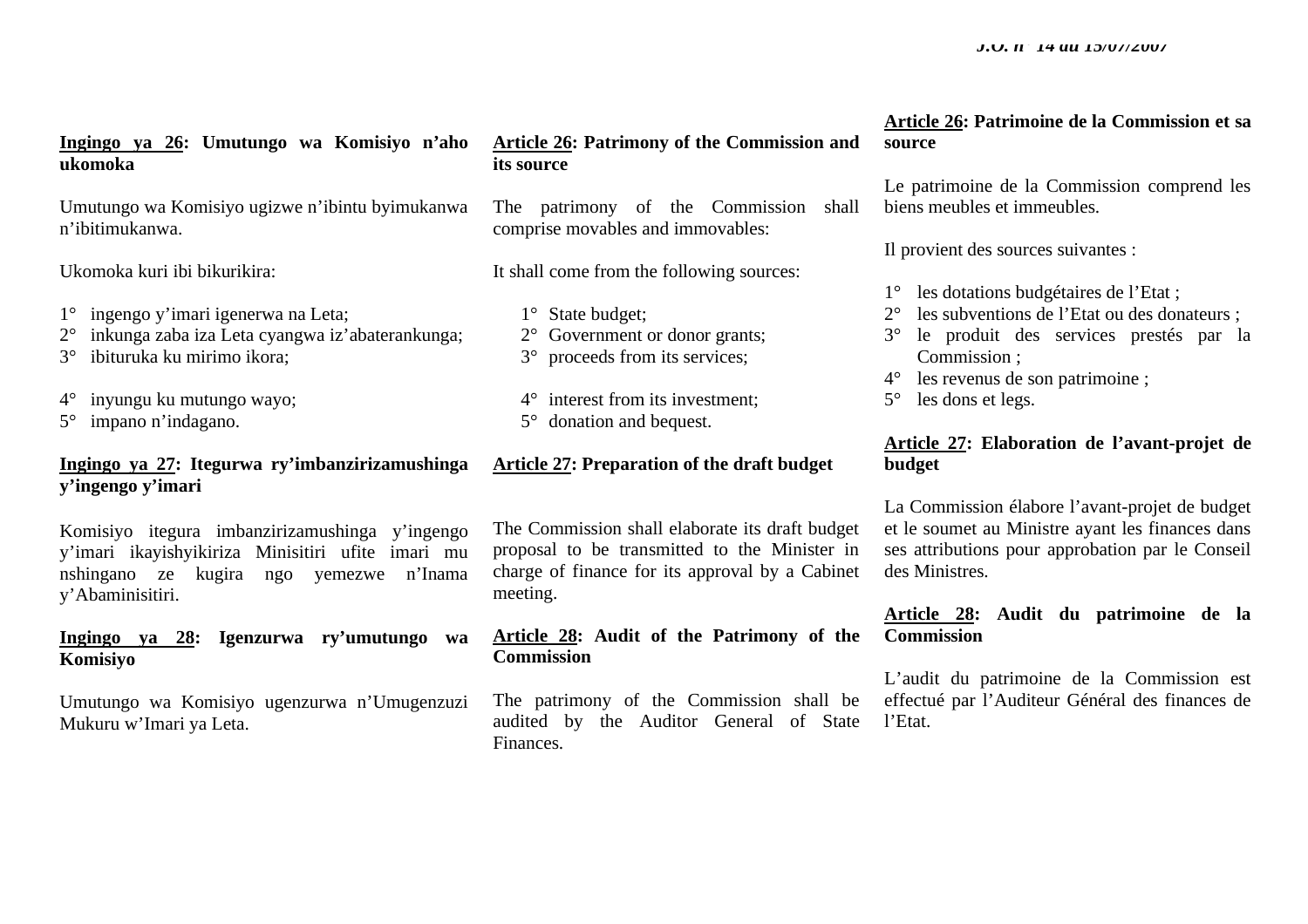#### **UMUTWE WA V: IBIHANO**

# **Ingingo ya 29: Ibihano bihabwa ubangamiye inshingano n'ububasha bya Komisiyo**

Umuntu ubangamiye inshingano n'ububasha bya Komisiyo bivugwa mu ngingo ya 4, iya 9 n'iya 10 <sup>z</sup>'iri tegeko ahanishwa igifungo, guhera ku kwezi kumwe kugeza ku mezi abiri (2) n'ihazabu y'amafaranga y'u Rwanda, guhera ku bihumbi mirongo itanu (50.000 Frw) kugeza ku bihumbi ijana (100.000 Frw) cyangwa kimwe muri ibyo bihano.

Iyo ibangamira rikozwe n'urwego rwa Leta, Komisiyo ibikorera raporo yihariye ikayishyikiriza inzego zivugwa mu ngingo ya 6 y'iri tegeko.

Bitabangamiye ibihano bikomeye kurushaho biteganywa n'amategeko ahana ibyaha mu Rwanda, iyo kubangamira inshingano n'ububasha bya Komisiyo bikozwe n'ishyirahamwe, rihanishwa igihano cyo guhagarikwa mu gihe kiri hagati y'amezi atandatu (6) n'umwaka umwe n'ihazabu y'amafaranga y'u Rwanda, kuva kuri miliyoni imwe (1.000.000 Frw) kugeza kuri miliyoni eshanu (5.000.000 Frw) cyangwa kimwe gusa muri ibyo bihano.

# **CHAPTER V: PENALTIES**

**Article 29: Penalties given to a person who jeopardizes the responsibilities and powers of the Commission** 

Any person who jeopardises the responsibilities and the powers of the Commission referred to in articles 4, 9 and 10 of this Law shall be liable to an imprisonment from one to two (2) months and a fine from fifty thousand (50,000) to one hundred thousand (100,000) Rwanda Francs or any of those penalties.

Where the hindrance is brought in by a public institution, the Commission shall elaborate a related special report and submit it to the organs referred to in article 6 of this Law.

Subject to more serious penalties provided for by the Rwandan Criminal Laws, where this hindrance is brought in by a legal entity, the latter shall be punished by suspension for a period ranging from six (6) months to one year and a fine from one million (RWF1,000,000) to five million Rwandan francs (RWF 5,000,000) or any of those penalties.

#### **CHAPTRE V : SANCTIONS**

# **Articles 29: Sanctions encourues par celui qui entrave la Commission dans l'exercice de ses attributions et pouvoirs**

Est passible d'une peine d'emprisonnement de un à deux (2) mois ou à une amende de cinquante mille (50.000 Frw) à cent mille francs rwandais (100.000 Frw) ou de l'une de ces peines, toute personne qui entrave la Commission dans l'exercice de ses attributions et pouvoirs tels que visés aux articles 4, 9et 10 de la présente loi.

Lorsqu'il s'agit d'une institution publique qui entrave la Commission, la Commission en dresse un rapport spécial qu'elle soumet aux organes prévus à l'article 6 de la présente loi.

Sous réserve des peines beaucoup plus lourdes prévues par le Code pénal rwandais, les peines varient d'un emprisonnement de six (6) mois à une année ou d'une amende d'un million (1.000.000) à cinq millions (5.000.000) de francs rwandais ou l'une de ces peines s'il s'agit d'une personne morale qui entrave la Commission dans l'exercice de ses attributions et pouvoirs.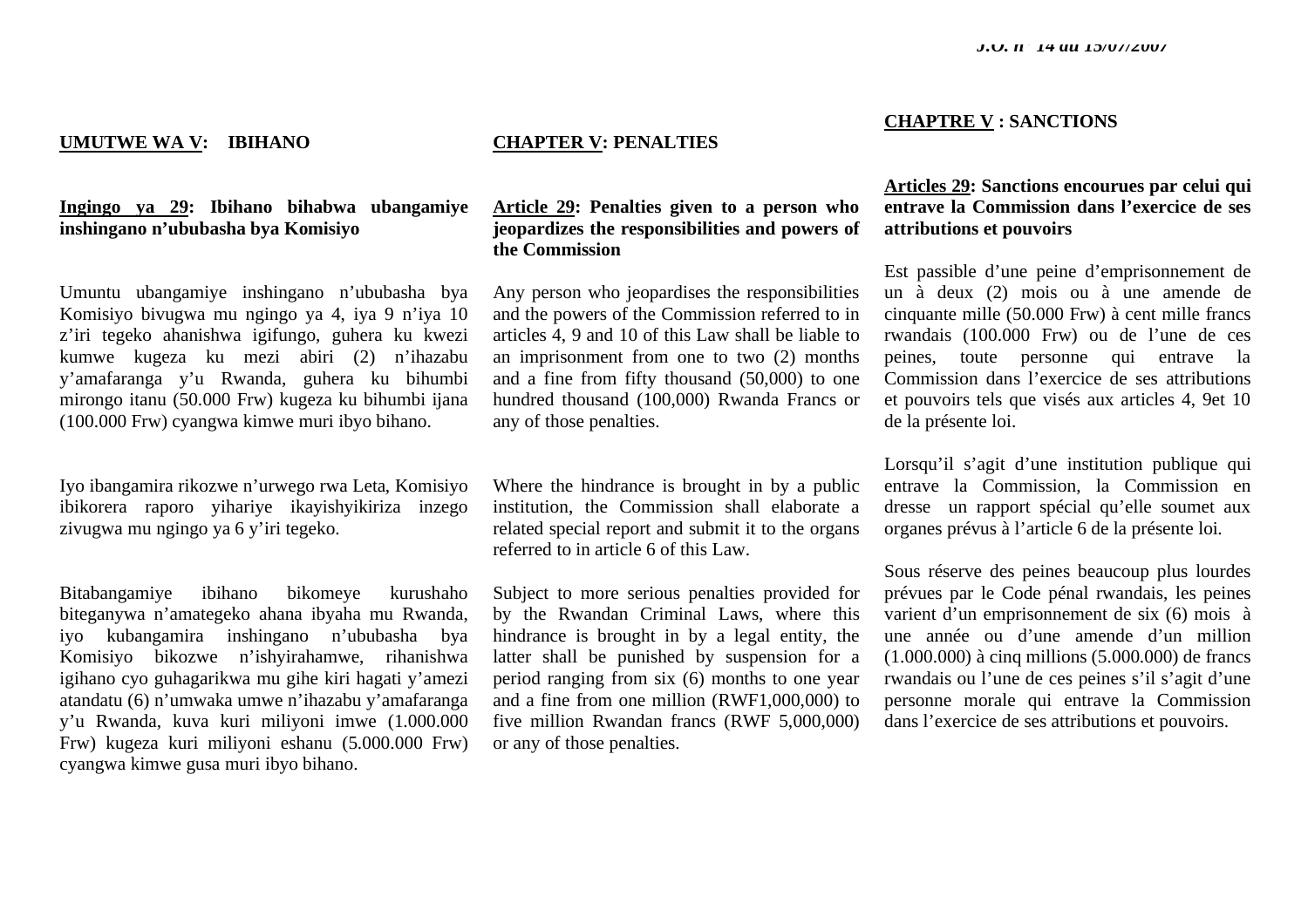# **Ingingo ya 30 : Igihe giteganyijwe ku bikurikiranwa na Komisiyo**

Bitabangamiye ubuzime buteganywa n'amategeko, ibikurikiranwa na Komisiyo nta gihe ntarengwa bigira kugira ngo hagaragazwe ukuri, kandi hakurikizwe amategeko.

# **UMUTWE WA VI: INGINGO ZINYURANYE N'IZISOZA**

# **Ingingo ya 31: Ivanwaho ry'ingingo z'amategeko zinyuranye n'iri tegeko**

Ingingo zose z'amategeko abanziriza iri kandi zinyuranye na ryo zivanyweho.

# **Ingingo ya 32 : Igihe itegeko ritangira gukurikizwa**

Iri tegeko ritangira gukurikizwa ku munsi ritangarijweho mu Igazeti ya Leta ya Repubulika y'u Rwanda.

Kigali, kuwa 06/07/2007

Perezida wa Repubulika **KAGAME Paul (sé)** 

Minisitiri w'Intebe **MAKUZA Bernard** 

# **Article 30: No prescription for the cases prosecuted by Commission**

Subject to the extinction provided by law, cases prosecuted by the Commission shall not be subject to any time limits in order to discover the truth and enforce the law.

# **CHAPTER VI: MISCELLANEOUS AND FINAL PROVISIONS**

# **Article 31: Abrogating provisions**

All previous legal provisions contrary to this Law are hereby abrogated.

# **Article 32: Coming into force of the law**

This law comes into force on the day of its publication in the Official Gazette of the Republic of Rwanda.

Kigali, on 06/07/2007

The President of the Republic **KAGAME Paul (sé)** 

> The Prime Minister **MAKUZA Bernard**

# **Article 30: Non prescription des cas poursuivis par la Commission**

Sous réserve de l'extinction prévue par la loi, les cas poursuivis par la Commission sont imprescriptibles en faveur de l'établissement de la vérité et du respect des lois.

# **CHAPTRE VI: DISPOSITIONS DIVERSES ET FINALES**

# **Article 31: Dispositions abrogatoires**

Toutes les dispositions légales antérieures contraires à la présente loi sont abrogées.

# **Article 32: Entrée en vigueur de la loi**

La présente loi entre en vigueur le jour de sa publication au Journal Officiel de la République du Rwanda.

Kigali, le 06/07/2007

Le Président de la République **KAGAME Paul (sé)** 

> Le Premier Ministre **MAKUZA Bernard (sé)**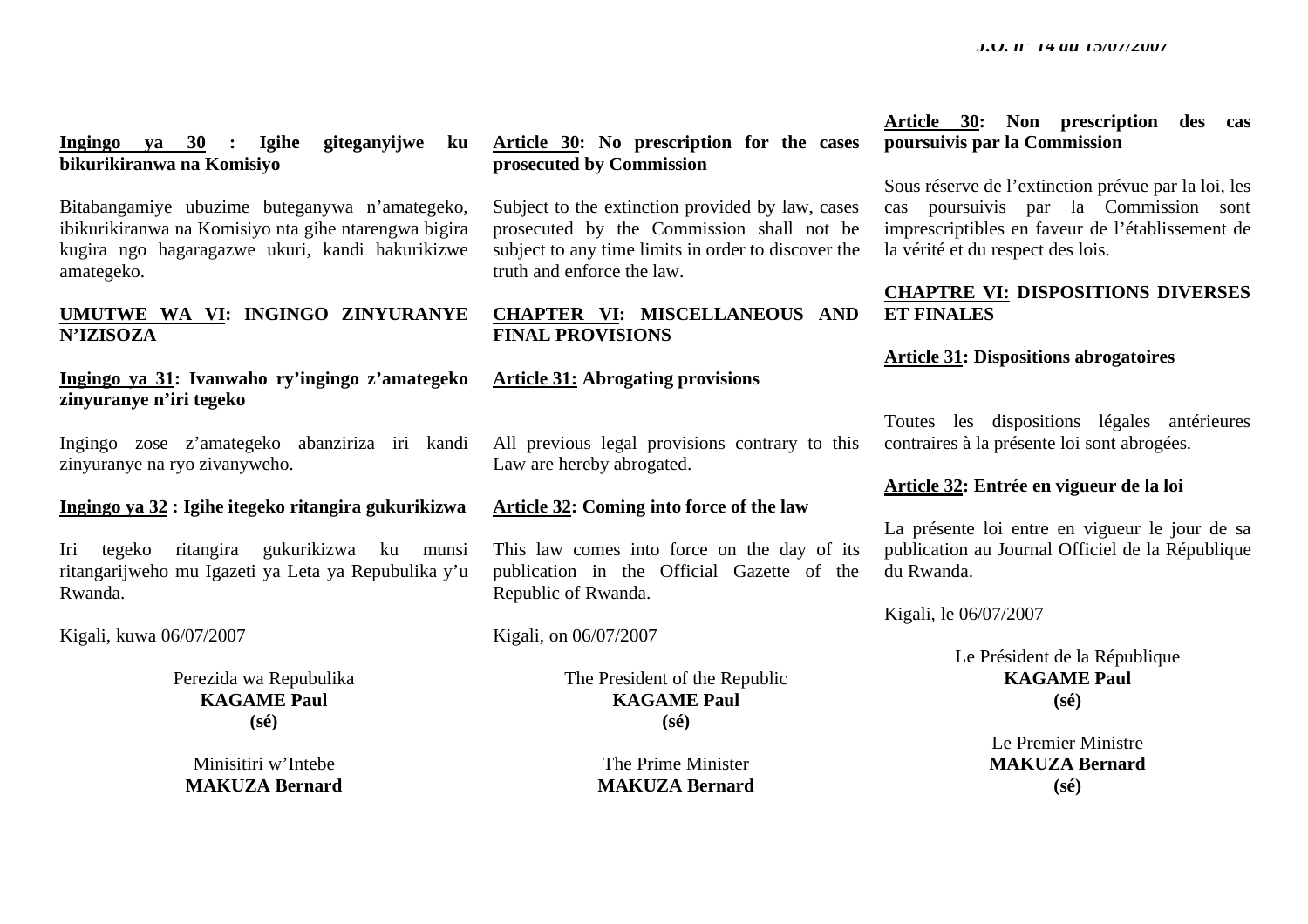**(sé)**  Minisitiri w'Ubutabera  **KARUGARAMA Tharcisse (sé)** 

Minisitiri w'Imari n'Igenamigambi **MUSONI James (sé)** 

Minisitiri w'Abakozi ba Leta n'Umurimo **Prof . NSHUTI Manasseh (sé)** 

**Bibonywe kandi bishyizweho Ikirango cya Repubulika :**  Minisitiri w'Ubutabera **KARUGARAMA Tharcisse (sé)** 

**(sé)**  The Minister of Justice **KARUGARAMA Tharcisse (sé)** 

The Minister of Finance and Economic Planning **MUSONI James (sé)** 

The Minister of Public Service and Labour **Prof. NSHUTI Manasseh (sé)** 

**Seen and sealed with the Seal of the Republic:** 

The Minister of Justice **KARUGARAMA Tharcisse (sé)** 

Le Ministre de la Justice **KARUGARAMA Tharcisse (sé)** 

Le Ministre des Finances et de la Planification Economique **MUSONI James (sé)** 

Le Ministre de la Fonction Publique et du Travail **Prof. NSHUTI Manasseh (sé)** 

**Vu et scellé du Sceau de la République:** 

Le Ministre de la Justice  **KARUGARAMA Tharcisse (sé)**